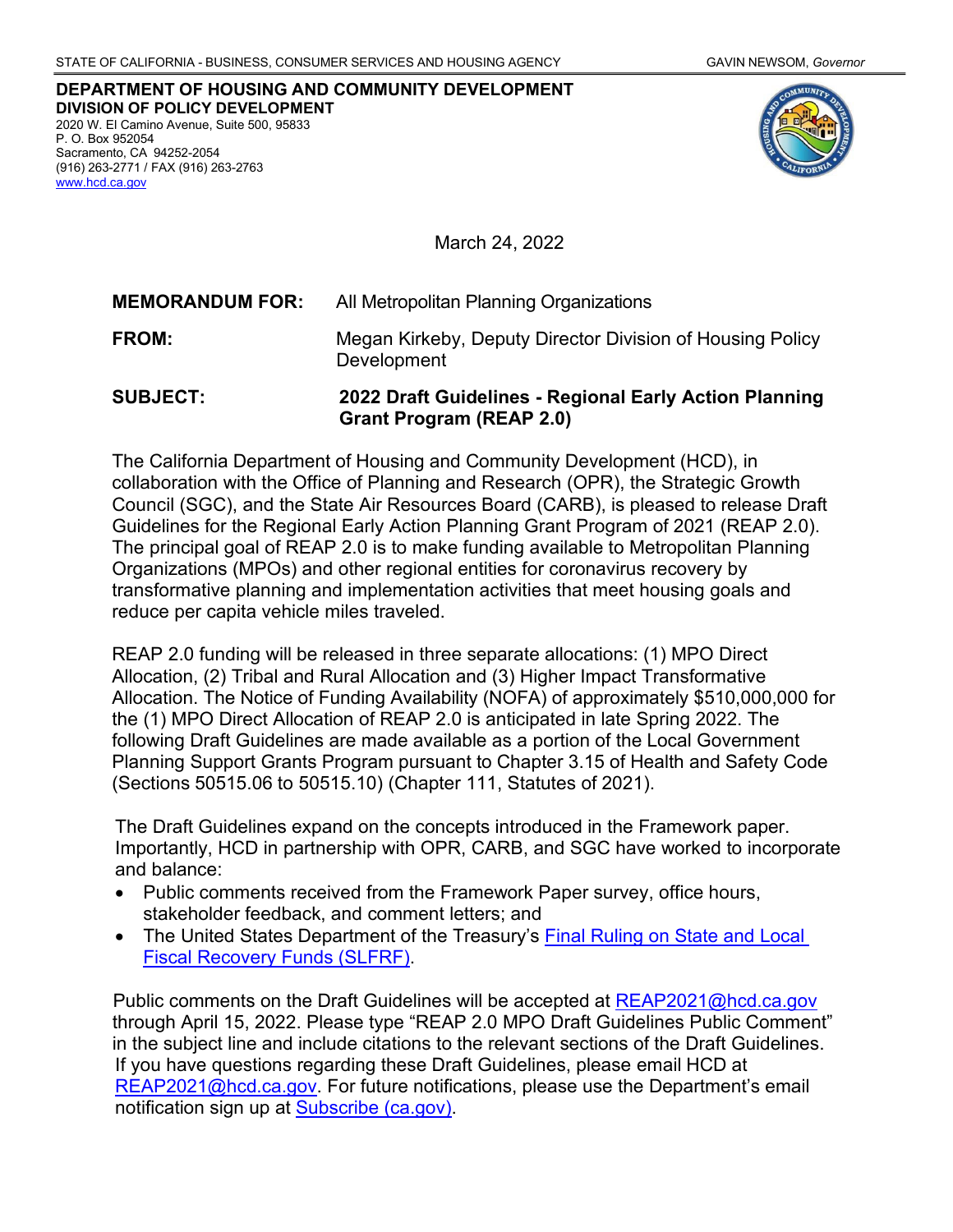# **Regional Early Action Planning Grants of 2021 (REAP 2.0)** Draft Guidelines for Metropolitan Planning Organizations

**State of California Governor Gavin Newsom**



March 2022 Website:<https://www.hcd.ca.gov/grants-funding/active-funding/reap2.shtml> Email: [REAP2021@hcd.ca.gov](mailto:REAP2021@hcd.ca.gov)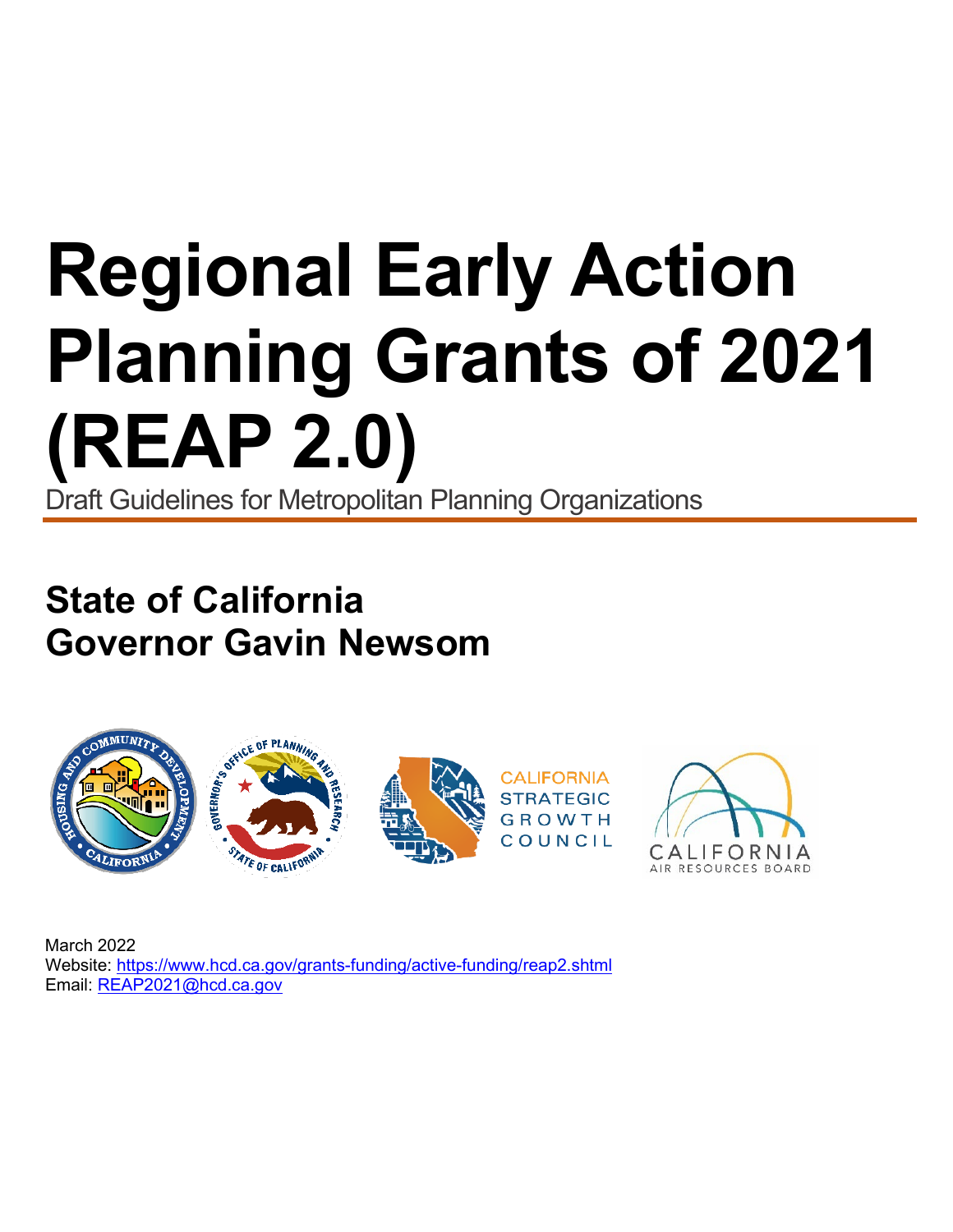# **Table of Contents**

| Section 200: REAP 2.0 Goals, Objectives, Threshold Requirements and Eligible Uses. 7 |  |
|--------------------------------------------------------------------------------------|--|
|                                                                                      |  |
|                                                                                      |  |
|                                                                                      |  |
|                                                                                      |  |
|                                                                                      |  |
|                                                                                      |  |
|                                                                                      |  |
|                                                                                      |  |
|                                                                                      |  |
|                                                                                      |  |
|                                                                                      |  |
|                                                                                      |  |
|                                                                                      |  |
|                                                                                      |  |
|                                                                                      |  |
|                                                                                      |  |
|                                                                                      |  |
|                                                                                      |  |
|                                                                                      |  |
|                                                                                      |  |
|                                                                                      |  |
|                                                                                      |  |
| Section 600: Right to Modify or Suspend Guidelines and Final Decision Making  27     |  |
|                                                                                      |  |
|                                                                                      |  |
|                                                                                      |  |
|                                                                                      |  |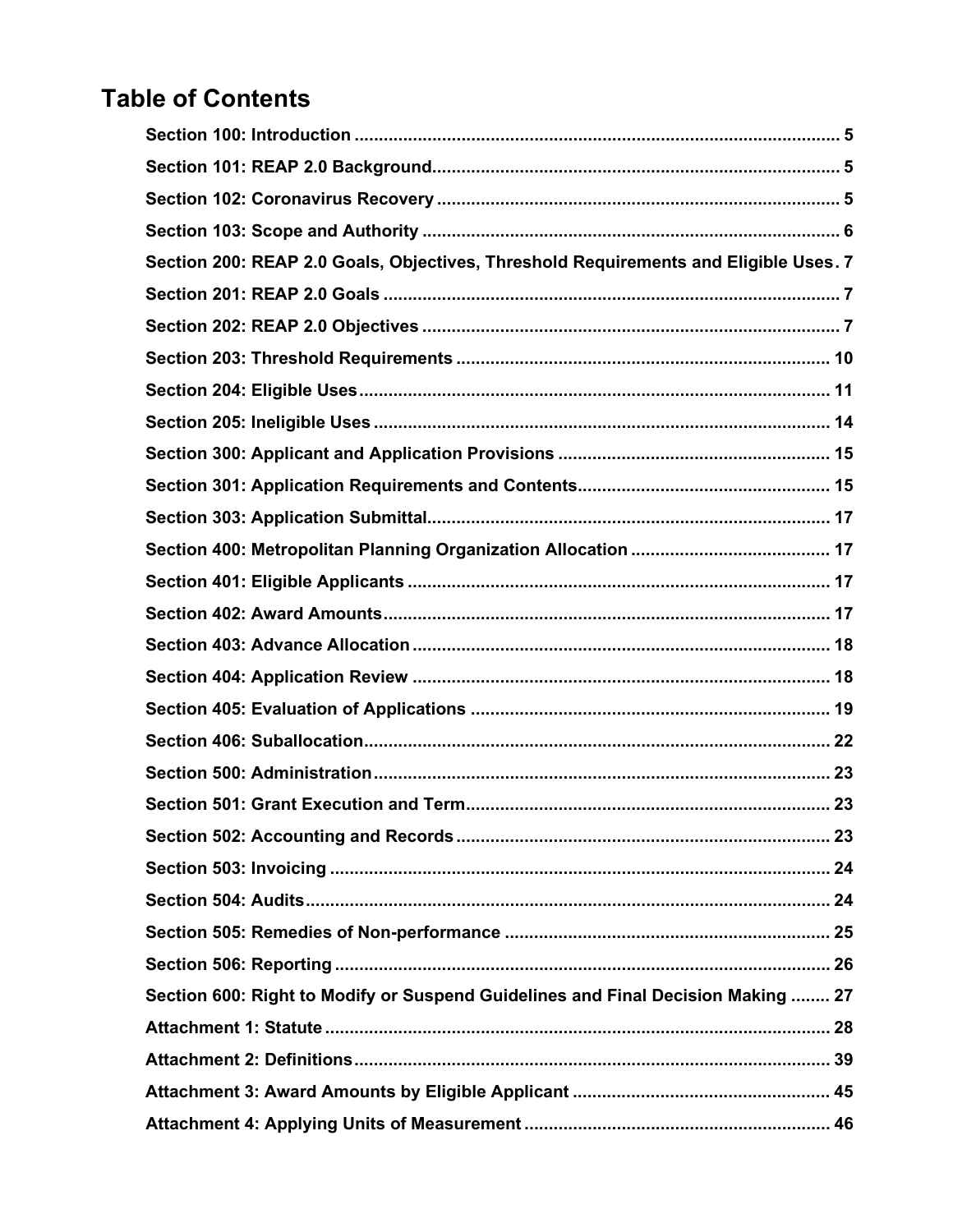| Attachment 5: REAP 2.0 Outputs and Outcomes Reporting Requirements for SLFRF 48 |  |
|---------------------------------------------------------------------------------|--|
|                                                                                 |  |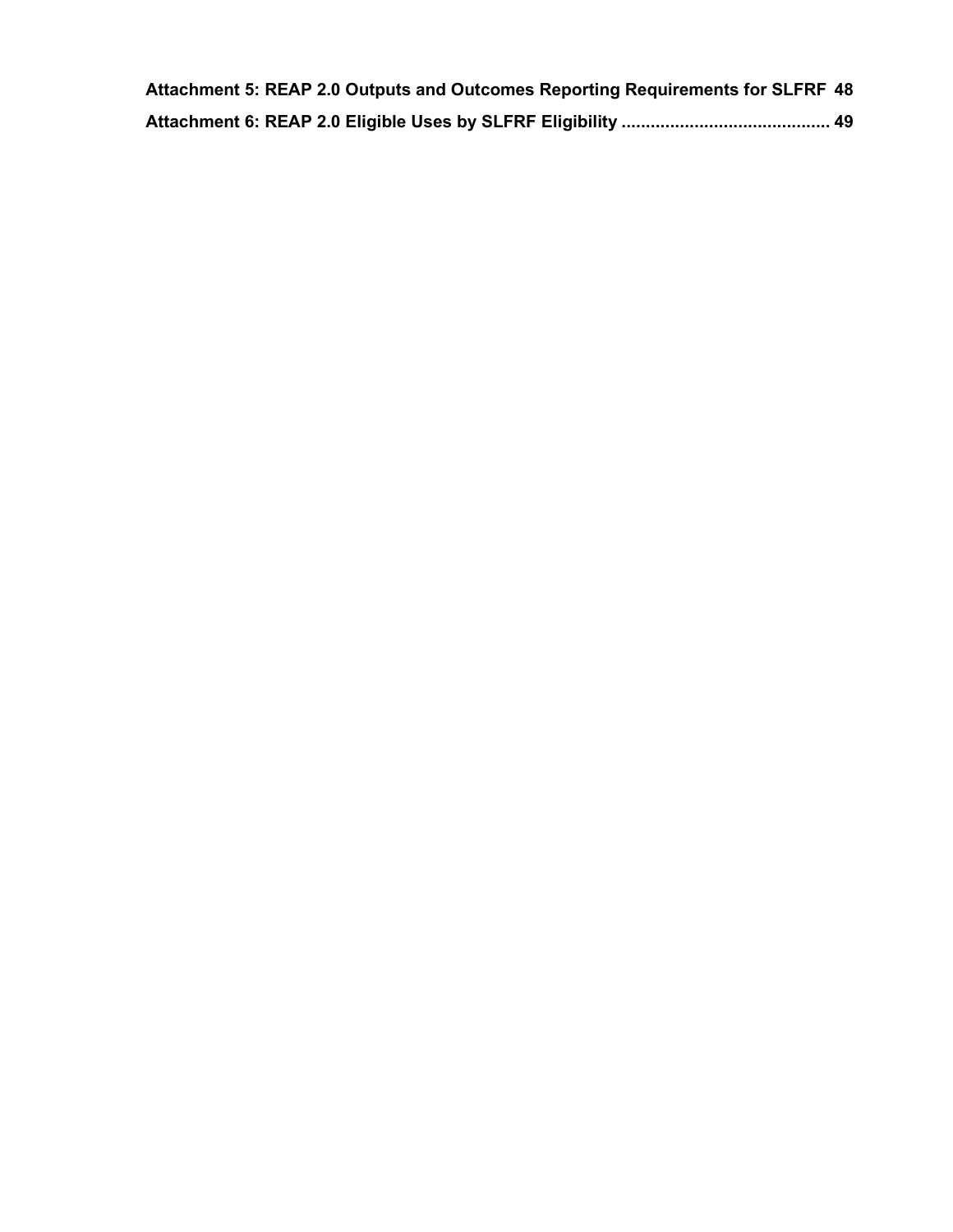### <span id="page-4-0"></span>**Section 100: Introduction**

The REAP 2.0 Program is funded in the amount of \$500 million from the Coronavirus State and Local Fiscal Recovery Funds of 2021 (SLFRF) and \$100 million from the State General Fund. The Regional Early Action Planning Grants of 2021 will be administered by the California Department of Housing and Community Development (HCD) (Department), in collaboration with the Governor's Office of Planning and Research (OPR), the Strategic Growth Council (SGC), and the California Air Resources Board (CARB). (Referred hereafter collectively as "State Collaborative Partners".)

A majority of the funds (85 percent) will be allocated directly to the state's Metropolitan Planning Organizations (MPOs). The remaining funds are split into a set aside for non-MPO regions for smaller counties and Tribal Entities, as well as a Higher Impact Transformative Allocation for all Eligible Entities.

#### <span id="page-4-1"></span>**Section 101: REAP 2.0 Background**

California is committed to a future where we all have the option to live closer to our jobs, services, and daily destinations. We can achieve this future through more housing options and affordability in nearby neighborhoods, which includes transportation options so we can walk our kids to school, ride our bikes to work, or take transit. REAP 2.0 is a key part of the state's strategic investments toward this more sustainable, resilient, and inclusive future for people in all areas of the state.

REAP 2.0 builds on the success of 2019's REAP program but expands the focus by integrating housing and climate goals, and allowing for broader planning and implementation investments, including infrastructure investments that support future housing development. REAP 2.0 is explicitly intended to meet multiple objectives – infill development, housing for all incomes, Vehicle Miles Traveled (VMT) reduction, and affirmatively furthering fair housing (AFFH) in ways that lead to transformative outcomes and accelerate the implementation of regional and local plans to achieve these goals.

REAP 2.0 provides funds to regional governments to accelerate housing production and facilitate compliance with the  $6<sup>th</sup>$  cycle of the housing element, including regional housing need allocations. In addition, REAP 2.0 is specifically designed to provide Metropolitan Planning Organizations (MPO) and other Eligible Entities with tools and resources to help implement and advance plans, primarily including Sustainable Communities Strategies (SCS) as part of Regional Transportation Plans to pursue greenhouse gas emission reduction targets through land use and transportation changes.

#### <span id="page-4-2"></span>**Section 102: Coronavirus Recovery**

REAP 2.0 is primarily funded through Coronavirus State and Local Fiscal Recovery Funds (SLFRF) that are intended as an immediate response to help the pandemic and the long-term unmet needs of historically underserved communities or areas of concentrated poverty.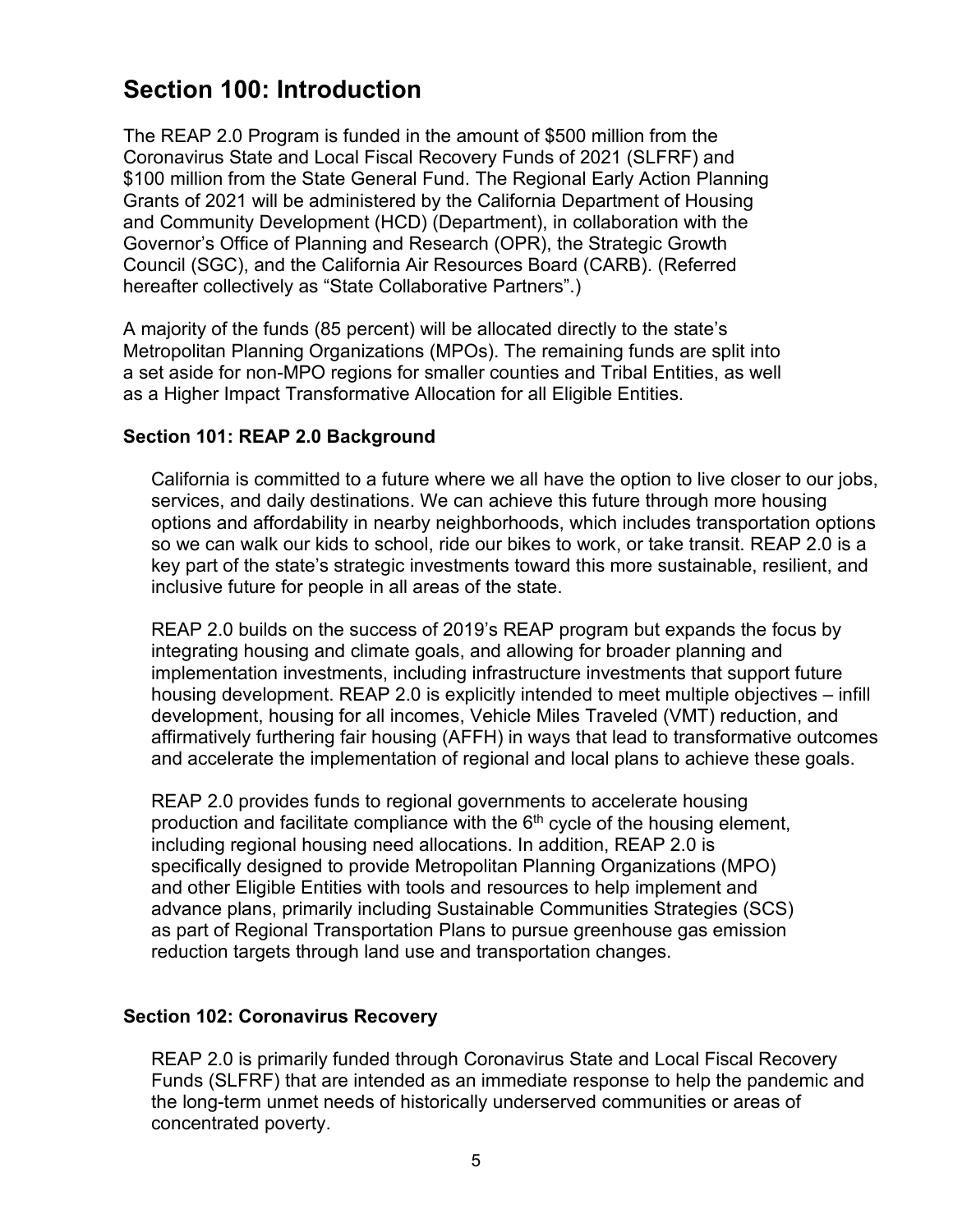The REAP 2.0 Program is intended to be a part of a larger effort to recover from the COVID-19 pandemic through meaningful, inclusive, and equitable measures that will result in long-term comprehensive benefits for housing, health, and economic outcomes.

The U.S. Treasury's Final Rule provides additional parameters for how the SLFRF portion of REAP 2.0 funding can be spent. As a result, this document describes which types of eligible uses can be funded under each funding source – the SLFRF and the State General Fund.

With the goals of accelerating infill development, including housing, that reduces VMT and fosters more inclusive communities, REAP 2.0 will support housing and economic recovery while furthering equity and climate outcomes. These funds will advance regional plans and implementation projects that have long-term impacts and will result in transformative outcomes at neighborhood and regional levels throughout California.

#### <span id="page-5-0"></span>**Section 103: Scope and Authority**

These Guidelines are authorized pursuant to Chapter 3.15 of Health and Safety Code sections 50515.06 to 50515.10 and implements, interprets, and makes statute specific for purposes of implementing REAP 2.0. These Guidelines establish terms, conditions, forms, procedures, and other mechanisms as the Department deems necessary to exercise the powers and perform the duties conferred by Chapter 3.15.

The matters set forth herein are regulatory mandates, and are adopted in accordance with the authorities set forth below:

Quasi-legislative regulations … have the dignity of statutes … [and]… delegation of legislative authority includes the power to elaborate the meaning of key statutory terms…

*Ramirez v. Yosemite Water Co.*, 20 Cal. 4th 785, 800 (1999).

Further, the Department and State Collaborative Partners may implement REAP 2.0 through the issuance of forms, guidelines, and one or more NOFAs, as the Department deems necessary, to exercise the powers and perform the duties conferred on it by this Chapter 3.15 of Health and Safety Code. Any forms, guidelines, and NOFAs adopted pursuant to this section 50515.10 are specifically exempted from the rulemaking provisions of the Administrative Procedure Act (Chapter 3.5 (commencing with section 11340) of Part 1 of Division 3 of Title 2 of the Gov. Code). (Health and Safety Code section 50515.10, (h).)

The Department reserves the right, at its sole discretion, to suspend or amend the provisions of these Guidelines, including, but not limited to, grant award amounts, in collaboration with the State Collaborative Partners.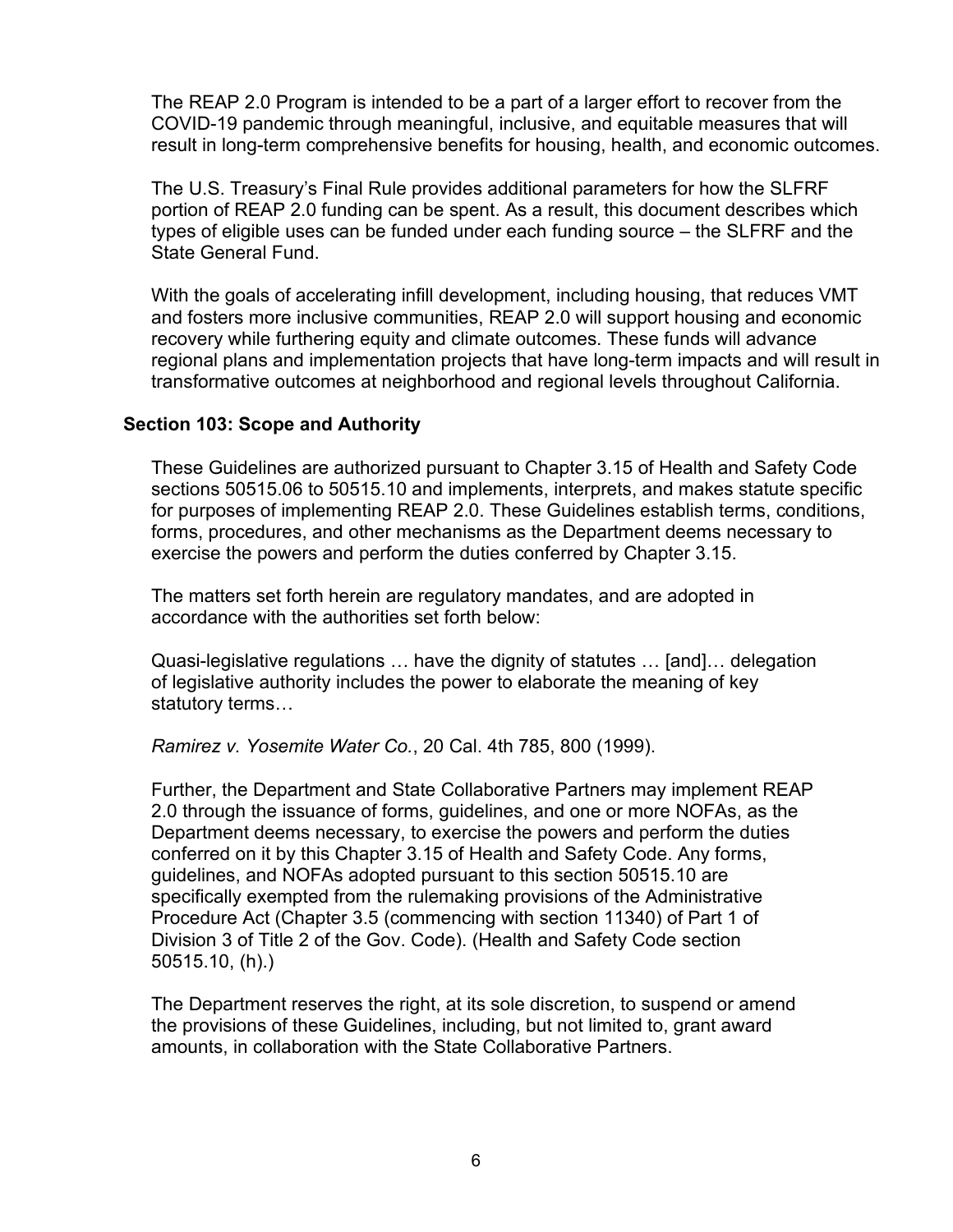### <span id="page-6-0"></span>**Section 200: REAP 2.0 Goals, Objectives, Threshold Requirements and Eligible Uses**

#### <span id="page-6-1"></span>**Section 201: REAP 2.0 Goals**

REAP 2.0 goals include:

- (A) Invest in housing, planning, and housing-supportive infrastructure across the entire state in a manner that reduces VMT, increases housing affordability, and advances equity, consistent with all of the following:
	- 1. Advancing the state planning priorities, as described in Section 65041.1 of the Government Code;
	- 2. Affirmatively furthering fair housing pursuant to Section 8899.50 of the Government Code;
	- 3. Facilitating housing element compliance and progress for the sixth cycle Regional Housing Needs Assessment pursuant to Section 65302 of the Government Code prepared in accordance with Article 10.6 (commencing with Section 65580) of Chapter 3 of Division 1 of Title 7 of the Government Code; and,
	- 4. Advancing and implementing the region's SCS, as described in paragraph (2) of subdivision (b) of Section 65080 of the Government Code, or Alternative Planning Strategy, as described in paragraph (2) of subdivision (b) of Section 65080 of the Government Code, as applicable to achieve climate goals.
- (B) Immediately responding to the pandemic and the long-term disproportionate conditions compounded by the pandemic, particularly in disadvantaged and historically underserved communities.

#### <span id="page-6-2"></span>**Section 202: REAP 2.0 Objectives**

REAP 2.0 Objectives include:

- (A) Accelerating Infill Development that Facilitates Housing Supply, Choice, and **Affordability**
- (B) Affirmatively Furthering Fair Housing
- (C) Coronavirus Economic Recovery
- (D)Reducing Vehicle Miles Traveled
	- (A) Accelerating Infill Development that Facilitates Housing Supply, Choice, and **Affordability** 
		- 1. Accelerating infill development near jobs and other key destinations to support increasing housing choices and affordability effectively reduces Vehicle Miles Traveled and greenhouse gas emissions.
		- 2. Eligible Entities must describe how Proposed Uses prioritize development that increases housing choice and affordability at infill sites. Proposed Uses should have strong housing affordability components that serve low and moderateincome households.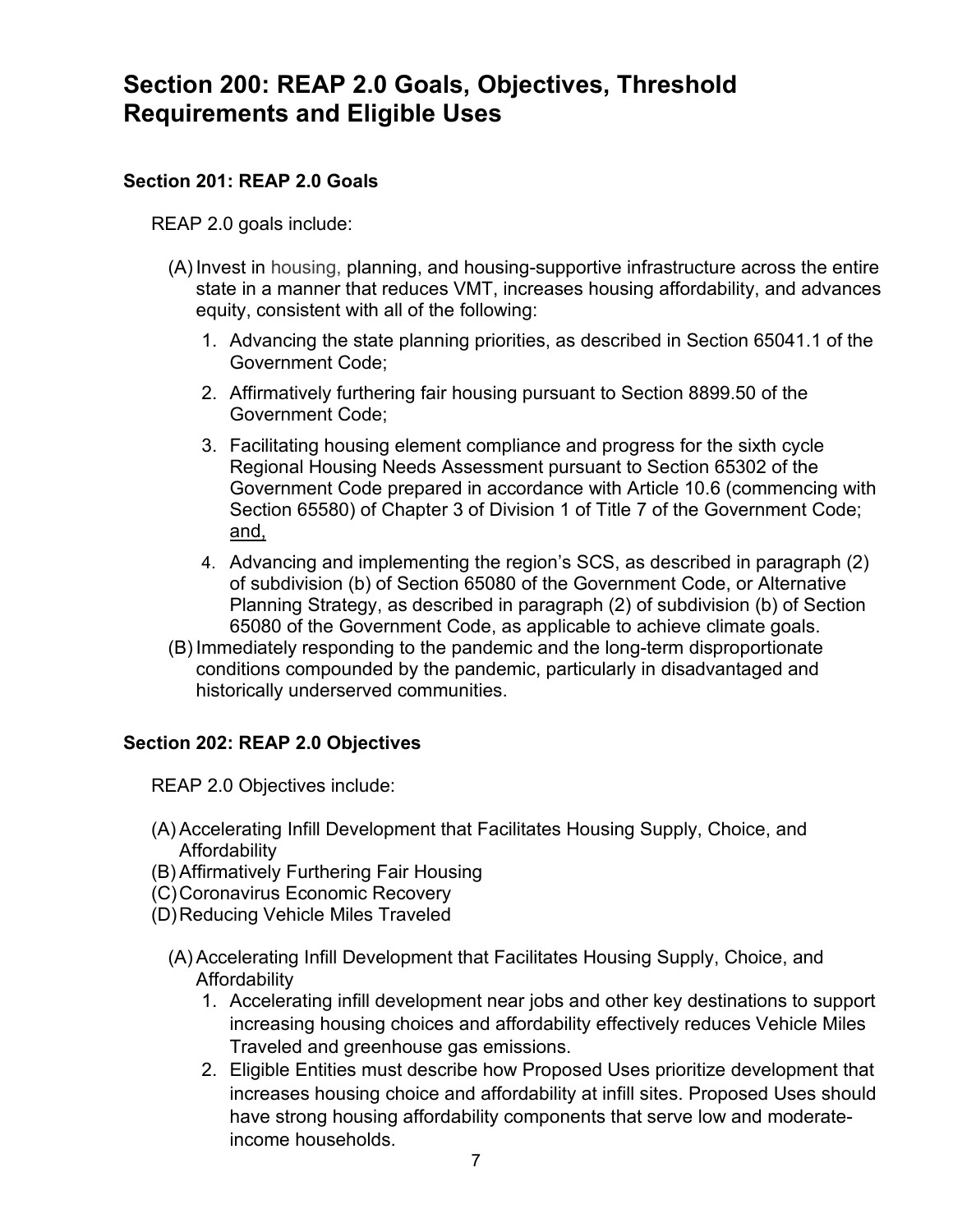- 3. Affordable housing development programs which may involve large expenditures and capital investments – are eligible uses if the developments increase the supply of long-term affordable housing for low and moderateincome households. (31 CFR Part 35, Page [106\)](https://home.treasury.gov/system/files/136/SLFRF-Final-Rule.pdf#page=106). This can include housing development soft costs, such as predevelopment costs, as long as these programs lead to the start of development by the expenditure deadline and include a schedule of actions and commitment to project completion.
- (B) Affirmatively Furthering Fair Housing (AFFH)
	- 1. Proposed Uses must combat discrimination, overcome patterns of segregation, and foster equitable and inclusive communities.
	- 2. Proposed Uses must include meaningful actions, that taken together, address significant disparities in housing needs and in access to opportunity, replacing segregated living patterns with truly integrated and balanced living patterns, and transforming racially and ethnically concentrated areas of poverty into areas of opportunity pursuant to Government Code section 8899.50.
	- 3. Proposed Uses should support regional and local efforts that work towards ensuring all people have full and equal access to opportunities enabling them to lead healthy lives.
	- 4. Actions to affirmatively further fair housing may include, but are not limited to:
		- i. Enhancing housing mobility strategies that remove barriers to housing, housing-supportive infrastructure, and non-motorized transportation in areas of opportunity, and strategically enhancing access.
		- ii. Encouraging development of new affordable housing in high resource areas by promoting housing, infrastructure, increased non-motorized transportation options, and affordability in areas of high opportunity and outside of areas of concentrated poverty.
		- iii. Improving place-based strategies to encourage community revitalization. This includes preservation of existing affordable housing that involves approaches focused on conserving and improving assets in areas of lower-opportunity and concentrated poverty, such as: targeting investments in neighborhood revitalization, preserving or rehabilitating existing affordable housing, improving infrastructure, schools, employment, parks, transportation, and other community amenities.
		- iv. Protecting existing residents from displacement and preserving housing choices and affordability in areas of lower- or moderate-opportunity and concentrated poverty.
	- 5. Eligible Entities are required to consider AFFH principles and equity in all Proposed Uses, and no Proposed Use should be inconsistent with AFFH.
	- 6. Eligible Entities are required to consider geographic equity in how the application(s) disburse funding across the region.
	- 7. Eligible Entities shall target funding to benefit disadvantaged and historically underserved communities and households.
	- 8. Eligible Entities, as applicable, must suballocate funds that address local, unique equity priorities.
- (C)Coronavirus Economic Recovery
	- 1. The COVID-19 pandemic has had negative economic impacts on many households and communities. Eligible Entities must consider the impact of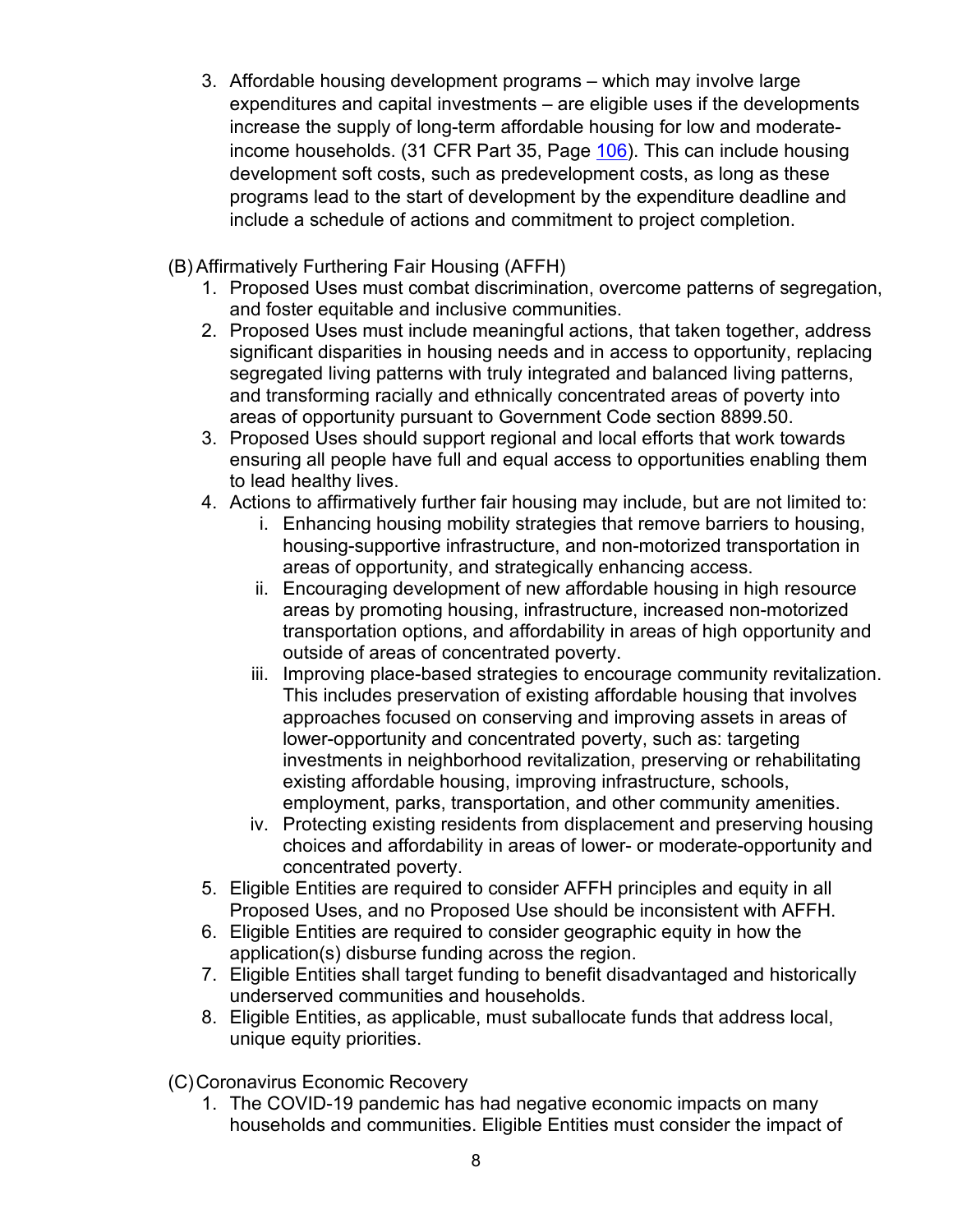COVID-19 on their communities when designing programs to respond to the direct and immediate needs of the pandemic and its negative economic impacts, as applicable by the Coronavirus [State and Local Fiscal Recovery](https://home.treasury.gov/system/files/136/SLFRF-Final-Rule.pdf#page=404)  [Funds \(SLFRF\) Final Rule](https://home.treasury.gov/system/files/136/SLFRF-Final-Rule.pdf#page=404) 31 CFR § 35.1-12.

- 2. The negative economic impacts of the COVID-19 pandemic are pronounced in certain communities and families that were already experiencing inequality related to race, gender, age, or income before the pandemic. Pre-existing food, housing, or other financial insecurity in low- and moderate-income families amplified the COVID-19 pandemic's negative economic effects in these Impacted Households. Eligible Entities must, in every Proposed Use funded by SLFRF, explain how the Proposed Use meaningfully responds to a negative economic impact of the pandemic and show that the program, service, or development serves "Impacted Households", as applicable, in accordance with the SLFRF Final Rule. (31 CFR Part 35, Page [25\)](https://home.treasury.gov/system/files/136/SLFRF-Final-Rule.pdf#page=25). See definition of "Impacted Households" in Attachment 2.
- 3. Lower income communities and people of color have faced more severe health and economic outcomes during the pandemic, with pre-existing social vulnerabilities like low-wage or insecure employment, concentrated neighborhoods with less economic opportunity, and health disparities likely contributing to the magnified impact of the pandemic. In particular, applicants should prioritize the needs of "Disproportionately Impacted Households," including Low-income Households, Qualified Census Tracts (QCTs), and households served by Tribal governments, as applicable by the SLFRF Final Rule. (31 CFR Part 35, Page [38\)](https://home.treasury.gov/system/files/136/SLFRF-Final-Rule.pdf#page=38). See definition of "Disproportionately Impacted Households" in Attachment 2.
- 4. For Proposed Uses that involve affordable housing production, applicants can demonstrate negative economic impact, required by Objective (C)2, by showing that the program, service, or development serves "Impacted Households," in accordance with the SLFRF Final Rule, as applicable. (31 CFR Part 35, Pages [102-109\)](https://home.treasury.gov/system/files/136/SLFRF-Final-Rule.pdf#page=102).
- 5. Proposed Uses that prioritize VMT reduction through non-motorized transportation investments and utilize SLFRF funds must benefit Impacted Households and elaborate the specific negative economic impact or COVID-19 public health benefit addressed by the use according to the SLFRF Final Rule, as applicable. (31 CFR Part 35, Page [215\)](https://home.treasury.gov/system/files/136/SLFRF-Final-Rule.pdf#page=215).
- (D) Reducing Vehicle Miles Traveled
	- 1. Proposed Uses shall implement VMT-reducing elements of the SCS pursuant to Sustainable Communities and Climate Protection Act of 2008 (Senate Bill 375. Steinberg, Chapter 728, Statutes of 2008), as applicable, to achieve and maintain the region's greenhouse gas emission reduction targets, consistent with state climate targets and goals.
		- i. Proposed Uses should implement land use planning and transportation investment strategies described in the SCS that reduce VMT and support new housing development, broadly described as:
			- 1. Land Use Planning: Encourage infill development that facilitates housing supply, choice, and affordability and is serviced by existing and planned expansions of a multimodal transportation system.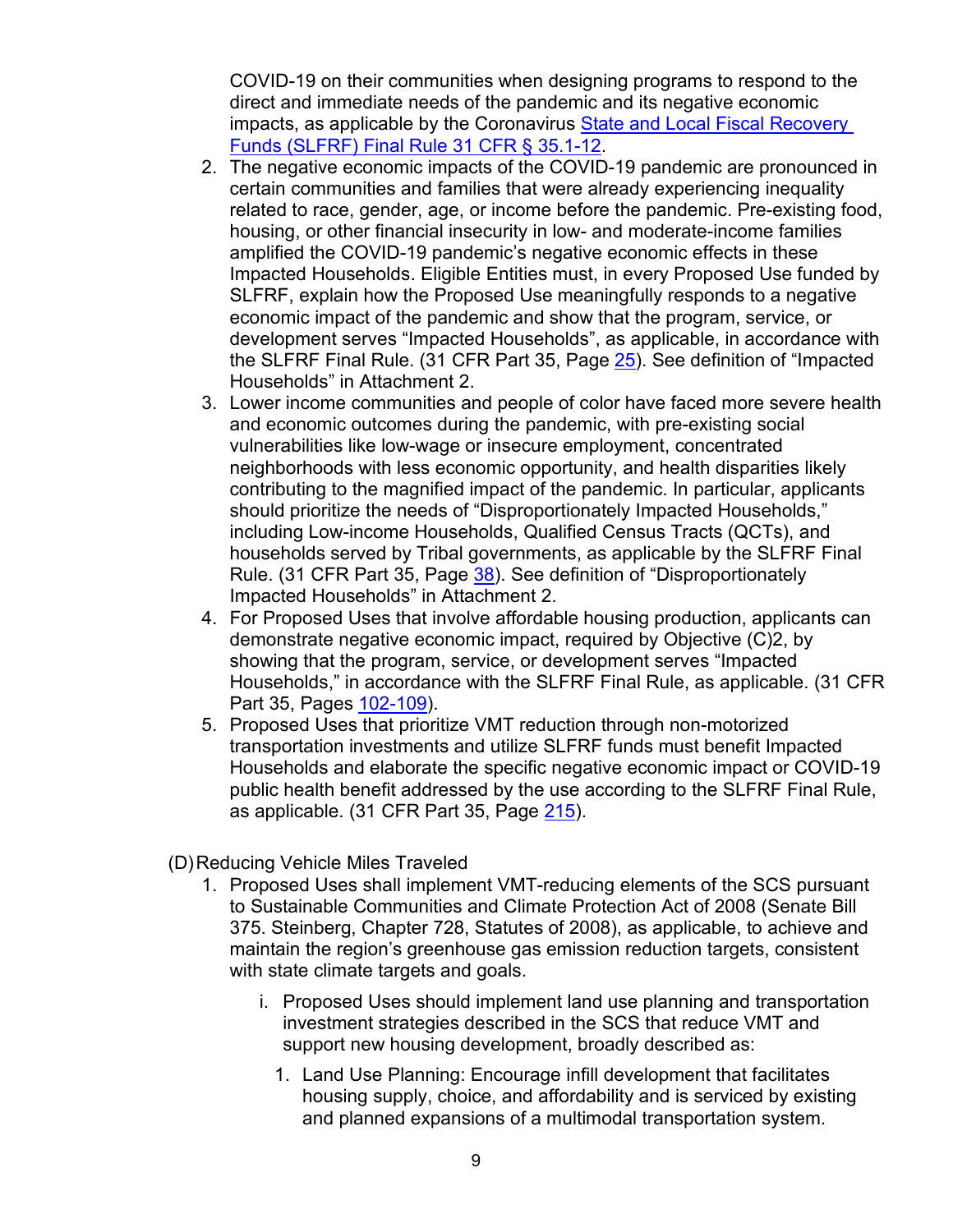- 2. Transportation Investments: Increase travel options to homes, jobs, and services that support multimodal communities and reduce the number and/or length of vehicle trips.
- 2. Proposed Uses should align with the state's 2030 climate target and 2050 climate goals discussed in the California 2017 Climate Change Scoping Plan.
- 3. Eligible Entities are encouraged to pursue uses that support new housing development and implement or support pedestrian and bicycling infrastructure, and other alternative transportation programs.

#### <span id="page-9-0"></span>**Section 203: Threshold Requirements**

- (A) Significant Beneficial Impact
	- 1. Applicants must demonstrate for each Proposed Use a significant beneficial impact.
	- 2. Applicants must explain how each Proposed Use demonstrates a nexus to all REAP 2.0 objectives, provide a reasonable and verifiable methodology, and utilize forms in a manner prescribed by the Department and State Collaborative Partners. Proposed Uses may be at a program level, combine eligible uses, and may be combined with planning and implementation efforts not proposed in the REAP 2.0 application to demonstrate a nexus to all REAP 2.0 objectives if those efforts are demonstrated to have a reasonable relationship, including timing and completion, to REAP 2.0 Proposed Uses.
	- 3. Where instructed, applicants must provide evidence that demonstrates a nexus between each Proposed Use and REAP 2.0 objectives, utilizing numeric targets, outputs, or units of measurement that can be measured and evaluated as defined by these Guidelines (See Attachment 4: Examples of Units of Measurement, and Attachment 5: Outputs and Outcomes Reporting Requirements for SLRF Funds).
	- 4. Applicants may propose other units of measurement in consultation with the Department and State Collaborative Partners; such other measurements may be subject to a greater level of scrutiny.
	- 5. Applicants must also demonstrate a significant beneficial impact of each Proposed Use to all REAP 2.0 goals and objectives through Policy Outcomes in a form and manner prescribed by the Department and the State Collaborative Partners. Policy Outcomes should be multi-pronged (e.g., health and equity, and climate and equity), measurable (See, Attachment 4), and must have a nexus to REAP 2.0 objectives and eligible uses.
- (B) Equitable Targeted Outreach
	- 1. Eligible Entities must conduct community and stakeholder outreach as part of the development of their application for funds.
	- 2. Eligible Entities should use outreach to develop priorities, Proposed Uses, funding amounts, the appropriate blend of planning and implementation, the amount retained by the Eligible Entity versus suballocations, and various other program components.
	- 3. Outreach should proactively employ a variety of methods. Eligible Entities must conduct, and must document, targeted outreach to disadvantaged and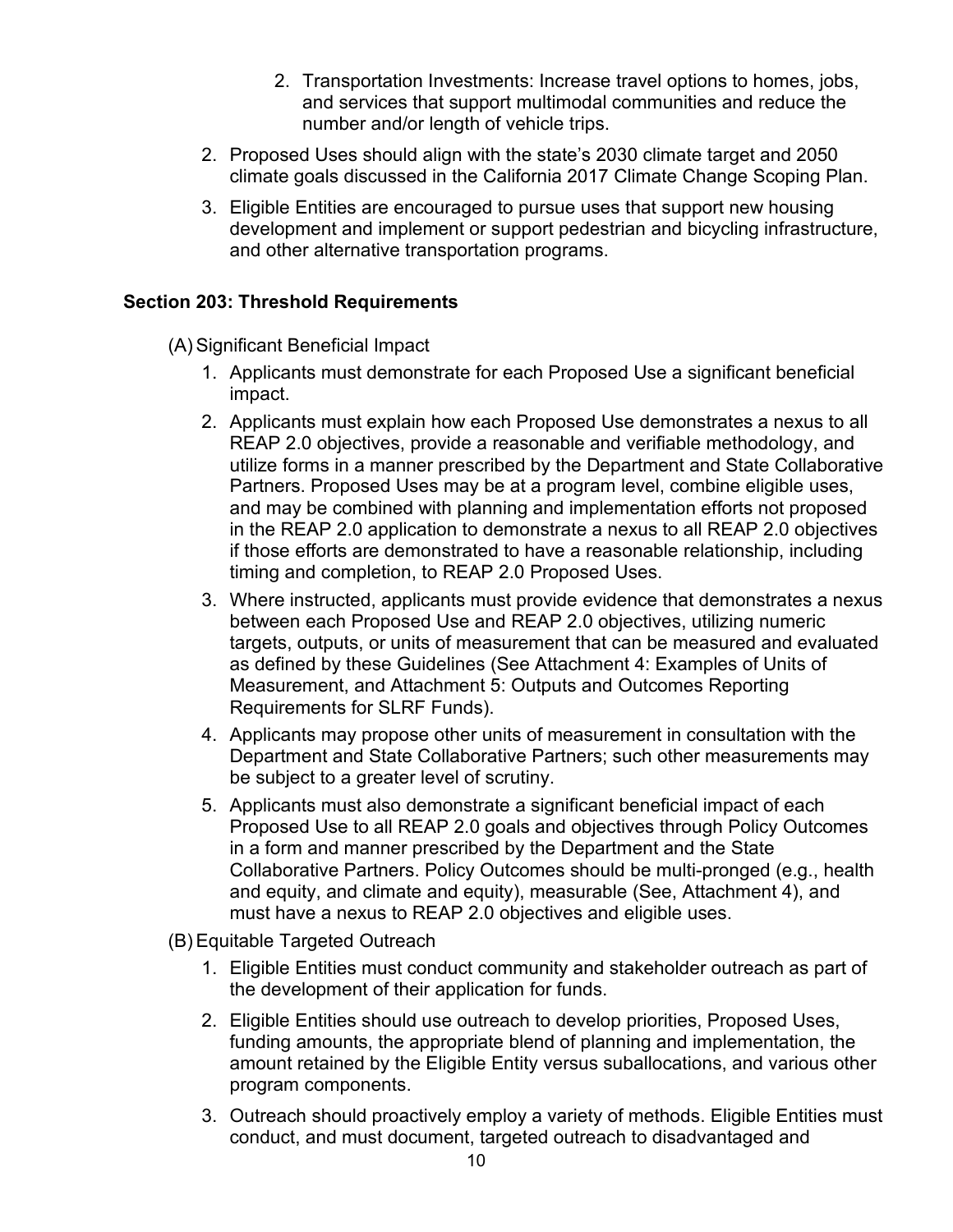historically underserved communities, including Tribal Entities, particularly "Impacted Households" and "Disproportionately Impacted Households," as applicable by the SLFRF Final Rule.

- 4. Eligible Entities shall explain how outreach was incorporated into the application and explain how the Proposed Uses reflect the input received. Eligible Entities are encouraged to provide responses to stakeholder and public input to provide for transparency and demonstrate how input was incorporated into planning and implementation activities.
- 5. Eligible Entities should use a variety of methods to reach individuals and organizations representing pertinent interests such as housing, transportation, infrastructure, climate change, infill development and equity. Methods may consider community-based surveys and participatory research, advisory or shared decision-making bodies, interviews, focus groups, community and stakeholder meetings, public and quasi-public meetings, community benefit agreements, and committees with representatives of pertinent special interests and neighborhoods.
- 6. Eligible Entities should make drafts of proposed approaches available to the public with sufficient time to comment.
- 7. Eligible Entities should conduct outreach throughout the program development and implementation process. This includes outreach well in advance of developing Proposed Uses and approaches, in the early stages of program development, throughout program development, and during program implementation.
- 8. Eligible Entities must employ outreach that is unique to the REAP 2.0 program. Eligible Entities may utilize closely related outreach efforts but should not solely rely on those efforts.
- 9. Outreach methods should consider language access and other potential barriers to providing input.
- 10.Outreach may include coordination with Eligible Entities (including Tribal Entities) within the same region or other regions. Eligible Entities may wish to consider the potential for joint activities and the coordination of housing and transportation planning across regions.
- 11.Outreach must include effective and meaningful methods to gather and consider input and partnership with Tribal Entities. Methods must demonstrate a diligent effort to consult with Tribal Entities. Examples include acknowledgement of outreach, demonstration of consultation and incorporation of Tribal interest in priority setting and Proposed Uses.

#### <span id="page-10-0"></span>**Section 204: Eligible Uses**

- (A) Transformative Planning and Implementation Activities generally may include:
	- 1. Technical assistance, planning, staffing, consultant needs for planning documents,
	- 2. Administration costs,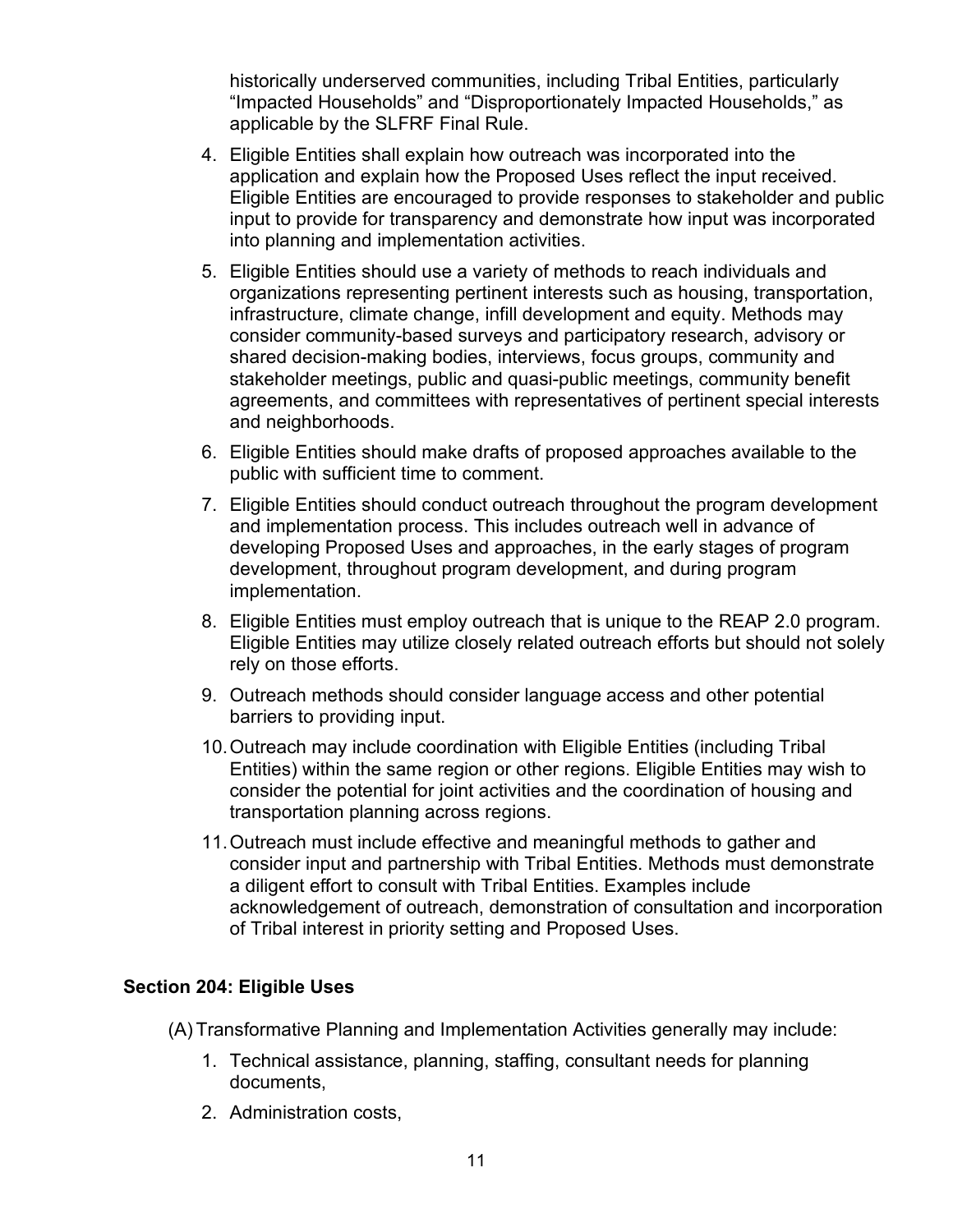- 3. Staffing or consultant needs,
- 4. Eligible uses detailed under 204(E) and 204(F), as determined by SLFRF eligibility where applicable, under one or more of the following categories of allowable uses:
	- i. Accelerating infill development that facilitates housing supply, choice, and affordability through various planning programs, services, or capital expenditures
	- ii. Realizing multimodal communities through programs, plans, and implementation actions
	- iii. Shifting travel behavior by reducing driving through programs, ordinances, funds, and other mechanisms, and
	- iv. Increasing transit ridership through funding, implementation actions, and planning
- (B) In consultation with the Department and the State Collaborative Partners, applicants may determine the blend of planning and implementation activities, but there should generally be a greater emphasis on implementation activities. The blend of planning and implementation may consider the extent to which planning needs remain in the region after REAP 1.0, housing and infrastructure needs of the communities and overall region, consideration of outreach and priority setting, including to disadvantaged communities, overall impact of proposed projects on housing production and VMT reduction, advancing the implementation of VMTreducing elements of the SCS or Alternative Planning Strategy, and AFFH.
- (C)The collection of eligible uses in the application should be integrated wherever possible and should lead to greater impact when implemented together.
- (D)Eligible uses may be coupled with other verifiable and related activities being undertaken that will be completed by the applicant or in coordination with other entities as demonstrated by a formal written agreement or other documentation to the satisfaction of the Department.
- (E) Eligible uses for funding subject to the SLFRF Final Rule could include but are not limited to (See Attachment 6):
	- 1. Accelerating infill development that facilitates housing supply, choice, and affordability:
		- a. Affordable housing development programs which may involve large expenditures and capital investments – are eligible uses if the developments increase the supply of longterm affordable housing for Impacted Households in infill areas.
		- b. Housing development soft costs, such as predevelopment costs, which include a schedule of actions and a commitment to complete the project, with development commencing before the expenditure deadline.
		- c. Rezoning and guiding development by updating planning documents and zoning ordinances, including general plans, community plans, and specific plans. All uses that include the creation of planning documents must be accompanied by a commitment to adopt and implement.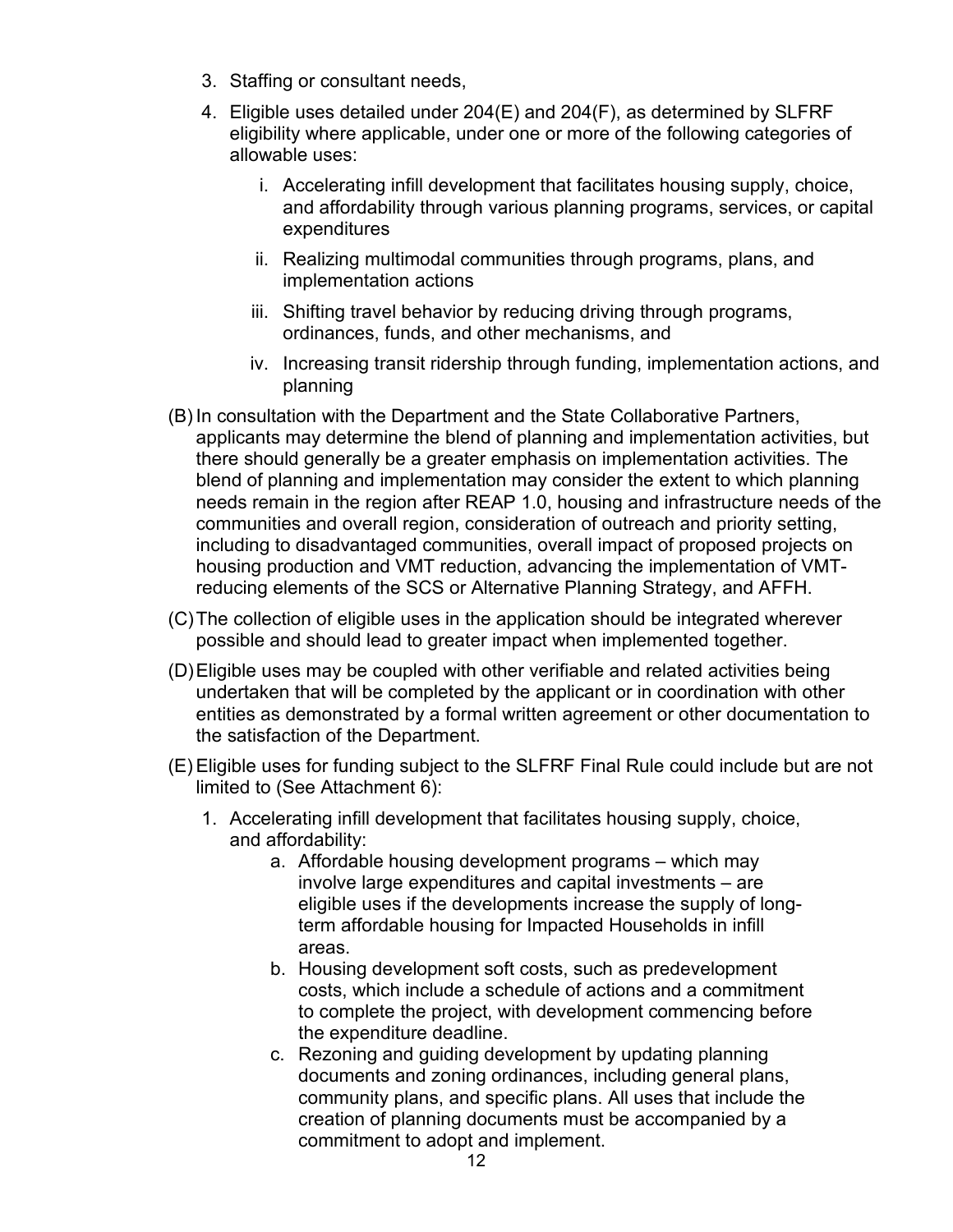- d. Completing environmental clearance to eliminate the need for project-specific review for infill development that facilitates housing supply, choice, and affordability.
- e. Establishing and funding an affordable housing catalyst fund, trust fund, or revolving loan fund for location efficient projects, as long as the fund is spent by the expenditure deadline.
- f. Performing infrastructure planning and investing in upgrading infrastructure specifically for housing developments, including for sewers, water systems, or other public facilities necessary to accelerate infill development that facilitates housing supply, choice, and affordability.
- 2. Realizing multimodal communities:
	- a. Establishing and implementing a vision-zero policy and program, a safety plan, and a slow streets program that has a clear nexus to infill development that facilitates housing supply, choice, and affordability.
	- b. Developing bicycle and pedestrian infrastructure plans and other nonmotorized components of multimodal plans or policies that have a clear nexus to infill development that facilitates housing supply, choice, and affordability.
	- c. Investing in infrastructure projects and other programs to expand active transportation and implement bicycle or pedestrian plans that have a clear nexus to infill development that facilitates housing supply, choice, and affordability.
- (F) Eligible uses for General Fund funding could include but are not limited to:
	- 1. All eligible uses listed under 204(E)
	- 2. Accelerating infill development that facilitates housing supply, choice, and affordability:
		- a. Rezoning and guiding development by updating planning documents and zoning ordinances, including general plans, community plans, specific plans, SCS, and local coastal programs. All uses that include the creation of planning documents must be accompanied by a commitment to adopt and implement.
		- b. Revamping local planning processes to accelerate infill development that facilitates housing supply, choice, and affordability.
		- c. Performing infrastructure planning and investing in upgrading infrastructure, including for sewers, water systems, transit, or other public facilities necessary to enable reduction in per capita VMT and accelerate infill development that facilitates housing supply, choice, and affordability.
	- 3. Realizing multimodal communities:
		- a. Establishing and implementing a vision-zero policy and program, a safety plan, and a slow streets program.
		- b. Developing bicycle and pedestrian infrastructure plans and other multimodal plans or policies.
		- c. Investing in infrastructure projects and other programs to expand active transportation and implement bicycle or pedestrian plans.
		- d. Producing multimodal corridor studies associated with developing specific planning documents or implementation actions.
	- 4. Shifting travel behavior through reducing driving:
		- a. Studying and implementing road pricing.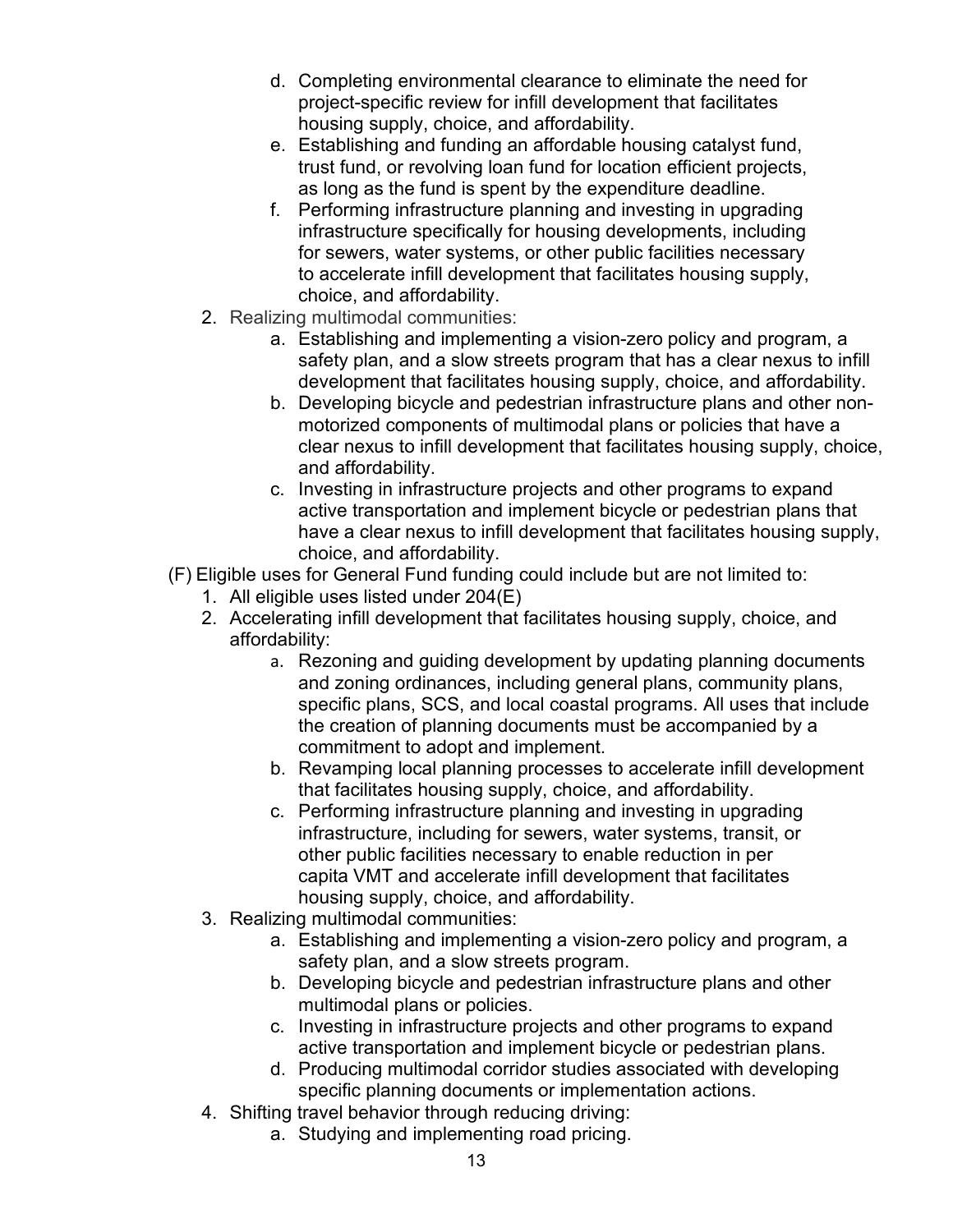- b. Funding the establishment of a local VMT impact fee or catalyzing a regional VMT mitigation bank (seed funding for mitigation is considered ineligible).
- c. Funding and implementing parking and transportation demand management programs or ordinances.
- 5. Increasing transit ridership:
	- a. Funding and implementing actions to establish more seamless regional transit systems between and across communities, including establishing common fares, schedules, service design, and wayfinding.
	- b. Developing and implementing multimodal access plans to and from transit facilities.
- (G)Eligible activities must affirmatively further fair housing. Examples of eligible activities that affirmatively further fair housing could include, but are not limited to,
	- 1. Rezoning in transit-oriented locations to create more housing capacity coupled with affordability and tenant stability strategies,
	- 2. Housing-supportive multimodal infrastructure investments in disadvantaged communities that increase access to opportunity, and
	- 3. Housing-supportive transit investments in anticipated high-density corridors with displacement mitigation strategies.
	- 4. Rental assistance approaches to support Impacted Households in securing stable, long-term housing, including housing vouchers, residential counseling, or housing navigation assistance to facilitate household moves to neighborhoods with high levels of economic opportunity only for "Disproportionately Impacted Households," defined in Attachment 2. (SLFRF Final Rule [128\)](https://home.treasury.gov/system/files/136/SLFRF-Final-Rule.pdf#page=128)
- (H)Eligible activities under technical assistance may be broadly construed but must demonstrate a clear and strong nexus to all REAP 2.0 objectives. Technical assistance activities funded by SLFRF funds must support activities found to be eligible uses under the SLFRF Final Rule.
- (I) Eligible activities must have a significant geographic or region-wide benefit for impacted households and, unless a proposed activity demonstrates a geographic or region-wide benefit for impacted households, are not intended to fund individual projects that are relatively small in scope.

#### <span id="page-13-0"></span>**Section 205: Ineligible Uses**

- (A) Ineligible uses are uses inconsistent with REAP 2.0 goals and objectives
- (B) Ineligible uses include but are not limited to:
	- 1. Roadway or highway capacity increases
	- 2. Advocacy work (direct lobbying for specific bills or local propositions)
	- 3. Bonus payments of any kind
	- 4. Ceremonial expenses
	- 5. Commission fees
	- 6. Real estate brokerage fees or expenses
	- 7. Services, materials, or equipment obtained under any other state program
	- 8. Stewardship of legal defense funds
	- 9. General meetings that do not specifically discuss or advance implementation of awarded REAP 2.0 funds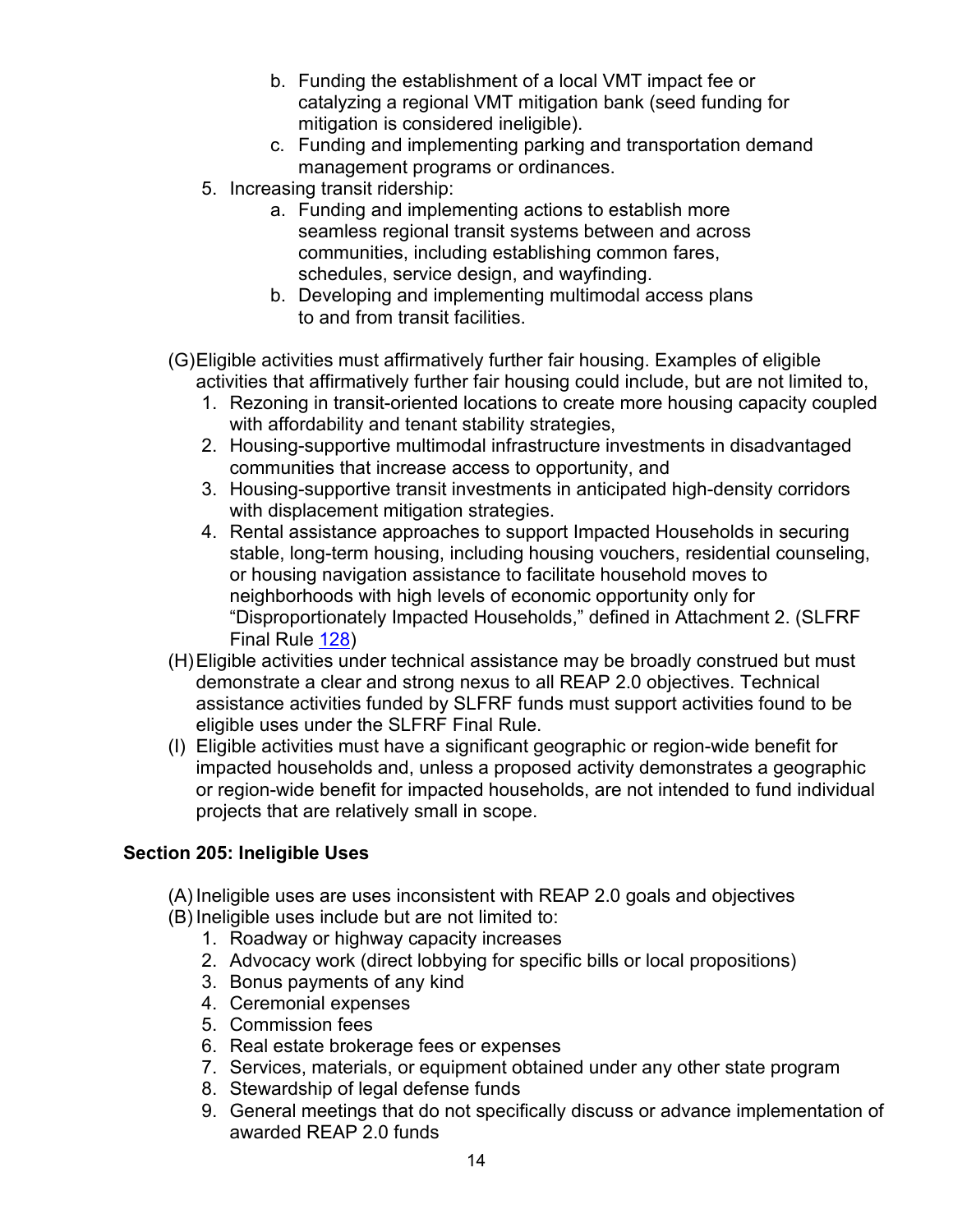- 10.Using funds for mitigation activities already mandated by local or state governing bodies or agencies
- 11.Ongoing expenses (e.g., routine maintenance or operations of transportation infrastructure associated with transit service expansion)
- 12.Costs associated with automobile or motorcycle parking (excluding EV charging infrastructure). Proposed Uses with a surface parking component are not eligible.
- 13.Costs associated with infrastructure related to fossil fuels, including connections to natural gas infrastructure
- 14.Costs associated with ongoing provisions of internet service
- 15.In lieu fees for local inclusionary housing programs
- 16.Updates to the RTP
- 17.Organizational membership fees
- 18.Street construction or repair to benefit vehicular traffic, as applicable with the SLFRF Final Rule. (31 CFR Part 35, Page [132\)](https://home.treasury.gov/system/files/136/SLFRF-Final-Rule.pdf#page=132)
- 19. Activities that do not respond to negative economic impacts of the pandemic and rather seek to more generally enhance the jurisdiction's business climate in accordance with the SLFRF Final Rule, as applicable. (31 CFR Part 35, Page [218\)](https://home.treasury.gov/system/files/136/SLFRF-Final-Rule.pdf#page=218)
- 20.General infrastructure not responding to a specific negative economic impact of the pandemic, in accordance with the SLFRF Final Rule, as applicable. (31 CFR Part 35, Page [215\)](https://home.treasury.gov/system/files/136/SLFRF-Final-Rule.pdf#page=215)
- 21."Capital Expenditures" not related or reasonably proportionally responsive to a negative economic impact of the pandemic in accordance with the SLFRF Final Rule, as applicable. (31 CFR Part 35, Page [192\)](https://home.treasury.gov/system/files/136/SLFRF-Final-Rule.pdf#page=192)
- (C)Other restricted uses in accordance with the SLFRF Final Rule Section III, as applicable: Restrictions on uses that include, but are not limited to:
	- 1. Using funds to offset a reduction in net tax revenue resulting from a change in state or territory law
	- 2. Deposits into a pension fund
	- 3. Debt service or replenishing financial reserves
	- 4. Any program, service, or capital expenditure that includes a term or condition that undermines efforts to stop the spread of COVID-19
	- 5. Funds in violation of the conflict-of-interest requirements contained in the Award Terms and Conditions, including any self-dealing or violation of ethics rules (31 CFR Part 35, Pages [10,](https://home.treasury.gov/system/files/136/SLFRF-Final-Rule.pdf#page=10) [314\)](https://home.treasury.gov/system/files/136/SLFRF-Final-Rule.pdf#page=314)
- (D)Other items unrelated to REAP 2.0

## <span id="page-14-0"></span>**Section 300: Applicant and Application Provisions**

#### <span id="page-14-1"></span>**Section 301: Application Requirements and Contents**

- (A) Until December 31, 2022, or as otherwise prescribed, an Eligible Entity may request an allocation of funds by submitting an application, in the form and manner prescribed by the Department, and developed with the Department and State Collaborative Partners, that includes all of the following information:
	- 1. An identification of priorities set by outreach that reflects REAP 2.0 goals and objectives and considers all of the following:
		- i. Inter- and intra-regional coordination,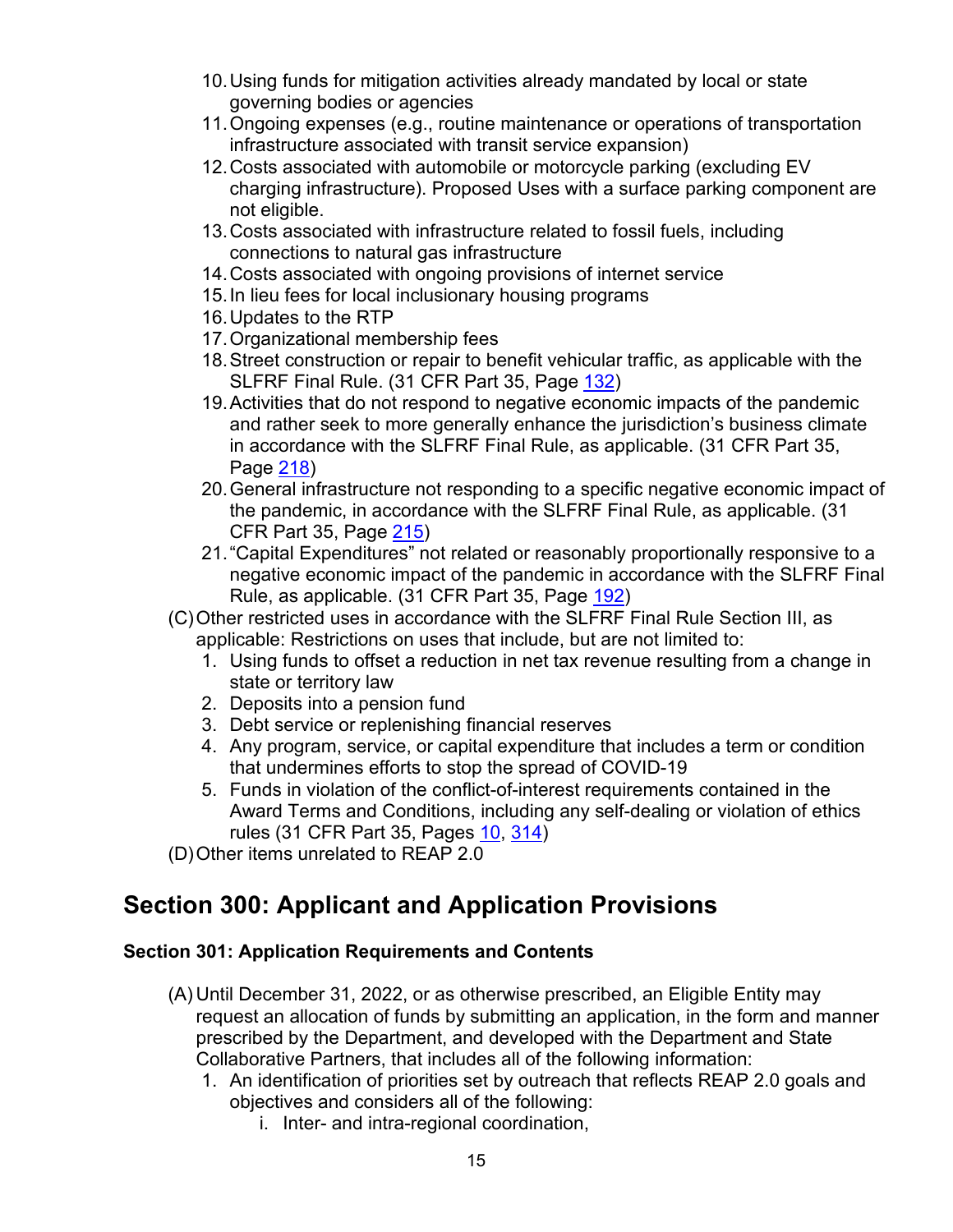- ii. Geographic equity,
- iii. Appropriate blends of planning and implementation activities,
- iv. Amount retained by the Eligible Entity versus suballocations,
- v. Eligible uses (e.g., technical assistance and other activities, accelerating infill development that facilitates housing supply, choice, and affordability), and
- vi. The goals of suballocations in a manner that addresses the unique needs of the region related to housing, land use, transportation, climate change, equity, and other planning priorities;
- 2. An allocation budget for the funds;
- 3. The amounts retained by the Eligible Entity and any suballocations;
- 4. An explanation of how the Proposed Uses will meet the definition of transformative planning and implementation activities and, as applicable, constitute high-impact and innovative projects;
- 5. An explanation of how the Proposed Uses will implement and achieve housing goals that also result in per capita VMT reductions in furtherance of the region's SCS or Alternative Planning Strategy, as applicable;
- 6. Sufficient evidence that demonstrates a nexus between a Proposed Use and meeting all REAP 2.0 goals and objectives.
- 7. An explanation of how each Proposed Use has a geographic or region-wide impact for impacted households.
- 8. An explanation of how each Proposed Use focuses implementation in areas that satisfy an applicable definition of infill development. (See Attachment 2: Definitions.)
- 9. The application shall reference one or more of the following categories of allowable uses of the funds:
	- i. Accelerating infill development that facilitates housing supply, choice, and affordability.
	- ii. Supporting residents through realizing multimodal communities.
	- iii. Reducing driving through shifting travel behavior.
	- iv. Increasing transit ridership;
- 10.An explanation of the targeted outreach the MPO has conducted to disadvantaged and historically underserved communities and how that outreach was incorporated into the Proposed Uses; and
- 11.An explanation of how Proposed Uses will advance equity by benefiting disadvantaged and historically underserved communities.
- 12.For projects with total expected capital expenditures of \$1 million or greater, applicants must complete and meet the substantive requirements of a Written Justification, as defined in Attachment 2, for their capital expenditure, except for Tribal governments, as applicable by the SLFRF Final Rule. (31 CFR Part 35, Page [194\)](https://home.treasury.gov/system/files/136/SLFRF-Final-Rule.pdf#page=194).
- 13.The link to the applicant's webpage where land use maps and vehicle miles traveled generation maps, produced in the development of its adopted SCS, will be posted, updated, and available to the public.
- 14.Applications must consider the rules and requirements of the SLFRF Final Rule (31 CFR Part 35), which states that specific Proposed Uses must benefit impacted households or be implemented in conjunction with other Proposed Uses, as applicable.
- (B) The Department may request additional information and documentation as appropriate.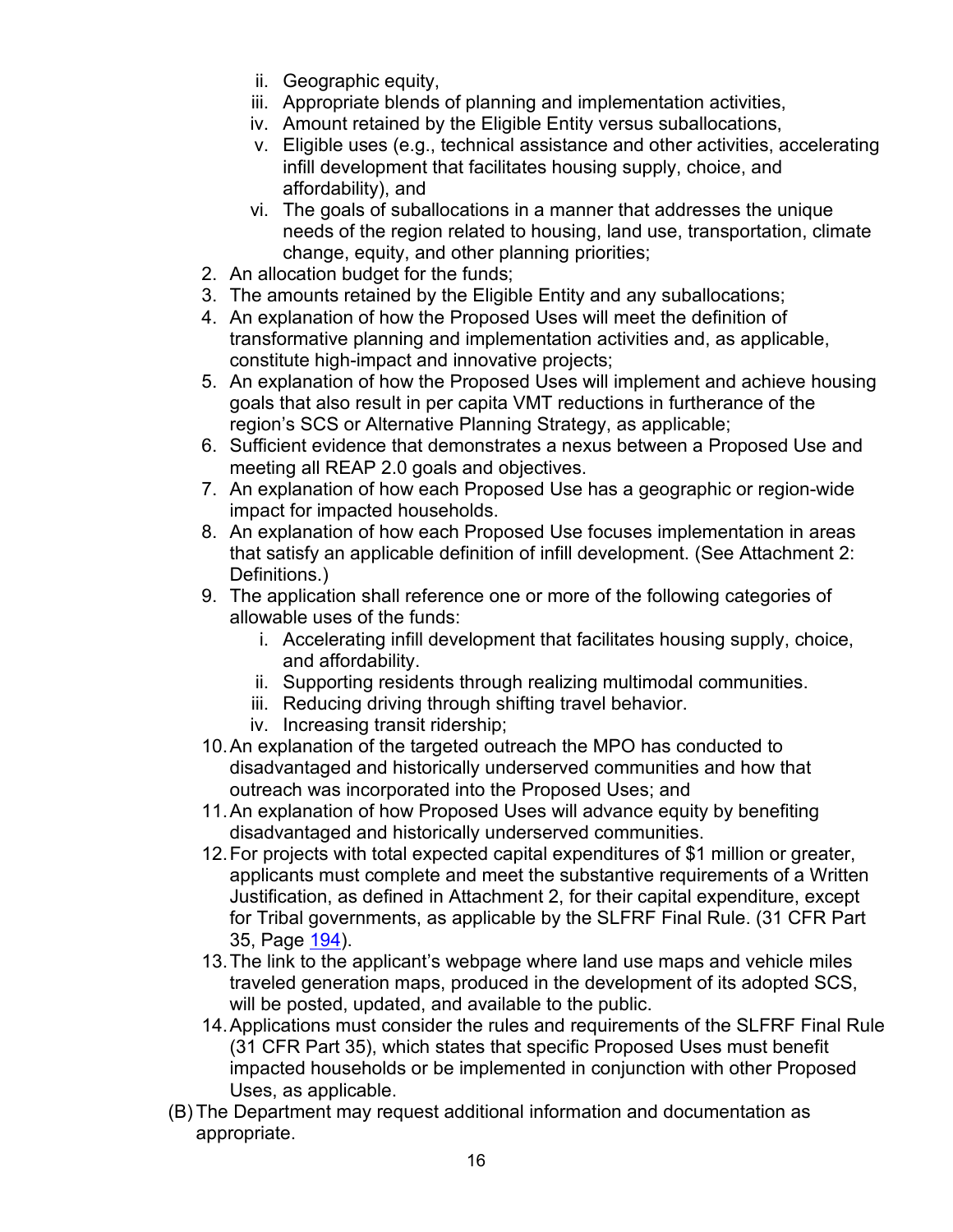(C)The Department may consult with and gather relevant information from any individual, entity, or public agency.

#### <span id="page-16-0"></span>**Section 303: Application Submittal**

- (A) An applicant must submit a complete and signed application under the penalty of perjury by email to REAP2021@hcd.ca.gov.
- (B) Applications must be on Department forms and cannot be altered or modified by the applicant. REAP 2.0 applications and forms are available on the [Department's](https://www.hcd.ca.gov/grants-funding/active-funding/reap2.shtml)  [website.](https://www.hcd.ca.gov/grants-funding/active-funding/reap2.shtml)
- (C)The Department and State Collaborative Partners encourage early applications and will accept applications up to the date noted in this Notice of Funding Availability.

### <span id="page-16-1"></span>**Section 400: Metropolitan Planning Organization Allocation**

#### <span id="page-16-2"></span>**Section 401: Eligible Applicants**

- (A) Eligible applicants are limited to MPOs and Councils of Governments (COG) listed in Health and Safety Code section 50515.08, subdivision (a), paragraphs (1) to (6). These include: the Metropolitan Transportation Commission, the Sacramento Area Council of Governments, the San Diego Association of Governments, the Southern California Association of Governments, the Association of Monterey Bay Area Governments, the San Luis Obispo Council of Governments, the Santa Barbara County Association of Governments, the Fresno Council of Governments, the Kern Council of Governments, the Kings County Association of Governments, the Madera County Transportation Commission, the Merced County Association of Governments, the San Joaquin Council of Governments, the Stanislaus Council of Governments, the Tulare County Association of Governments, the Butte County Association of Governments, Shasta County Regional Transportation Agency, and the Tahoe Regional Planning Agency.
- (B) Eligible applicants that are COGs may include a single or multicounty Council of Governments.
- (C)Eligible applicants may partner through legally binding agreements with other forms of governments or entities where the proposal will have a direct effect on land-use, transportation, or development within areas of influence of the eligible applicant. This includes, but is not limited to, partnerships with other localities, regional governments, housing authorities, school districts, special districts, community-based organizations, Tribal Entities or any duly constituted governing body of an Indian Reservation or Rancheria. Applicants forming partnerships must submit separate, completed, and signed application packages, including resolutions and a copy of the signed agreement between partners. Applicant partners may not submit an application on behalf of the eligible applicant.

#### <span id="page-16-3"></span>**Section 402: Award Amounts**

(A) The maximum amount that an eligible applicant may receive shall be based on the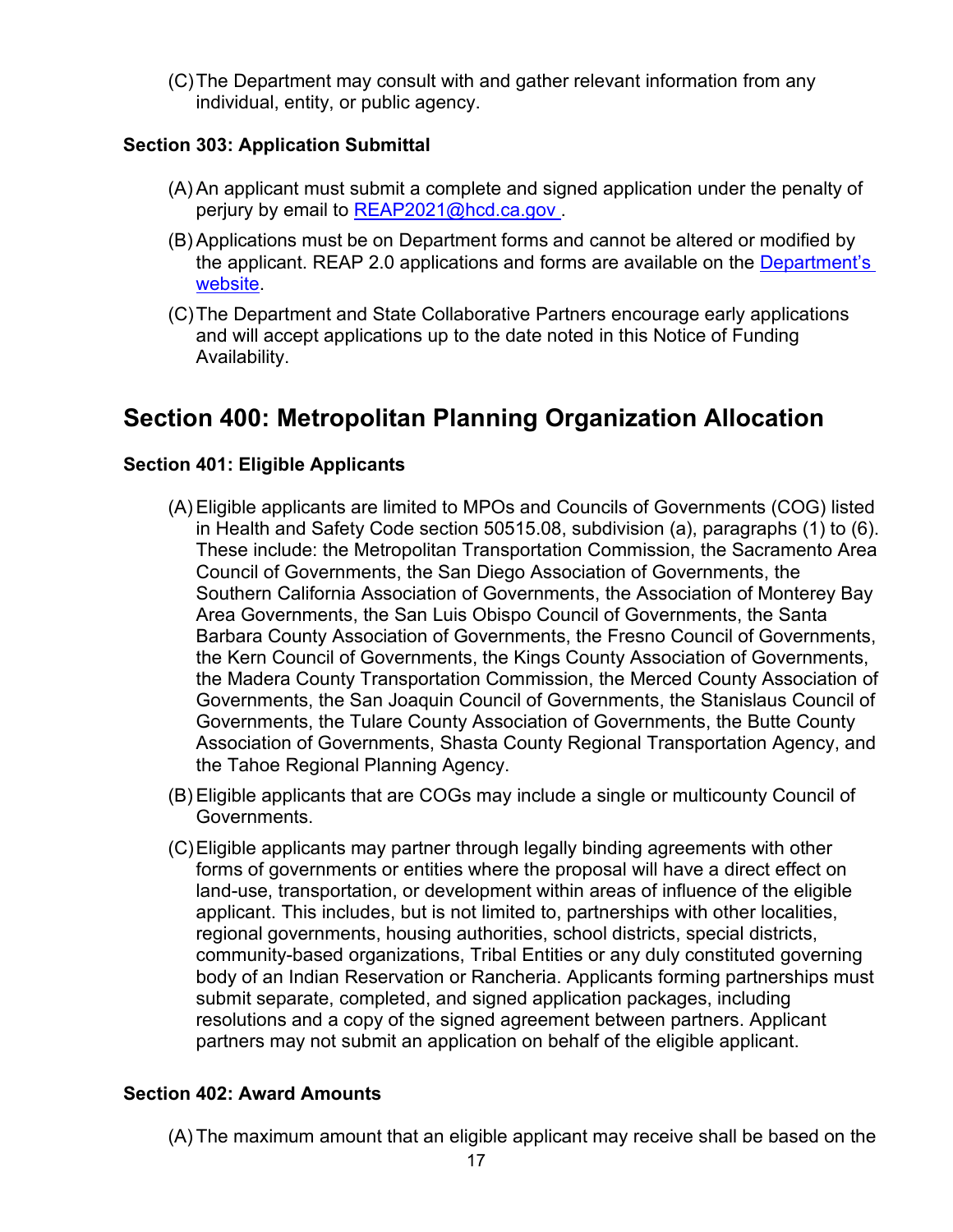most recent Department of Finance P-2A County Population Projections as of July 1, 2021.

- (B) Amounts shall be calculated based on aggregate 2030 projected population per each eligible applicant as a percentage of projected 2030 statewide population. See Attachment 3.
- (C)The SLFRF and General Fund amounts for each eligible applicant will be described in the final NOFA. Of those funds available, the amounts for each applicant will be determined according to population-based proportions as described under 402(B).

#### <span id="page-17-0"></span>**Section 403: Advance Allocation**

- (A) On or after January 1, 2022, an Eligible Entity may request up to 10 percent of funding available in advance of their full application.
- (B) Any proposed activity for the advanced funding must be used to develop and accelerate implementation of the full application. While funding to accelerate implementation of the full application may be requested, requests to begin program implementation will be subject to scrutiny of full application review standards and require consultation with the Department and State Collaborative Partners.
- (C)Advanced funding allocations must be used to assist in the evaluation of priorities and potential uses in compliance with REAP 2.0 goals and objectives.
- (D)Advanced funding requests for outreach should target efforts in disadvantaged and historically underserved communities.
- (E) A funding request may include, but is not limited to, administration (5 percent cap), program development (including the development of outcomes, outputs, and program indicators mandated by the Department of the Treasury), initial priority setting, targeted outreach to disadvantaged and historically underserved communities, education and outreach and inter-regional engagement in the development of the full application.
- (F) The Department shall award requested funds in an expeditious manner after receiving the request.
- (G)To receive an advance allocation, applicants must submit an application, resolution, and invoice.
- (H)Applicants may submit a request for an advance under this section at any time during the application period ending December 31, 2022, prior to a full application. However, a full application must be received by December 31, 2022.
- (I) Applicants who received an advance allocation may be required to demonstrate progress in carrying out advance activities according to an agreed upon timetable prior to being awarded the full application amount. While this progress must be demonstrated prior to an award for the balance of funds, the advanced funds do not need to be completely expended prior to applying for and being awarded the remainder of the REAP 2.0 funds.

#### <span id="page-17-1"></span>**Section 404: Application Review**

(A) The MPO Direct Allocation will not utilize a competitive process to award funds.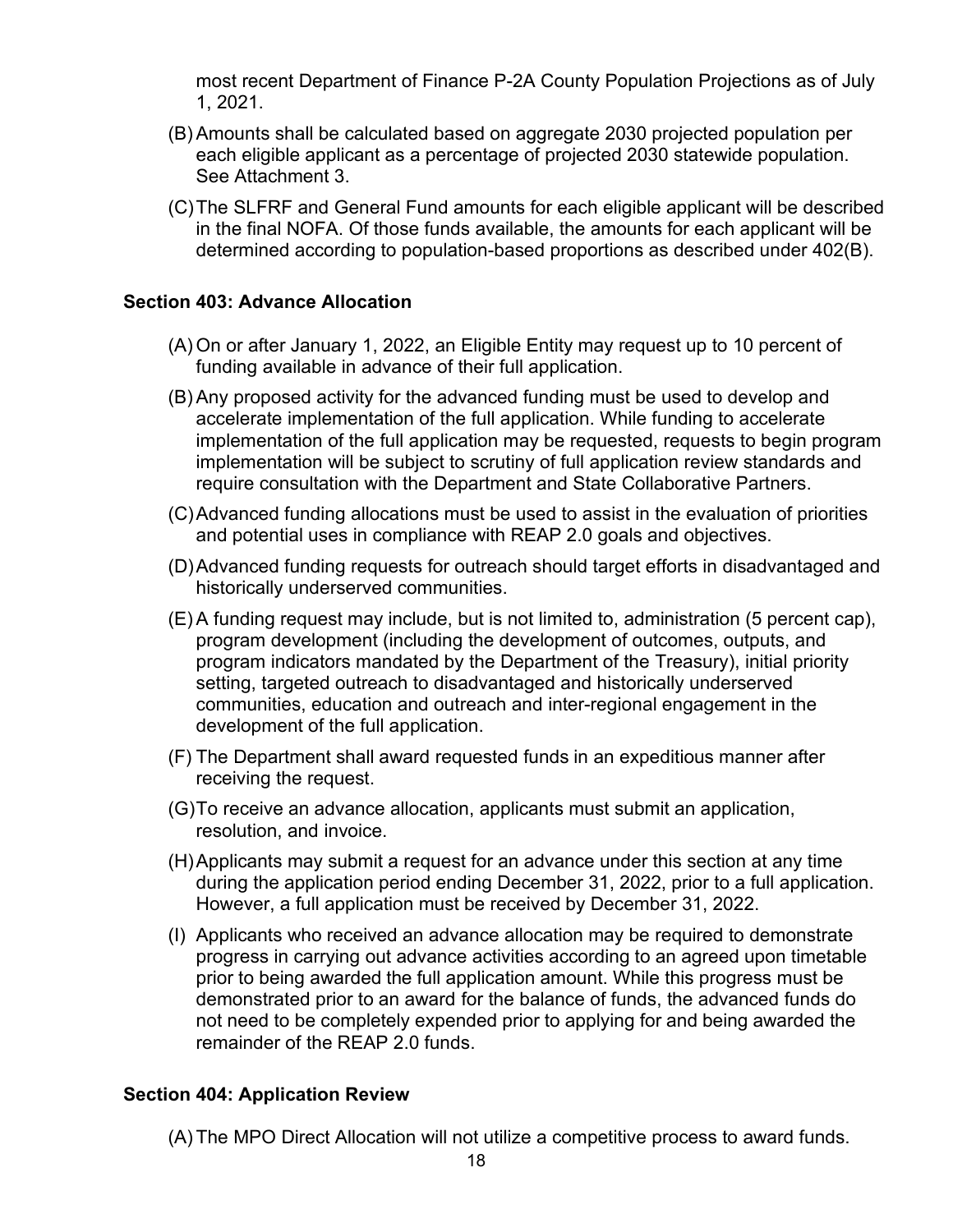- (B) Funds will be available to eligible applicants on a rolling OTC basis beginning on the date of this NOFA and ending December 31, 2022.
- (C)An application form will be available upon release of the NOFA and will include forms to demonstrate eligibility requirements are met such as, among other forms, a resolution, a proposed budget, a proposed timeline table, and self-certified attachments demonstrating compliance with threshold requirements.
- (D)The Department and State Collaborative Partners shall review each application in an expeditious manner.
- (E) Applications will first be reviewed for, among other things, completeness, accuracy and threshold and eligibility requirements.
- (F) An application must contain requested information and supporting documentation where appropriate.
- (G)All applications must meet the threshold and eligible use requirements as specified in these Guidelines.
- (H)If the application is ineligible, it will not be considered for funding, but may be amended and resubmitted.
- (I) The Department may request additional information to complete and approve the application for funding.
- (J) Applications recommended for funding are subject to conditions specified by the Department and State Collaborative Partners.
- (K) All applicants not meeting the eligibility requirements will be informed in an expeditious manner.
- (L) Successful applicants will receive an award letter from the Department and will be awarded funds. Applicants will enter into a Standard Agreement for distribution of funds. The Standard Agreement process will specify, among other things, the amount of funds granted, suballocation amounts, timeline for expenditure of funds, and the approved uses of funds by suballocation.

#### <span id="page-18-0"></span>**Section 405: Evaluation of Applications**

- (A) The Department and State Collaborative Partners review applications to determine whether Proposed Uses and suballocations are distributed in a manner that satisfies all REAP 2.0 requirements, as applicable, and appropriately address an applicant's unique housing, land use, transportation, climate change, equity, and other planning priorities consistent with REAP 2.0 goals and objectives.
- (B) The Department and State Collaborative Partners review of an application includes analyzing the Proposed Use with the eligible uses as specified in Section 204, and for conformance with the requirements of the relevant program funding sources.
- (C)The Department and State Collaborative Partners review of an application includes a determination of whether funding priorities and any allocated moneys are dedicated for eligible transformative planning and implementation activities. The Department and State Collaborative Partners will review applicants' explanations of how each Proposed Use will meet the definition of transformative planning and implementation activity and how each Proposed Use will implement and achieve housing goals that also result in a reduction of VMT in furtherance of the region's SCS or Alternative Planning Strategy, as applicable. In addition, the Department and State Collaborative Partners will review any application's explanation of how each Proposed Use has a geographic or region-wide impact for impacted households and focuses implementation in areas that satisfy an applicable definition of infill development.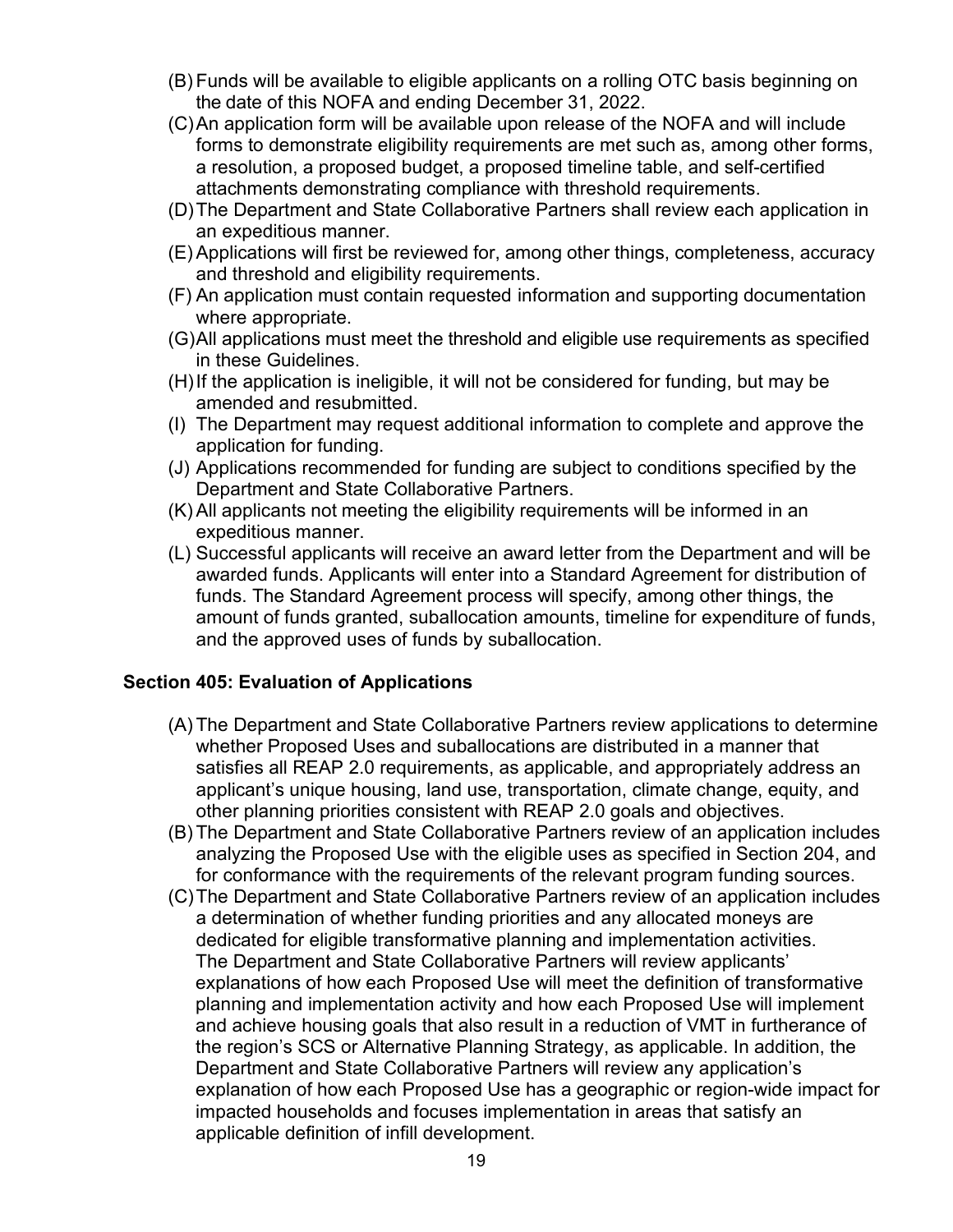- (D)The Department and State Collaborative Partners require that applicants provide sufficient evidence that demonstrates a nexus between a Proposed Use and meeting all REAP 2.0 goals and objectives.
- (E) Applications should include the locational considerations, supporting attributes, and measurable outcomes (See Attachment 5) that support a Proposed Use as eligible for each the following:
	- 1. Infill Development that Facilitates Housing Supply, Choice, and Affordability: Applicants should discuss the following:
		- i. The Proposed Use located or implemented within all of the following:
			- a. An existing urbanized area, established community, or area with transit-supportive densities, and
			- b. An area with existing or proposed enhanced infrastructure
		- ii. The Proposed Use can include, but is not limited to:
			- a. Jobs and housing fit, and
			- b. Access to housing options, and/or
			- c. Access to affordable housing
		- iii. The Proposed Use can be measured by, but is not limited to:
			- a. Number of housing units (total, type, affordable, and per acre),
			- b. Capital investments,
			- c. Mix of land uses within/ around the site (residential and other),
			- d. Increasing land use intensities,
			- e. Count of sites developable for future housing, and/or
			- f. Number of new housing units
	- 2. Affirmatively Furthering Fair Housing (AFFH): Applicants should discuss the following:
		- i. The Proposed Use can be located or implemented within the following areas:
			- a. Higher or Moderate Resource Communities or Areas (see Attachment 2: Definitions)
				- I. OR
			- b. Negatively impacted areas from the pandemic,
			- c. Areas of lower resource coupled with measures to promote equitable quality of life and access to opportunities,
			- d. Concentrated areas of poverty,
			- e. Historically disadvantaged communities, and/or
			- f. Lost or reduced service areas,
		- ii. The Proposed Use can include, but is not limited to:
			- a. For Higher or Moderate Resource Communities or Areas, and/or areas of lower resource coupled with measures to promote equitable quality of life and access to
				- I. Mobility strategies, and/or
				- II. Affordable housing unit production,
				- III. Reductions to barriers to higher density housing, buildings with four or more units, and accessibility,
				- IV. Outreach strategies to address local opposition to Proposed Use
			- b. For concentrated areas of poverty, historically disadvantaged communities, lost or reduced service areas, and/or negatively impacted areas from the pandemic
				- I. Affordable housing unit production,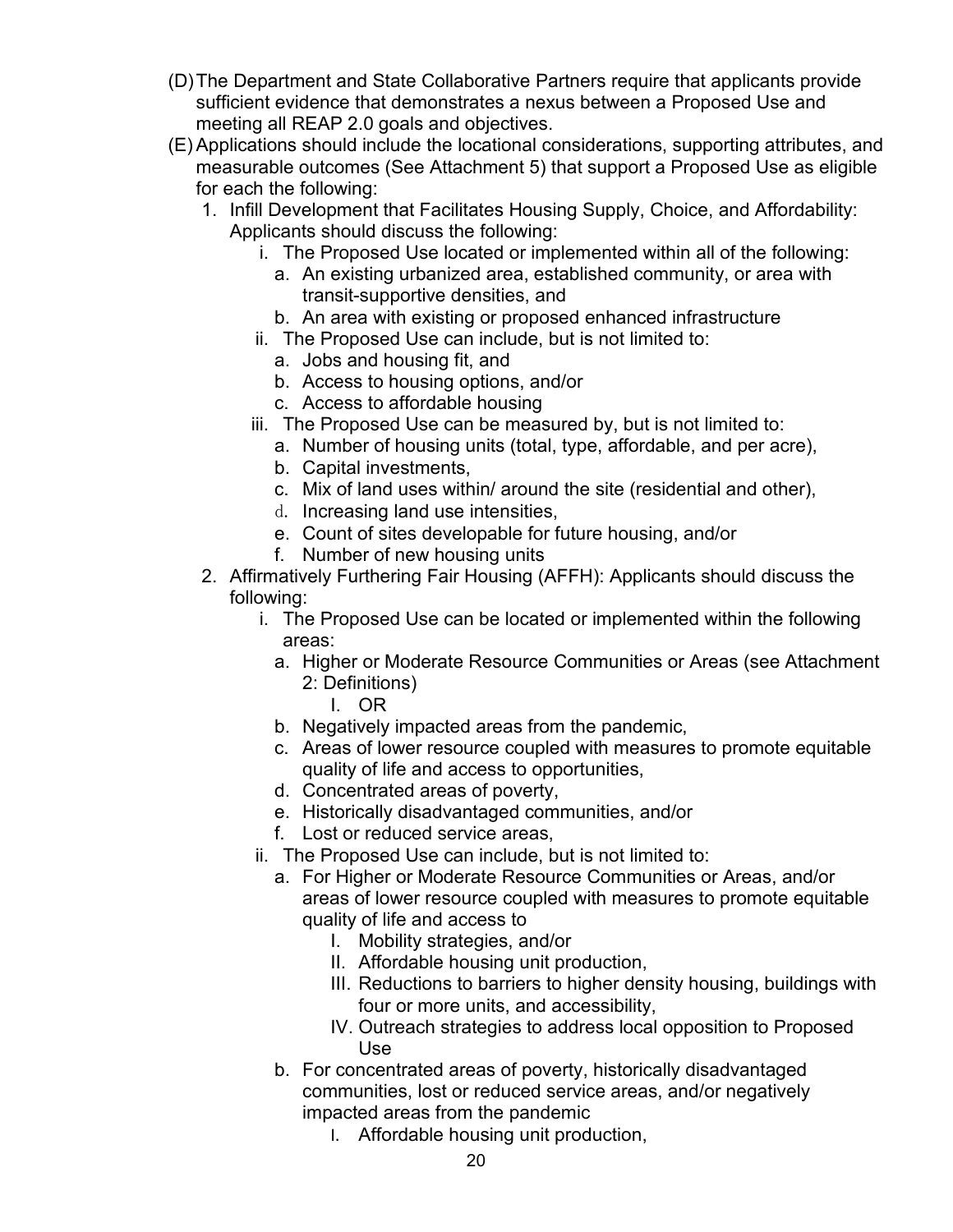- II. Anti-displacement protections,
- III. Expanded housing options, and/or
- IV. Housing-supportive infrastructure that facilitates multimodal communities
- iii. The Proposed Use can be measured by, but is not limited to:
	- a. Number of proposed affordable housing units,
	- b. Number of existing housing units continued to be made available and affordable,
	- c. Zoning, permit streamlining, fees, incentives, and other approaches to increase housing choices and affordability,
	- d. Increase accessible number of units above state law,
	- e. For higher or moderate resource communities or areas, and/or areas of lower resource coupled with measures to promote equitable quality of life and access to opportunities
		- I. Increase in rate of Housing Choice Voucher usage in high opportunity census tracts,
	- f. For concentrated areas of poverty, historically disadvantaged communities, lost or reduced service areas, and/or negatively impacted areas from the pandemic, and/or
		- I. New or enhanced public services and community assets such as parks, social service programs, active transportation, infrastructure, and other community amenities,
		- II. Increased access to public services, and
		- III. Housing-supportive infrastructure service in areas of concentrated poverty or similar areas
	- g. Other potential metrics found in the [Department's AFFH Guidance](https://www.hcd.ca.gov/community-development/affh/docs/affh_document_final_4-27-2021.pdf#page=74)  [Memo](https://www.hcd.ca.gov/community-development/affh/docs/affh_document_final_4-27-2021.pdf#page=74)
- 3. Coronavirus Economic Recovery
	- i. The Proposed Use can be located or implemented within the following areas:
		- a. Higher or Moderate Resource Communities or Areas, or
		- b. Concentrated areas of poverty, historically disadvantaged communities, lost or reduced service areas, and/or negatively impacted areas from the pandemic
	- ii. The Proposed Use can include, but is not limited to:
		- a. For Higher or moderate resource communities or areas
			- I. Affordable housing unit production
			- II. Preservation of existing affordable housing units
		- b. For concentrated areas of poverty, historically disadvantaged communities, lost or reduced service areas, and/or negatively impacted areas from the pandemic
			- I. Affordable housing unit production
			- II. Preservation of existing affordable housing units
			- III. Housing-supportive infrastructure that facilitates multimodal communities
			- IV. Pedestrian and neighborhood walkability features
	- iii. The Proposed Use can be measured by, but is not limited to:
		- a. Number of housing units (total, type, affordable, and per acre) preserved or developed
		- b. Description of how use responds to specific negative economic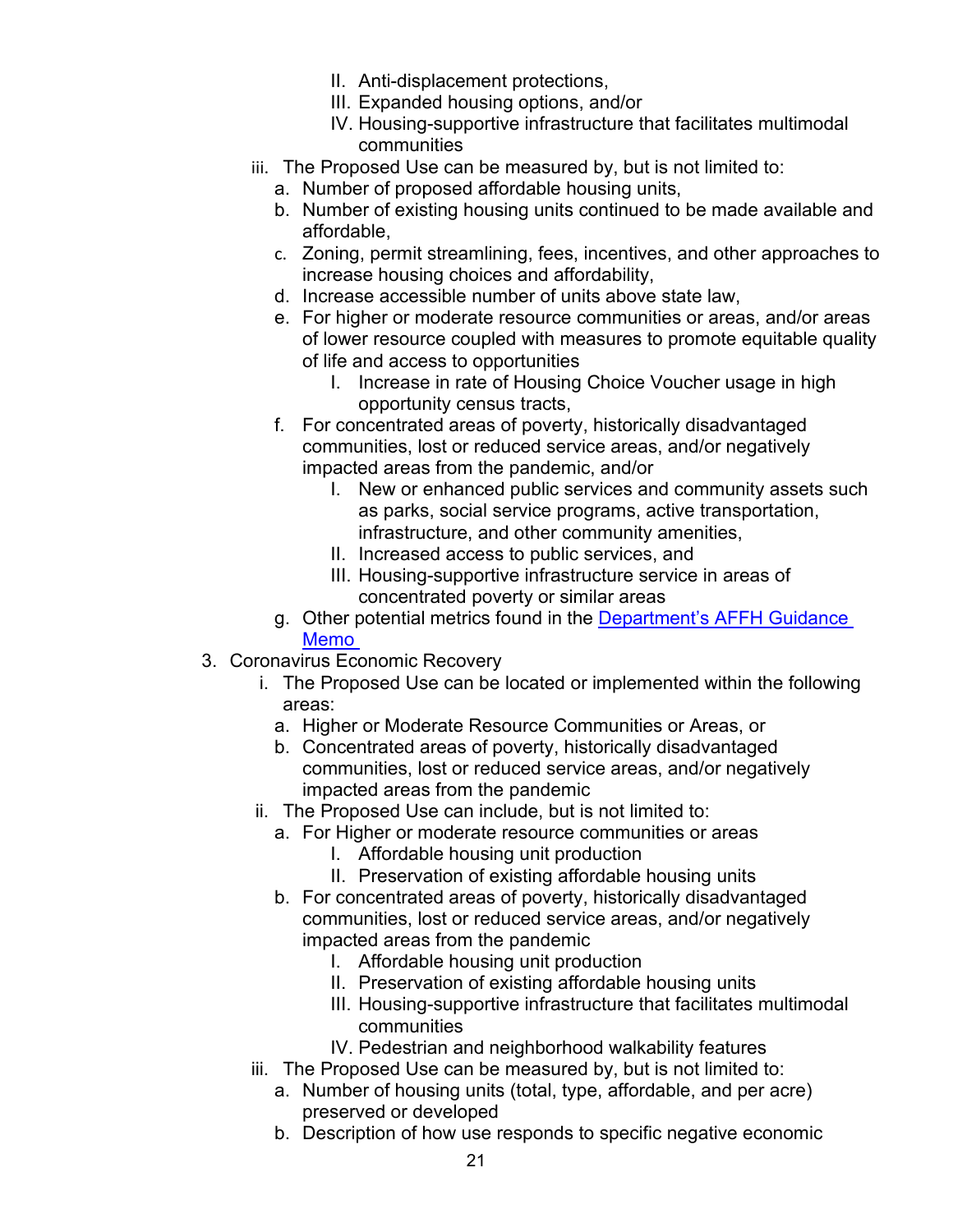impacts from the pandemic.

- 4. Reducing Vehicle Miles Traveled: Applicants should discuss the following:
	- i. The Proposed Use located or implemented within all of the following areas:
		- a. Low-income or Moderate-income geographies,
		- b. High growth area identified in the SCS,
		- c. Surrounded by qualified urban uses, and
		- d. Within a half-mile of transit stops or services
	- ii. The Proposed Use can include, but is not limited to:
		- a. Expanded transit services and access,
		- b. Walkable community scale,
		- c. Pedestrian and bicycling safety measures,
		- d. Protected pedestrian and bicycling amenities, and/or
		- e. Multimodal infrastructure and network connections.
	- iii. The Proposed Use can be measured by, but is not limited to:
		- a. Estimate for VMT reduced per capita,
		- b. Number of distinct land uses within and around the site,
		- c. Number of internal and surrounding connections to the active transportation and transit networks,
		- d. Mix of housing unit sizes,
		- e. New or enhanced transit services and frequencies,
		- f. Demonstrated transit route optimization,
		- g. Number of new pedestrian and bicycle pathways, and/or
		- h. Limited number of off-street parking

#### <span id="page-21-0"></span>**Section 406: Suballocation**

- (A) Eligible Entities may suballocate funds to Eligible Entities in the form of grants.
- (B) Eligible Entities for the purposes of suballocations may be broadly construed and include, but are not limited to, a county, a city, a city and county, a transit agency or district, a county transportation agency, Tribal Entity, community-based organization, academic institution, or regional housing trust fund.
- (C)Proposed evaluation criteria for suballocation uses must be determined in consultation with the Department and State Collaborative Partners during the application process.
- (D)The amount of funds distributed through suballocations must be based on the applicants' unique housing, land use, transportation, climate change, equity, and other planning priorities. Additional factors include but are not limited to outreach and priority setting, maximization of Policy Outcomes consistent with goals and objectives and timeliness of expenditure.
- (E) Suballocations shall consider geographic equity, including rural and urban communities, transformative and collaborative approaches to planning and implementation, and the degree to which the suballocation furthers the REAP 2.0 objectives (i.e., accelerating infill development that facilitates housing supply, choice, and affordability, reducing VMT, advancing the SCS or Alternative Planning Strategies, and AFFH).
- (F) Eligible Entities may consider additional criteria tailored to its unique conditions and circumstances as well as planning priorities for the area. All and any additional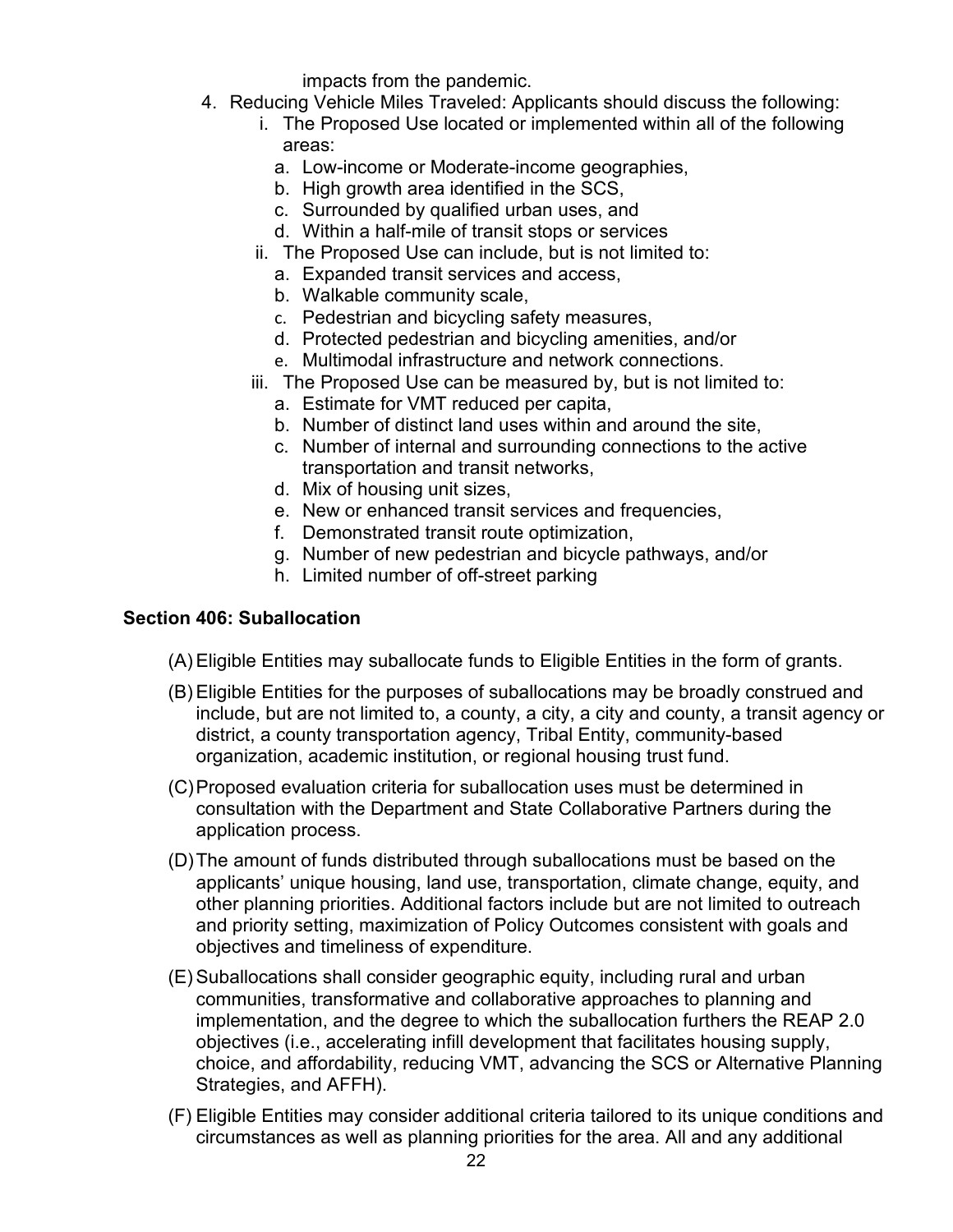criteria must demonstrably promote REAP 2.0 goals and objectives and be developed in consultation with the Department and the State Collaborative Partners.

- (G)Eligible Entities must award suballocation within 60 days of a complete application received from an applicant for a suballocation. An award is defined by an official notice (e.g., letter) to the awardee and does not include encumbrance or an executed Standard Agreement.
- (H)Eligible Entities may propose suballocations as part of the application for REAP 2.0.
- (I) Eligible Entities shall expeditiously act to execute the Standard Agreement and ensure they're meeting expenditure deadlines throughout the implementation of REAP 2.0.

### <span id="page-22-0"></span>**Section 500: Administration**

#### <span id="page-22-1"></span>**Section 501: Grant Execution and Term**

- (A) The Department will notify the grantee if they have been selected for a grant award.
- (B) After the Standard Agreement has been sent electronically, the grantee will be provided instructions for signing all required documents. The grantee must submit all supporting materials and a signed Standard Agreement within the timeline provided in the instructions or risk forfeiting the grant award.
- (C)The grant term begins on the day the Department and the grantee have fully executed the Standard Agreement. The Department will notify the grantee and partners when work may proceed under the agreement. However, eligible activities that are approved by the Department may be retroactively reimbursed to July 1, 2021.
- (D)Each recipient of funds under REAP shall encumber those funds no later than June 30, 2024, and expend those funds no later than June 30, 2026. Final invoices shall be submitted to the Department three months prior to the expenditure deadline.

#### <span id="page-22-2"></span>**Section 502: Accounting and Records**

- (A) The grantee, its staff, contractors, and subcontractors shall establish and maintain an accounting system and reports that properly accumulate incurred project costs by line. The accounting system shall conform to Generally Accepted Accounting Principles (GAAP), enable the determination of incurred costs at interim points of completion, and provide support for payment vouchers and invoices.
- (B) The grantee must establish a separate ledger account for receipts and expenditures of grant funds and maintain expenditure details in accordance with the budget and timeline. Separate bank accounts are not required
- (C)The grantee shall maintain documentation of its normal procurement policy and competitive bid process (including the use of sole source purchasing),and financial records of expenditures incurred during the course of the project in accordance with GAAP.
- (D)The grantee agrees that the state or designated representative shall have the right to review and to copy any records and supporting documentation pertaining to the performance of the Standard Agreement.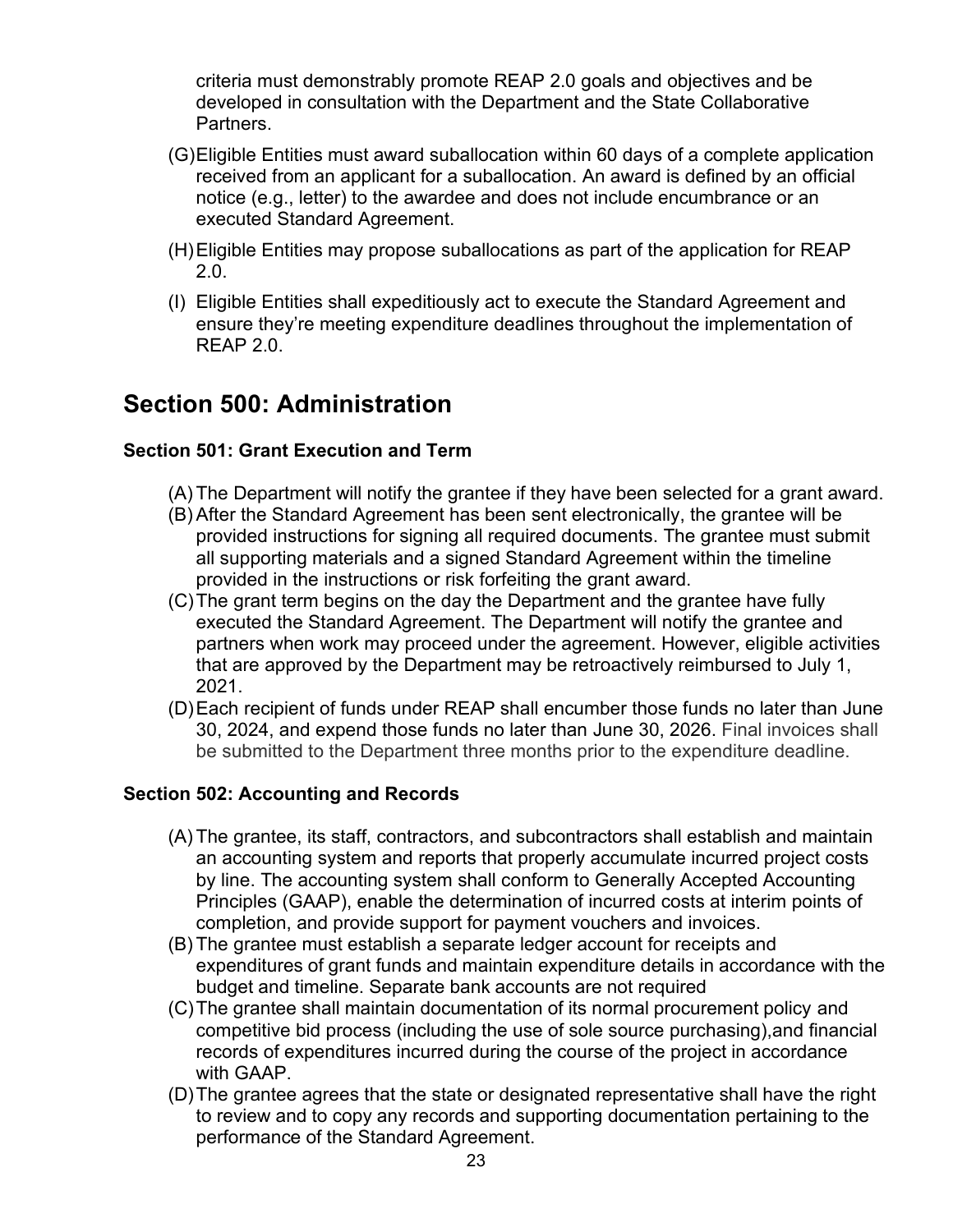- (E) The grantee agrees to maintain such records for possible audit for a minimum of three (3) years after final payment unless a longer period of records retention is stipulated.
- (F) Subcontractors employed by the grantee and paid with moneys under the terms of this Standard Agreement shall be responsible for maintaining accounting records as specified above.

#### <span id="page-23-0"></span>**Section 503: Invoicing**

- (A) Grant funds cannot be disbursed until the Standard Agreement has been fully executed.
- (B) The grantee will be responsible for compiling and submitting all invoices and reporting documents.
- (C)The grantee must bill the state based on clear deliverables outlined in the Standard Agreement or budget timeline. Generally, approved and eligible costs incurred for work after execution of the Standard Agreement and completed during the grant term will be reimbursable. However, eligible activities conducted prior to award will be reimbursable to July 1, 2021. Approved and eligible costs incurred prior to July 1, 2021, are ineligible.
- (D)Applicants who received advance funds shall expend all such funds or show substantial progress prior to a full application by submitting an updated project timeline and budget for their eligible projects from the application and any supporting documentation.
- (E) Project invoices may be submitted to the Department by the grantee on a quarterly basis or upon completion of a deliverable, subject to the Department's approval.
- (F) The Department may consider advance payments or alternative arrangements to reimbursement and payment methods based on demonstrated need. The Department may consider factors such as available funds for eligible activities. Suballocations to jurisdictions must request funds in increments or a schedule for advance payments, and report progress according to an implementation and expenditure timetable.
- (G)Supporting documentation may include, but is not limited to, purchase orders, receipts, progress payments, subcontractor invoices, timecards, reports, or any other documentation as deemed necessary by the Department to support the reimbursement to the grantee for expenditures incurred.
- (H)Invoices must be accompanied by supporting documentation where appropriate. Invoices without supporting documentation will not be paid. The Department may withhold 10 percent of the grant until grant terms have been fulfilled, including all required reporting.

#### <span id="page-23-1"></span>**Section 504: Audits**

- (A) At any time during the term of the Standard Agreement, the Department may perform or cause to be performed a financial audit of any and all phases of the award. At the Department's request, the awardee shall provide, at its own expense, a financial audit prepared by a certified public accountant. The State of California has the right to review project documents and conduct audits during project implementation and over the project life.
- (B) The grantee agrees that the Department or the Department's designee shall have the right to review, obtain, and copy all records and supporting documentation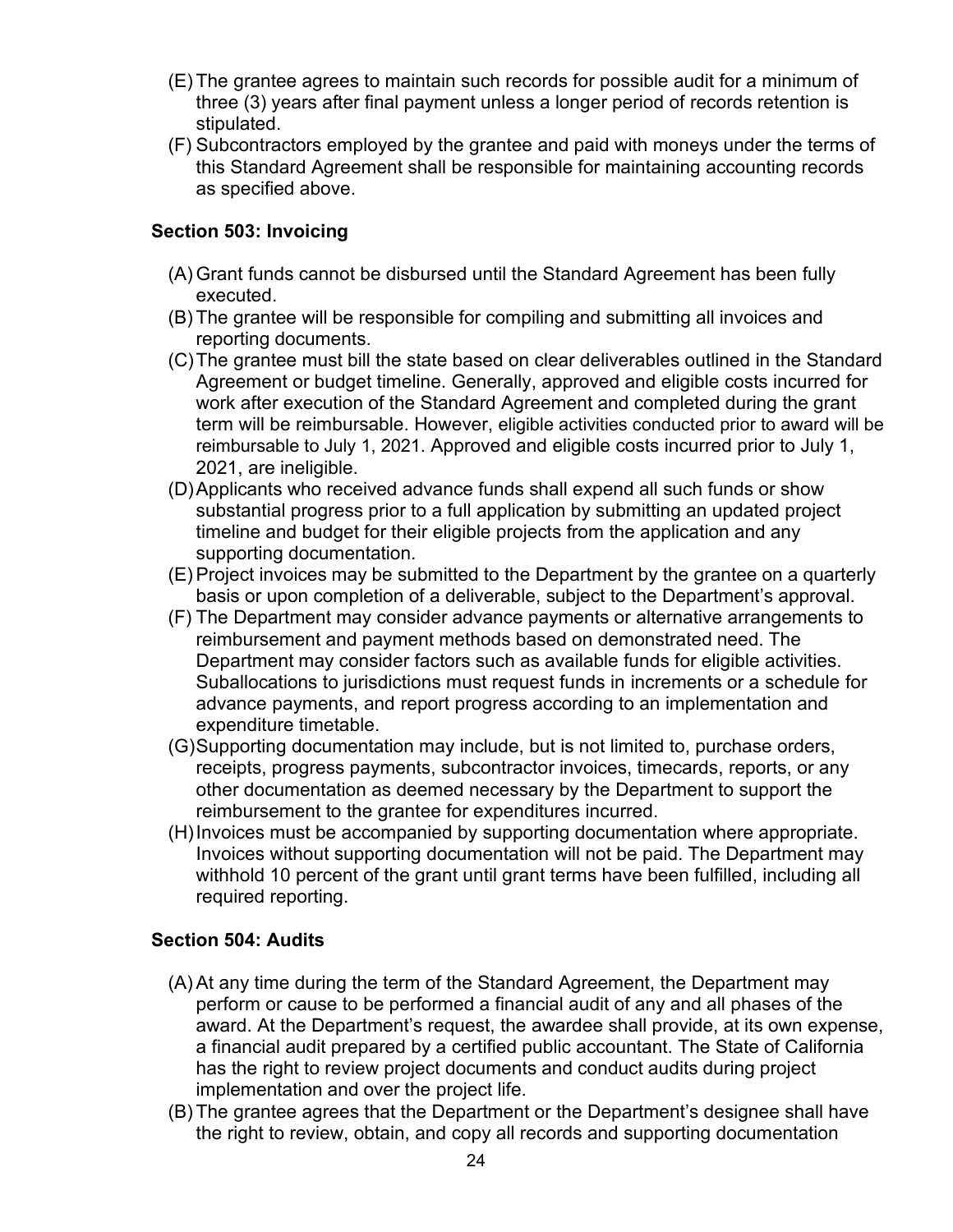pertaining to performance of this Agreement.

- (C)The grantee agrees to provide the Department, or the Department's designee, with any relevant information requested.
- (D)The grantee agrees to permit the Department or the Department's designee access to its premises, upon reasonable notice, during normal business hours for the purpose of interviewing employees who might reasonably have information related to such records and inspecting and copying such books, records, accounts, and other material that may be relevant to a matter under investigation for the purpose of determining compliance with statutes, REAP 2.0 Guidelines, and the Standard Agreement.
- (E) The Department may request additional information, as needed, to meet other applicable audit requirements.
- (F) The Department may monitor expenditures and activities of an applicant, as the Department deems necessary, to ensure compliance with REAP requirements.
- (G)Applicants using federal or state transportation planning funds administered through the Overall Work Program (OWP) shall clearly identify the source of funds.
- (H) If there are audit findings, the grantee must submit a detailed response acceptable to the Department for each audit finding within 90 days from the date of the audit finding report.
- (I) The grantee agrees to maintain such records for possible audit after the final payment unless a longer period of records retention is stipulated.
- (J) If any litigation, claim, negotiation, audit, monitoring, inspection, or other action has been started before the expiration of the required record retention period, all records must be retained by the grantee, contractors, and sub-contractors until completion of the action and resolution of all issues which arise from it. In any contract that it enters into in an amount exceeding \$10,000, the grantee shall include the Department's right to audit the contractor's records and interview their employees.
- (K) The grantee shall comply with the caveats and be aware of the penalties for violations of fraud and for obstruction of investigation as set forth in California Public Contracts Code Section 10115.10.

#### <span id="page-24-0"></span>**Section 505: Remedies of Non-performance**

- (A) In the event that it is determined, at the sole discretion of the state, that the grantee is not meeting the terms and conditions of the Standard Agreement, immediately upon receiving a written notice from the Department to stop work, the grantee shall cease all work under the Standard Agreement. The Department has the sole discretion to determine that the grantee meets the terms and conditions after a stop work order, and to deliver a written notice to the grantee to resume work under the Standard Agreement.
- (B) The Department has the right to terminate the Standard Agreement at any time upon 30 days written notice. The notice shall specify the reason for early termination and may permit the grantee or the Department to rectify any deficiency(ies) prior to the early termination date. The grantee will submit any requested documents to the Department within 30 days of the early termination notice.
- (C)There must be a strong nexus to REAP 2.0 goals and objectives, including completion of activities toward Policy Outcomes. Any action inconsistent with REAP 2.0 goals and objectives may result in review and could be subject to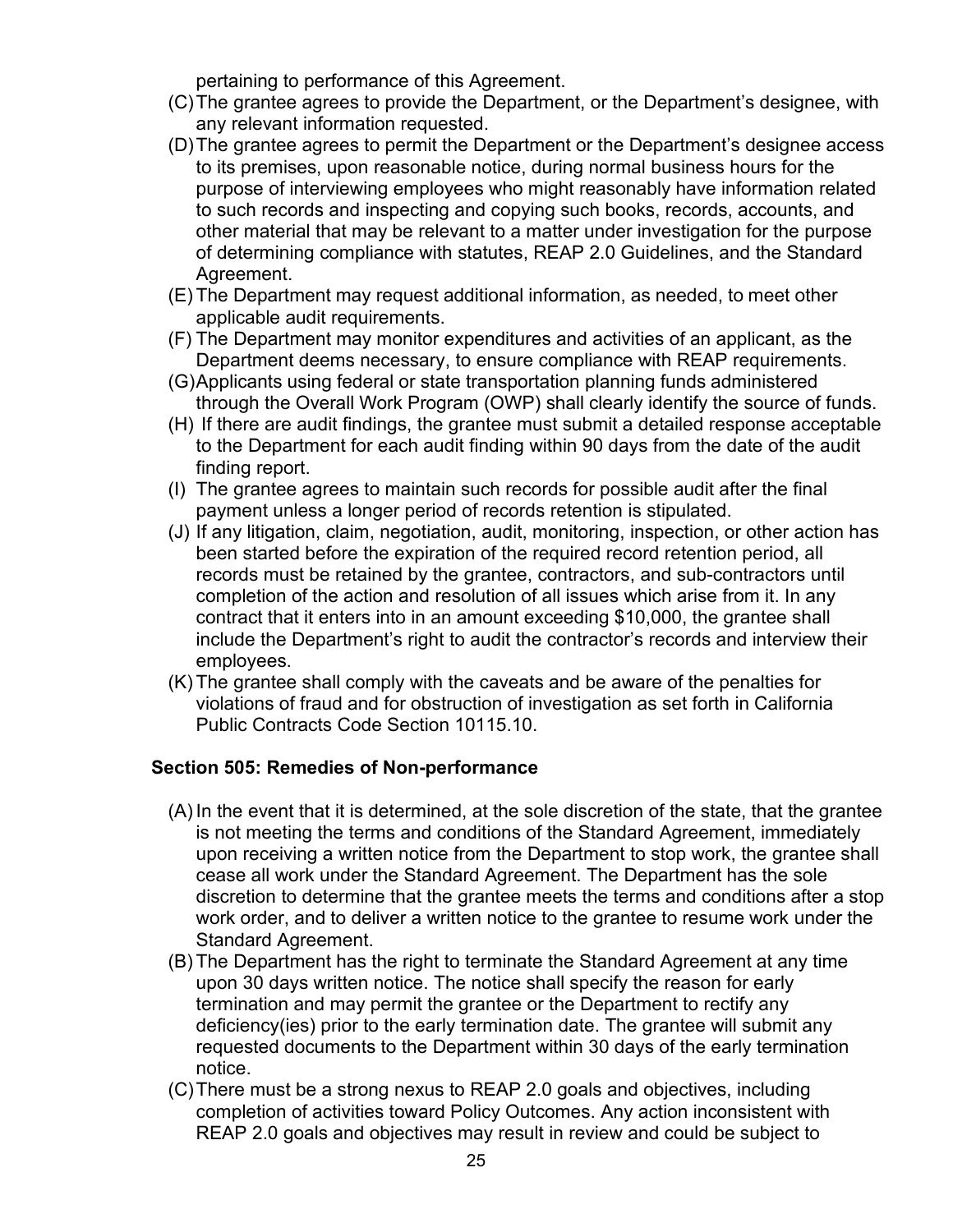repayment of the grant.

- (D)At any time, if the Department finds the applicant falsely proposed information in the application or as part of the application review, the Department may require the repayment of funds.
- (E) The Department may, as it deems appropriate or necessary, request the repayment of funds from an applicant, or pursue any other remedies available to it by law for failure to comply with REAP 2.0 requirements.

#### <span id="page-25-0"></span>**Section 506: Reporting**

- (A) At any time during the term of the Standard Agreement, the Department may request a performance report that demonstrates satisfaction of all requirements identified in the Standard Agreement with emphasis on eligible activities, eligible uses, Ineligible uses and expenditures according to timelines and budgets referenced in the Standard Agreement.
- (B) Awardees shall submit a report, in the form and manner prescribed by the Department, to be made publicly available on its website, by April 1 of the year following the receipt of those funds, and annually thereafter until those funds are expended, that contains the following information:
	- 1. The status of the Proposed Uses and expenditures listed in the Eligible Entity's application for funding and the corresponding impact, including, but not limited to:
		- i. Housing units accelerated,
		- ii. Reductions in per capita vehicle miles traveled,
		- iii. Location of investment,
		- iv. Socioeconomic statistics about the impacted geography, and
		- v. Regional impact explanation
	- 2. All status and impact reports shall be categorized based on the eligible uses specified in Section 50515.08.
- (C)Applicants must complete quarterly reports in the manner specified in the Department's reporting guidance and in accordance with the Final Rule of SLFRF, as applicable. The Department may request additional information, as needed, to meet other applicable reporting or audit requirements.
- (D)Awardees shall post, make available, and update, as appropriate on its internet website, land use maps and vehicle miles traveled generation maps produced in the development of its adopted SCS.
- (E) Awardees shall collaborate and share progress, templates, and best practices with the Department and fellow recipients in implementation of funds. To the greatest extent practicable, adjacent Eligible Entities shall coordinate in the development of applications, consider potential for joint activities, and seek to coordinate housing and transportation planning across regions.
- (F) Upon completion of all deliverables within the Standard Agreement, the awardee shall submit a close out report. See Close Out Report Form (Attachment 8).
	- 1. Applicant may include a line item for advance payment or reimbursement, as part of its administrative costs, for its final report that is due by June 30, 2026. Funding requests for final reports must be submitted no later than August 31, 2023.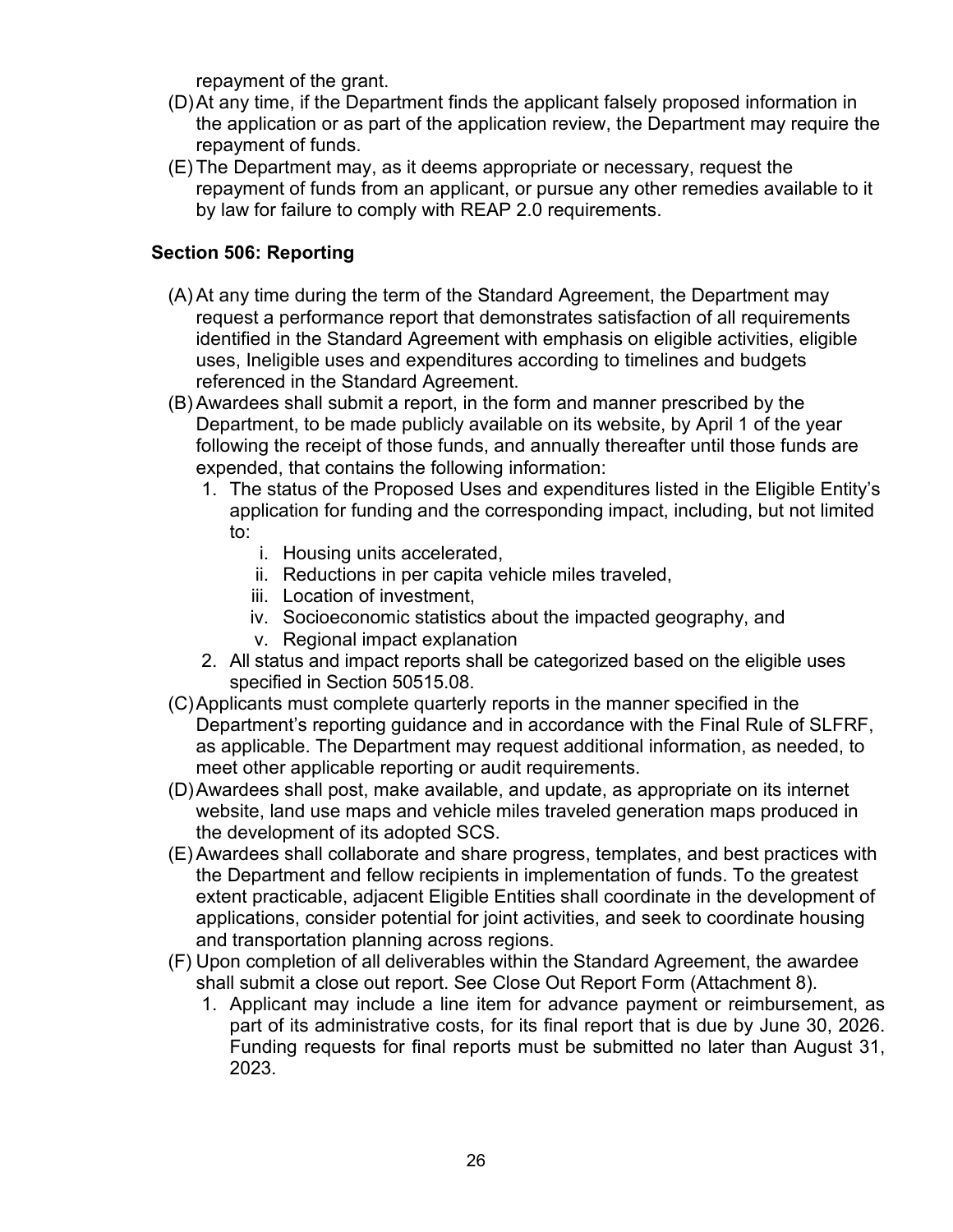### <span id="page-26-0"></span>**Section 600: Right to Modify or Suspend Guidelines and Final Decision Making**

- (A)The Department reserves the right, at their sole discretion, to suspend, amend, or modify the provisions of these Guidelines at any time, including, without limitation, the amount of funds available hereunder. If such an action occurs, the Department will notify all interested parties and will post the revisions to the Department's website. You may subscribe to the [Department email listserv.](https://www.hcd.ca.gov/i-am/sub_email.shtml)
- (B) The Department's decision to approve or deny an application or request for funding pursuant to REAP 2.0, and its determination of the amount of funding to be provided or requested for repayment, or other remedies for failure to comply with REAP 2.0 requirements, shall be final.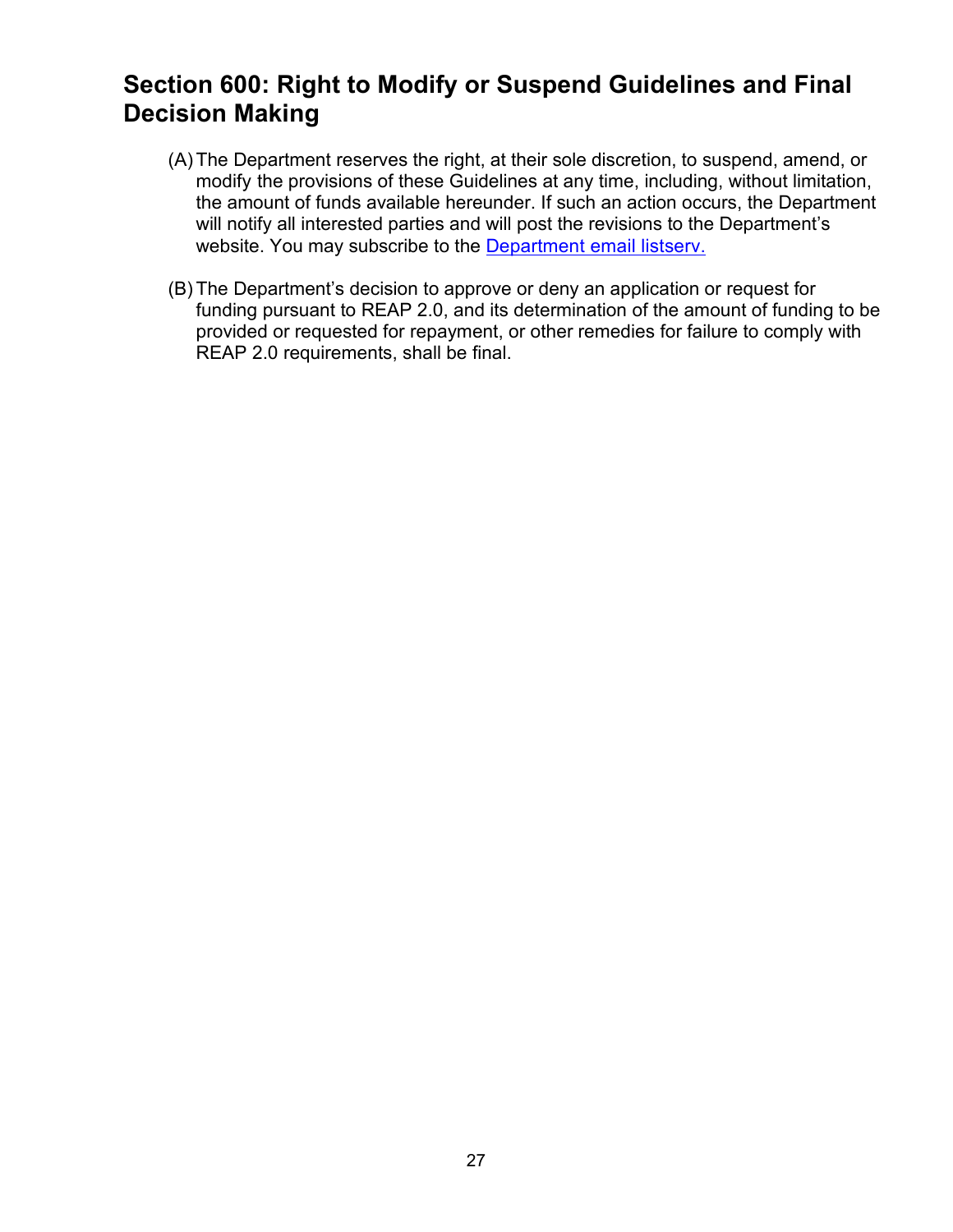# <span id="page-27-0"></span>**Attachment 1: Statute**

#### **SEC. 15.**

Chapter 3.15 (commencing with Section 50515.06) is added to Part 2 of Division 31 of the Health and Safety Code, to read:

#### **CHAPTER 3.15. Regional Early Action Planning Grants Program of 2021 50515.06.**

For purposes of this chapter:

(a) "Department" means the Department of Housing and Community Development.

(b) "Program" means the Regional Early Action Planning Grants of 2021 established pursuant to this chapter.

(c) "Regional housing need assessment" means the existing and projected need for housing for each region, as determined by the department pursuant to Section 65584.01 of the Government Code.

(d) "Sustainable Communities Strategies" refers to the plan prepared by each metropolitan planning organization pursuant to paragraph (2) of subdivision (b) of Section 65080 of the Government Code.

(e) "Alternative Planning Strategy" refers to the document, if any, prepared by a metropolitan planning organization pursuant to paragraph (1) of subdivision (b) of Section 65080 of the Government Code.

(f)

(1) "Transformative planning and implementation activities" means housing, planning, infrastructure investments supporting infill housing, and other actions that enable meeting housing goals that also result in per capita vehicle miles traveled reductions, including accelerating infill development, supporting residents through realizing multimodal communities, shifting travel behavior through reducing driving, and increasing transit ridership.

(2) Transformative planning and implementation activities shall be in furtherance of all of the following:

(A) State planning priorities, as described in Section 65041.1 of the Government Code.

(B) Affirmatively furthering fair housing pursuant to Section 8899.50 of the Government Code.

(C) Facilitating housing element compliance for the sixth cycle regional housing needs assessment pursuant to Section 65302 of the Government Code prepared in accordance with Article 10.6 (commencing with Section 65580) of Chapter 3 of Division 1 of Title 7 of the Government Code.

(D) A region's sustainable community strategy, as described in paragraph (2) of subdivision (b) of Section 65080 of the Government Code, or alternative planning strategy, as described in paragraph (2) of subdivision (b) of Section 65080 of the Government Code, as applicable.

(g) "Eligible Entity" means any recipient of these funds either through direct allocation from the department or through a suballocation from a recipient. For the purposes of this chapter, an Eligible Entity can include a metropolitan planning organization (MPO), a single or multicounty council of governments (COG), a regional transportation planning agency (RTPA), a county, a city, a city and county, a transit agency or district, a county transportation agency, or a Tribal Entity.

(h) "Tribal Entity" means an entity formed by the duly constituted governing body of a California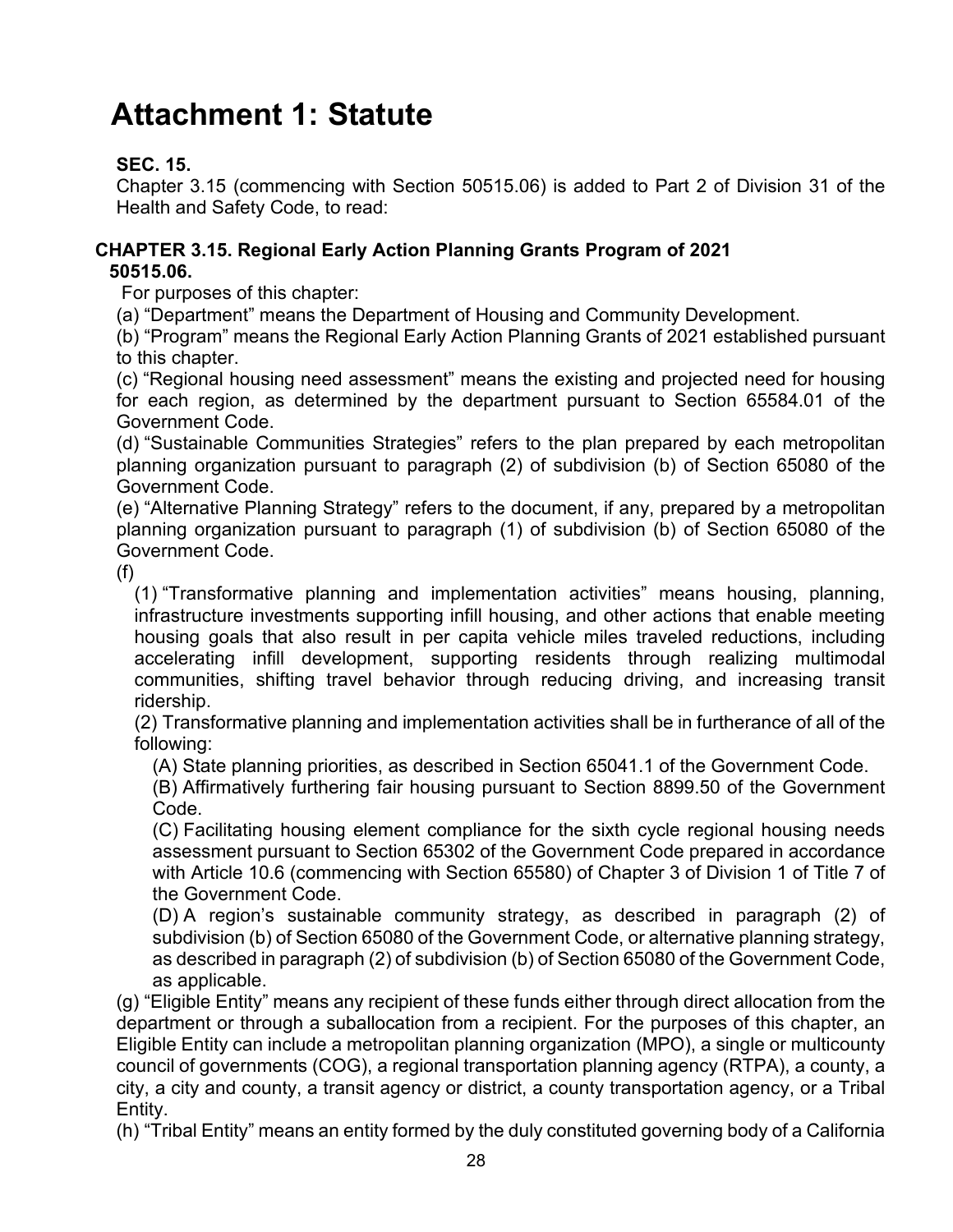Native American Tribe in Chapter 905 of the Statutes of 2004, as described in Section 21073 of the Public Resources Code.

#### **50515.07.**

(a)

(1) The Regional Early Action Planning Grants Program of 2021 is hereby established for the purpose of providing regions with funding, including grants, for transformative planning and implementation activities.

(2) Upon appropriation by the Legislature for this purpose, funds shall be distributed under the program in accordance with this chapter.

(b) The department, in collaboration with the Office of Planning and Research, the Strategic Growth Council, and the State Air Resources Board, shall develop and administer the program and, consistent with the requirements of this chapter, provide grants to eligible entities for implementing planning and implementation activities. The department shall seek input from the transportation and housing coordination workgroup established through Section 50407.5.

(c) Distribution and expenditures of funds shall be made consistent with the state planning priorities, established pursuant to Section 65041.1 of the Government Code, and shall consider geographic equity among regions of the state.

(d) Of the total amount of any moneys appropriated for purposes of this chapter, the department shall set aside up to 5 percent for program administration, including state operations expenditures and technical assistance, as well as expenditures by recipients of funding pursuant to Sections 50515.08 and 50515.09.

#### **50515.08.**

(a) The funds described in paragraph (2) of subdivision (a) of Section 50515.07 shall be available only to the following entities before any suballocation:

(1) The Metropolitan Transportation Commission, representing the Counties of Alameda, Contra Costa, Marin, Napa, San Mateo, Santa Clara, Solano, and Sonoma, and the City and County of San Francisco.

(2) The Sacramento Area Council of Governments, representing the Counties of El Dorado, Placer, Sacramento, Sutter, Yolo, and Yuba.

(3) The San Diego Association of Governments, representing the County of San Diego.

(4) The Southern California Association of Governments, representing the Counties of Imperial, Los Angeles, Orange, Riverside, San Bernardino, and Ventura.

(5) The Association of Monterey Bay Area Governments, representing the counties of Monterey, San Benito and Santa Cruz.

(6) The San Luis Obispo Council of Governments, the Santa Barbara County Association of Governments, the Fresno Council of Governments, the Kern Council of Governments, the Kings County Association of Government, the Madera County Transportation Commission, the Merced County Association of Governments, the San Joaquin Council of Governments, the Stanislaus Council of Governments, the Tulare County Association of Governments, the Butte County Association of Governments, Shasta County Regional Transportation Agency, and the Tahoe Regional Planning Agency created by interstate compact and ratified by Title 7.4 (commencing with Section 66800) of the Government Code. Notwithstanding any other provision of this chapter, the eligible entities described in this paragraph may apply directly to the department for funds pursuant to the program. (7) Eligible entities in the Counties of Alpine, Amador, Calaveras, Colusa, Del Norte, Glenn, Humboldt, Inyo, Lake, Lassen, Mariposa, Mendocino, Modoc, Mono, Nevada, Plumas, Sierra, Siskiyou, Tehama, Tuolumne, and Trinity. Notwithstanding any other provision of this chapter, eligible entities within the counties listed in this paragraph or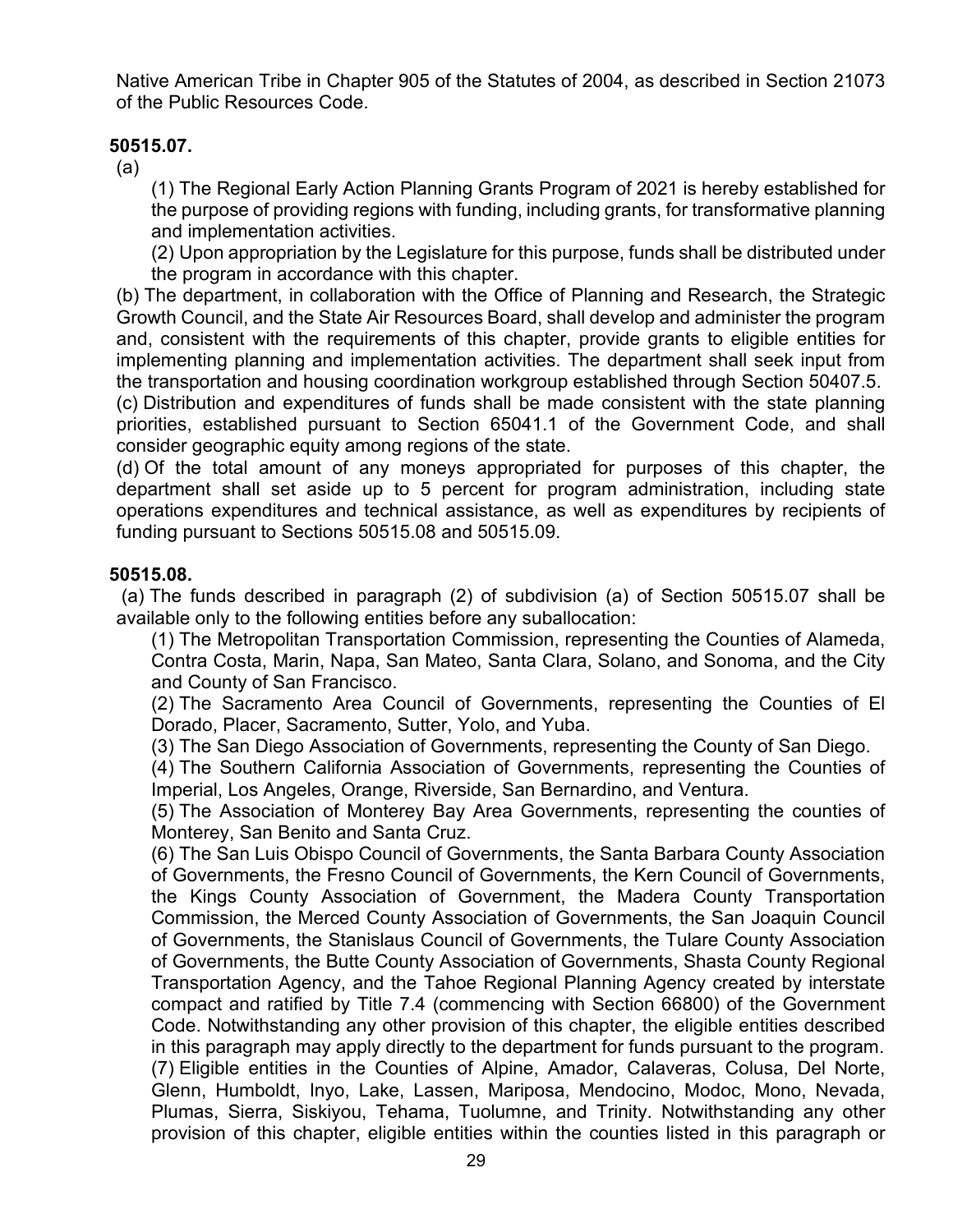Tribal Entities may apply directly to the department for funds pursuant to the program. The department may approve a fiscal agent to receive funds on behalf of a consortium of entities listed in this paragraph.

(b)

(1) The department shall calculate the amount of each maximum grant allocation in accordance with the methodology described in subdivision (a) of Section 50515.09.

(2) An eligible entity shall, in consultation with the department and consistent with the requirements of this chapter, determine the appropriate use of funds and suballocations within its boundaries in a manner that appropriately addresses its unique housing, land use, transportation, climate change, equity and other planning priorities.

(c)

(1) Subject to paragraph (5), until December 31, 2022, an eligible entity described in subdivision (a) may request an allocation of funds pursuant to this section by submitting an application, in the form and manner prescribed by the department, developed in collaboration with the Office of Planning and Research, the Strategic Growth Council, and the State Air Resources Board, that includes all of the following information:

(A) An allocation budget for the funds provided pursuant to this section.

(B) The amounts retained by the eligible entity and any suballocations.

(C) An explanation of how the Proposed Uses will meet the definition of transformative planning and implementation activities and, as applicable, constitute high-impact and innovative projects and actions.

(D) An explanation of how the Proposed Uses will implement and achieve housing goals that also result in per capita vehicle miles traveled reductions in furtherance of the region's Sustainable Communities Strategies or alternative planning strategy, as applicable.

(E) The application shall reference one or more of the following categories of allowable uses of the funds:

- (i) Accelerating infill development, including housing.
- (ii) Supporting residents through realizing multimodal communities.
- (iii) Shifting travel behavior through reducing driving.
- (iv) Increasing transit ridership.

(F) An explanation of the targeted outreach the MPO has conducted to disadvantaged and historically underserved communities and how that outreach was incorporated into the Proposed Uses.

(2) The department, in collaboration with the Office of Planning and Research, the Strategic Growth Council, and the State Air Resources Board, shall review an application submitted pursuant to this subdivision in an expeditious manner. Upon approval of an application for funds pursuant to this subdivision, the department shall award the moneys for which the eligible entity qualifies.

(3) Commencing January 1, 2022, an eligible entity described in paragraphs (1) to (5) of subdivision (a), inclusive, as applicable, may request up to 10 percent of the funding available to it under this section in advance of a full request for funding made pursuant to paragraph (1) to develop and accelerate the implementation of the requirements described in paragraph (1), including, but not limited to, regional engagement in the development of the full application and of an education and outreach strategy. The department shall award funds requested pursuant to this paragraph to the relevant eligible entity in an expeditious manner after receiving that request.

(4) The department may develop a streamlined application procedure that accounts for the limited resources generally among the regional entities listed in paragraph (6) of subdivision (a).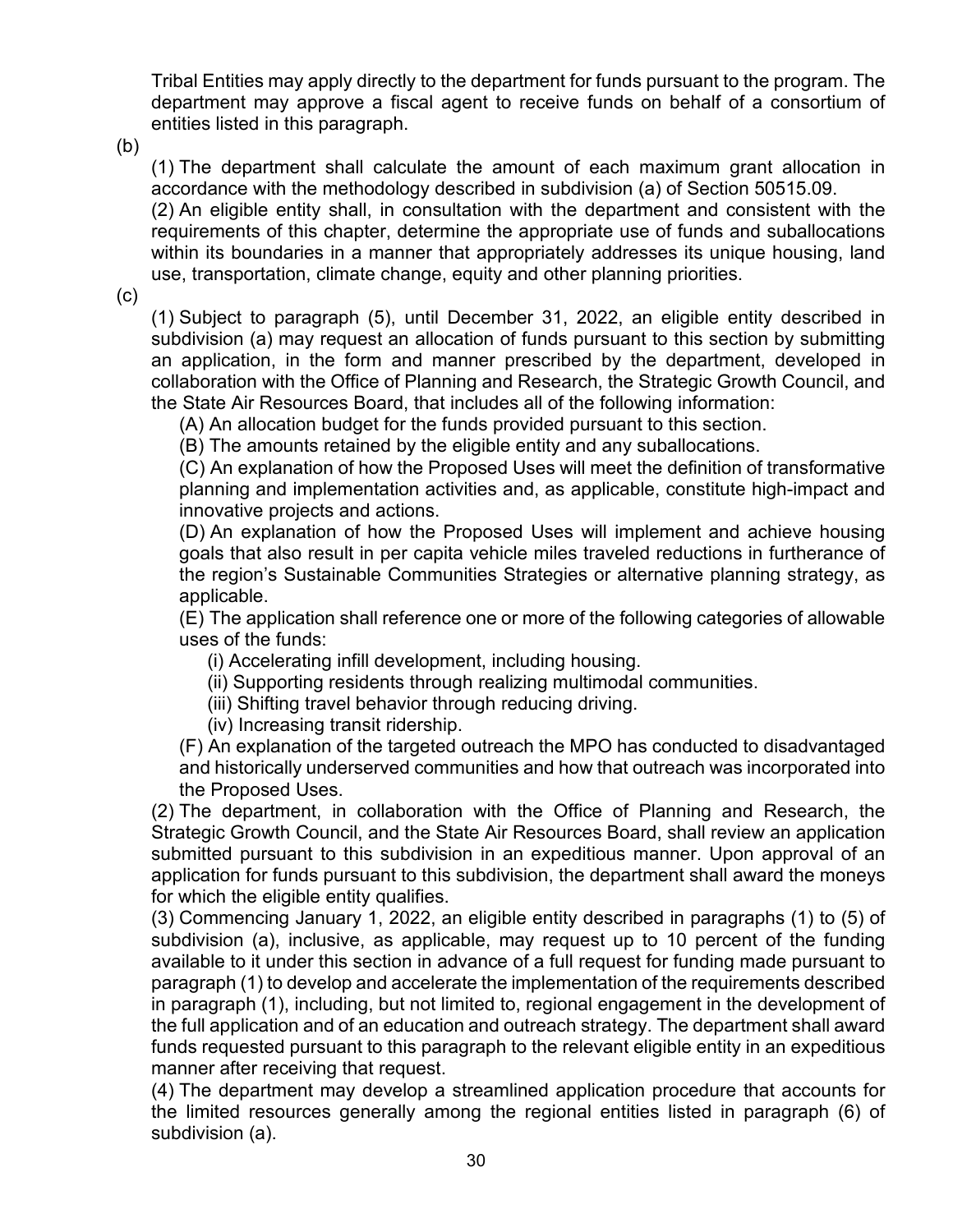(5) If an amount of funds described in paragraph (2) of subdivision (a) of Section 50515.07 remains unallocated after December 31, 2022, the department, at its discretion, may make those funds available through a subsequent notice of funding availability in which funds are offered on a competitive basis pursuant to this chapter. An eligible entity described in subdivision (a) may request an allocation of funds made available through the subsequent notice of funding availability by submitting an application, in the form and manner prescribed by the department.

(d) In consultation with the department, any entity that receives an allocation of funds pursuant to this section shall establish priorities and use those moneys for eligible transformative planning and implementation activities that include, but are not limited to, all of the following:

(1) Providing jurisdictions and other local agencies with technical assistance, planning, temporary staffing, or consultant needs associated with updating local planning and zoning documents and other actions that accelerate infill housing production.

(2) Administering any programs described in this subdivision.

(3) Covering the costs of temporary staffing or consultant needs associated with the activities described in paragraphs (1) and (2), inclusive.

(4) Accelerating infill development, including through all of the following:

(A) Rezoning and encouraging development by updating planning documents and zoning ordinances, including general plans, community plans, specific plans, Sustainable Communities Strategies, and local coastal programs.

(B) Revamping local planning processes to accelerate infill housing production and other infill development.

(C) Completing environmental clearance to eliminate the need for project-specific review for infill development.

(D) Establishing and funding an affordable housing catalyst fund, trust fund, or revolving loan fund for location efficient projects.

(E) Performing infrastructure planning and investing in upgrading infrastructure, including for sewers, water systems, transit, roads, or other public facilities necessary to enable reduction in per capita vehicle miles traveled, including accelerating housing production.

(5) Supporting residents through realizing multimodal communities, including through all of the following:

(A) Establishing and implementing a vision-zero policy and program, a safety plan, and a slow streets program.

(B) Developing bicycle and pedestrian infrastructure plans and other multimodal plans or policies.

(C) Investing in infrastructure projects and other programs to expand active transportation and implement bicycle or pedestrian plans.

(D) Producing multimodal corridor studies associated with developing specific planning documents or implementation actions.

(6) Shifting travel behavior through reducing driving, including through all of the following: (A) Studying and implementing road pricing.

(B) Funding the establishment of a local vehicle miles traveled impact fee or regional vehicle miles traveled mitigation bank.

(C) Funding and implementing parking and transportation demand management programs or ordinances.

(D) Accelerating infill housing production near jobs, transit, and resources.

(7) Increasing transit ridership, including through all of the following:

(A) Funding and implementing actions to establish more seamless regional transit systems between and across communities, including establishing common fares,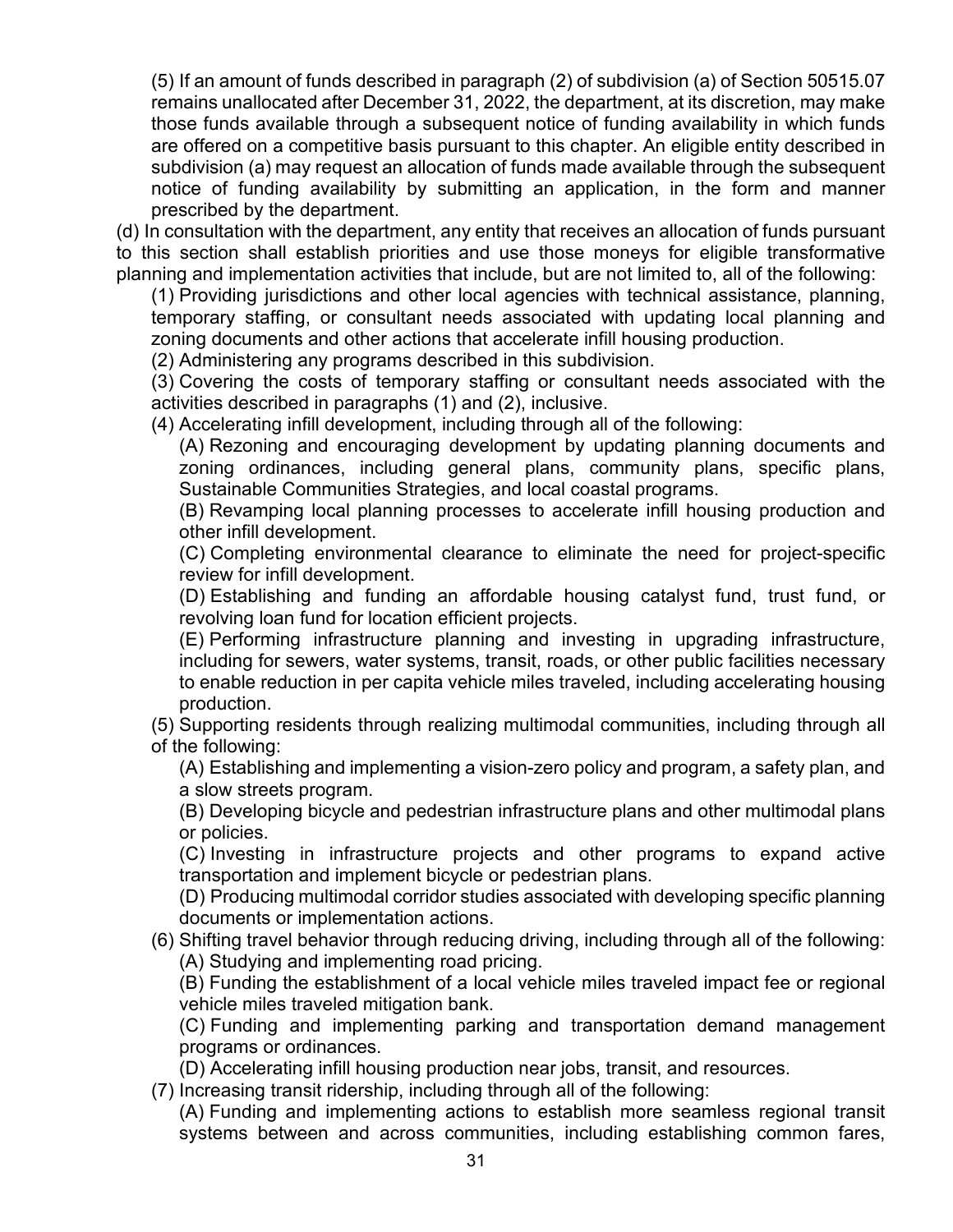schedules, service design, and wayfinding.

(B) Developing and implementing multimodal access plans to and from transit facilities. (C) Planning for additional housing near transit.

(f)

(1) In consultation with the department, any entity that receives an allocation of funds pursuant to this section may suballocate moneys directly to eligible entities in the form of grants. Following awards to eligible entities, eligible entities shall award suballocations within 60 days.

(2) All suballocations pursuant to this subdivision shall consider geographic equity, including the needs of rural and urban communities, transformative and collaborative approaches, including through subregions, and the degree to which the suballocation will be in furtherance of all of the requirements of transformative planning and implementation activities described in paragraph (2) of subdivision (f) of Section 50515.06.

#### **50515.09.**

(a) Of the amount described in paragraph (2) of subdivision (a) of Section 50515.07, 85 percent shall be available to the entities described in paragraphs (1) to (5), inclusive, of subdivision (a) of Section 50515.08 for transformative planning and implementation activities. The maximum amount that an entity may receive pursuant to this subdivision shall be determined as follows:

The maximum amount that an Eligible Entity may receive pursuant to this subdivision shall be based on the most recent Department of Finance P-2A County Population Projections as of July 1, 2021. Amounts shall be calculated based on aggregate 2030 projected population per each eligible applicant as a percentage of projected 2030 statewide population.

(b) Of the amount described in paragraph (2) of subdivision (a) of Section 50515.07, 5 percent shall be available to the eligible entities described in paragraph (6) of subdivision (a) of Section 50515.08 for transformative planning and implementation activities.

(c) Of the amount described in paragraph (2) of subdivision (a) of Section 50515.07, 5 percent shall be available as a competitive set aside available to all eligible entities for transformative planning and implementation activities that demonstrably exceed the requirements of this chapter and further multiple policy objectives. Scoring criteria for this competitive set aside will include, but are not limited to, the extent of acceleration of infill housing production and reduction of per capita vehicle miles traveled.

#### **50515.10.**

(a)

(1) Subject to paragraph (2), an Eligible Entity that receives an allocation of program funds pursuant to Section 50515.08 shall submit a report, in the form and manner prescribed by the department, to be made publicly available on its internet website, by April 1 of the year following the receipt of those funds, and annually thereafter until those funds are expended, that includes, but is not limited to, the following information:

(A) The status of the Proposed Uses and expenditures listed in the Eligible Entity's application for funding and the corresponding impact, including, but not limited to, housing units accelerated and reductions in per capita vehicle miles traveled.

(B) All status and impact reports shall be categorized based on the Eligible uses specified in Section 50515.08.

(2) The department may request additional information, as needed, to meet other applicable reporting or audit requirements.

(b) The department shall maintain records of the following and provide that information publicly on its internet website: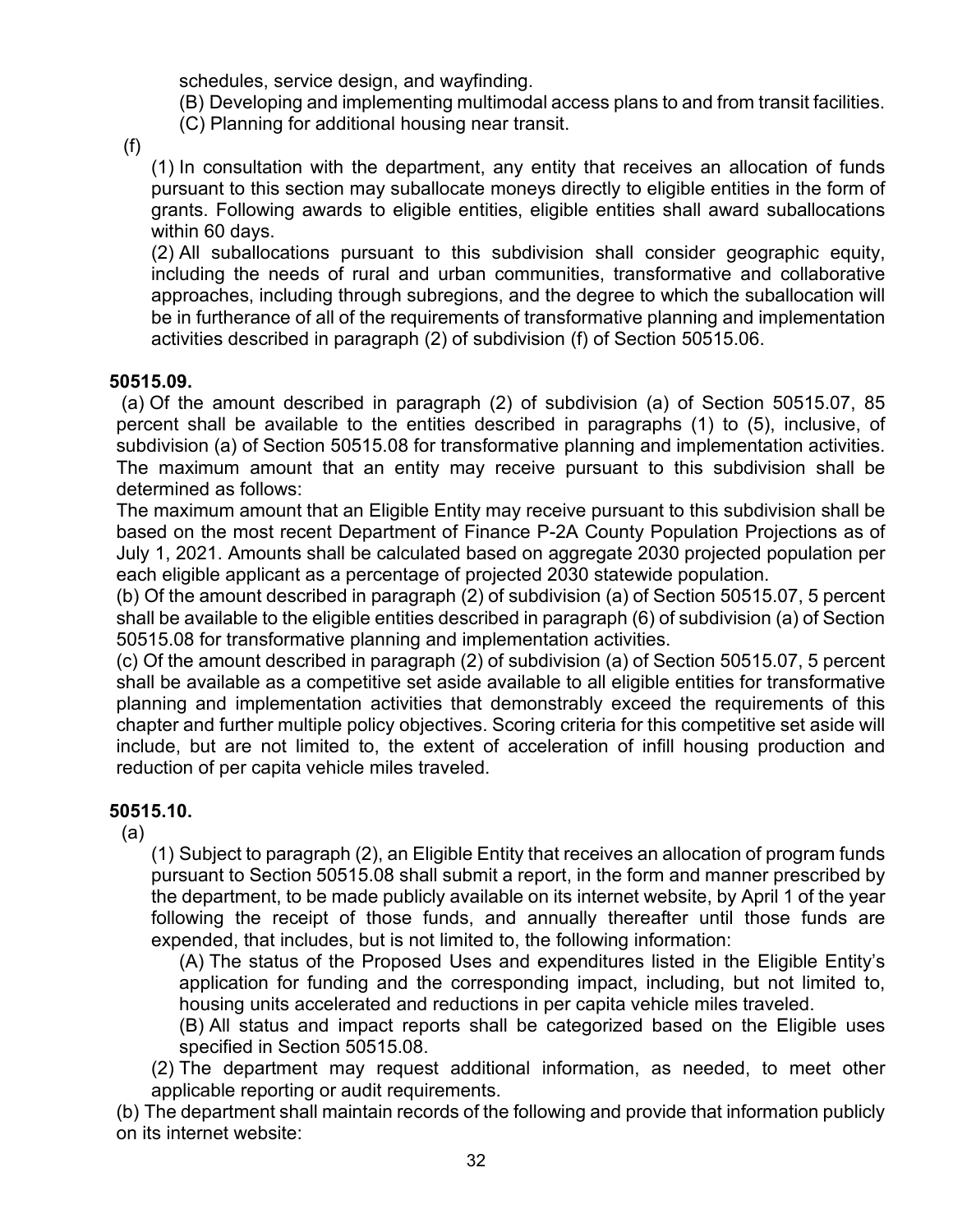(1) The name of each applicant for program funds and the status of that entity's application.

(2) The number of applications for program funding received by the department.

(3) The information described in subdivision (a) for each recipient of program funds.

(c) A recipient of funds under this program shall post, make available, and update, as appropriate on its internet website, land use maps and vehicle miles traveled generation maps produced in the development of its adopted Sustainable Communities Strategies.

(d) A recipient of funds under this program shall collaborate and share progress, templates, and best practices with the department and fellow recipients in implementation of funds. To the greatest extent practicable, adjacent eligible entities shall coordinate in the development of applications, consider potential for joint activities, and seek to coordinate housing and transportation planning across regions.

(e)

(1) A recipient of funds under the program shall expend those funds no later than June 30, 2024.

(2) No later than June 30, 2025, each Eligible Entity that receives an allocation of funds pursuant to Section 50515.08 shall submit a final report on the use of those funds to the department, in the form and manner prescribed by the department. The report required by this paragraph shall include an evaluation of actions taken in support of the entity's Proposed Uses of those funds, as specified in the entity's application, including, but not limited to, housing units accelerated and per capita reductions in vehicle miles traveled.

(f) The department may monitor expenditures and activities of an applicant, as the department deems necessary, to ensure compliance with program requirements.

(g) The department may, as it deems appropriate or necessary, request the repayment of funds from an applicant, or pursue any other remedies available to it by law for failure to comply with program requirements.

(h) The department, in collaboration with the Office of Planning and Research, the Strategic Growth Council, and the State Air Resources Board, may implement the program through the issuance of forms, guidelines, application materials, funding allocation methodologies, and one or more notices of funding availability, as the department deems necessary, to exercise the powers and perform the duties conferred on it by this chapter. Any forms, guidelines, application materials, funding allocation methodologies, or notices of funding availability prepared or adopted pursuant to this section are exempt from the rulemaking provisions of the Administrative Procedure Act (Chapter 3.5 (commencing with Section 11340) of Part 1 of Division 3 of Title 2 of the Government Code).

(i) The department's decision to approve or deny an application or request for funding pursuant to the program, and its determination of the amount of funding to be provided or request for repayment or other remedies for failure to comply with program requirements, shall be final.

#### **AB 175**

#### **SEC. 8.**

Section 50515.08 of the Health and Safety Code is amended to read:

#### **50515.08.**

(a) The funds described in paragraph (2) of subdivision (a) of Section 50515.07 shall be available only to the following entities before any suballocation:

(1) The Metropolitan Transportation Commission, representing the Counties of Alameda, Contra Costa, Marin, Napa, San Mateo, Santa Clara, Solano, and Sonoma, and the City and County of San Francisco.

(2) The Sacramento Area Council of Governments, representing the Counties of El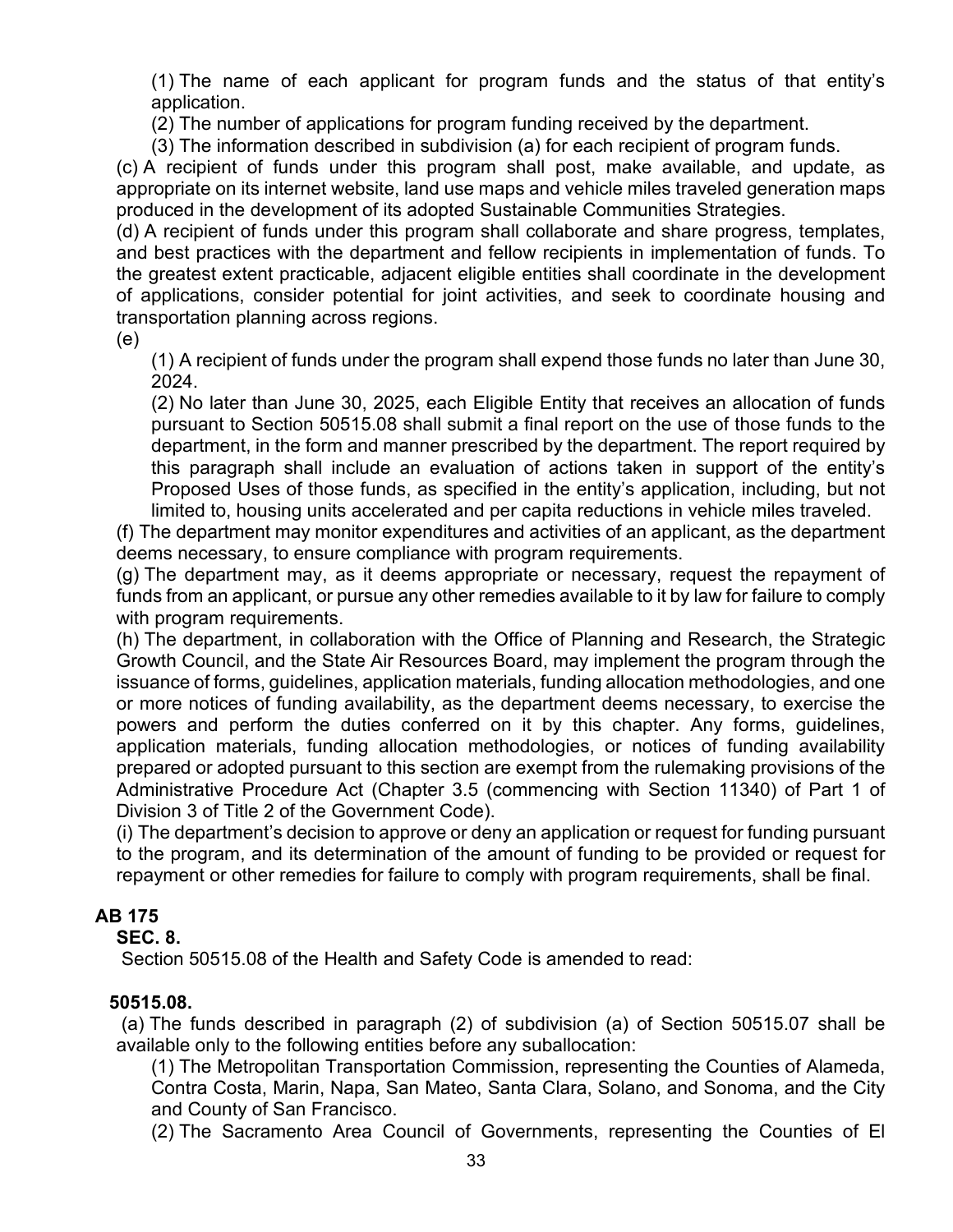Dorado, Placer, Sacramento, Sutter, Yolo, and Yuba.

(3) The San Diego Association of Governments, representing the County of San Diego.

(4) The Southern California Association of Governments, representing the Counties of Imperial, Los Angeles, Orange, Riverside, San Bernardino, and Ventura.

(5) The Association of Monterey Bay Area Governments, representing the counties of Monterey, San Benito and Santa Cruz.

(6) The San Luis Obispo Council of Governments, the Santa Barbara County Association of Governments, the Fresno Council of Governments, the Kern Council of Governments, the Kings County Association of Government, the Madera County Transportation Commission, the Merced County Association of Governments, the San Joaquin Council of Governments, the Stanislaus Council of Governments, the Tulare County Association of Governments, the Butte County Association of Governments, Shasta County Regional Transportation Agency, and the Tahoe Regional Planning Agency created by interstate compact and ratified by Title 7.4 (commencing with Section 66800) of the Government Code. Notwithstanding any other provision of this chapter, the eligible entities described in this paragraph may apply directly to the department for funds pursuant to the program. (7) Eligible entities in the Counties of Alpine, Amador, Calaveras, Colusa, Del Norte, Glenn, Humboldt, Inyo, Lake, Lassen, Mariposa, Mendocino, Modoc, Mono, Nevada, Plumas, Sierra, Siskiyou, Tehama, Tuolumne, and Trinity. Notwithstanding any other provision of this chapter, eligible entities within the counties listed in this paragraph or tribal entities may apply directly to the department for funds pursuant to the program. The department may approve a fiscal agent to receive funds on behalf of a consortium of entities listed in this paragraph.

(b)

(1) The department shall calculate the amount of each maximum grant allocation in accordance with the methodology described in subdivision (a) of Section 50515.09.

(2) An Eligible Entity shall, in consultation with the department and consistent with the requirements of this chapter, determine the appropriate use of funds and suballocations within its boundaries in a manner that appropriately addresses its unique housing, land use, transportation, climate change, equity and other planning priorities.

(c)

(1) Subject to paragraph (5), until December 31, 2022, an Eligible Entity described in subdivision (a) may request an allocation of funds pursuant to this section by submitting an application, in the form and manner prescribed by the department, developed in collaboration with the Office of Planning and Research, the Strategic Growth Council, and the State Air Resources Board, that includes all of the following information:

(A) An allocation budget for the funds provided pursuant to this section.

(B) The amounts retained by the Eligible Entity and any suballocations.

(C) An explanation of how the Proposed Uses will meet the definition of transformative planning and implementation activities and, as applicable, constitute high-impact and innovative projects and actions.

(D) An explanation of how the Proposed Uses will implement and achieve housing goals that also result in per capita vehicle miles traveled reductions in furtherance of the region's Sustainable Communities Strategies or alternative planning strategy, as applicable.

(E) The application shall reference one or more of the following categories of allowable uses of the funds:

- (i) Accelerating infill development, including housing.
- (ii) Supporting residents through realizing multimodal communities.
- (iii) Shifting travel behavior through reducing driving.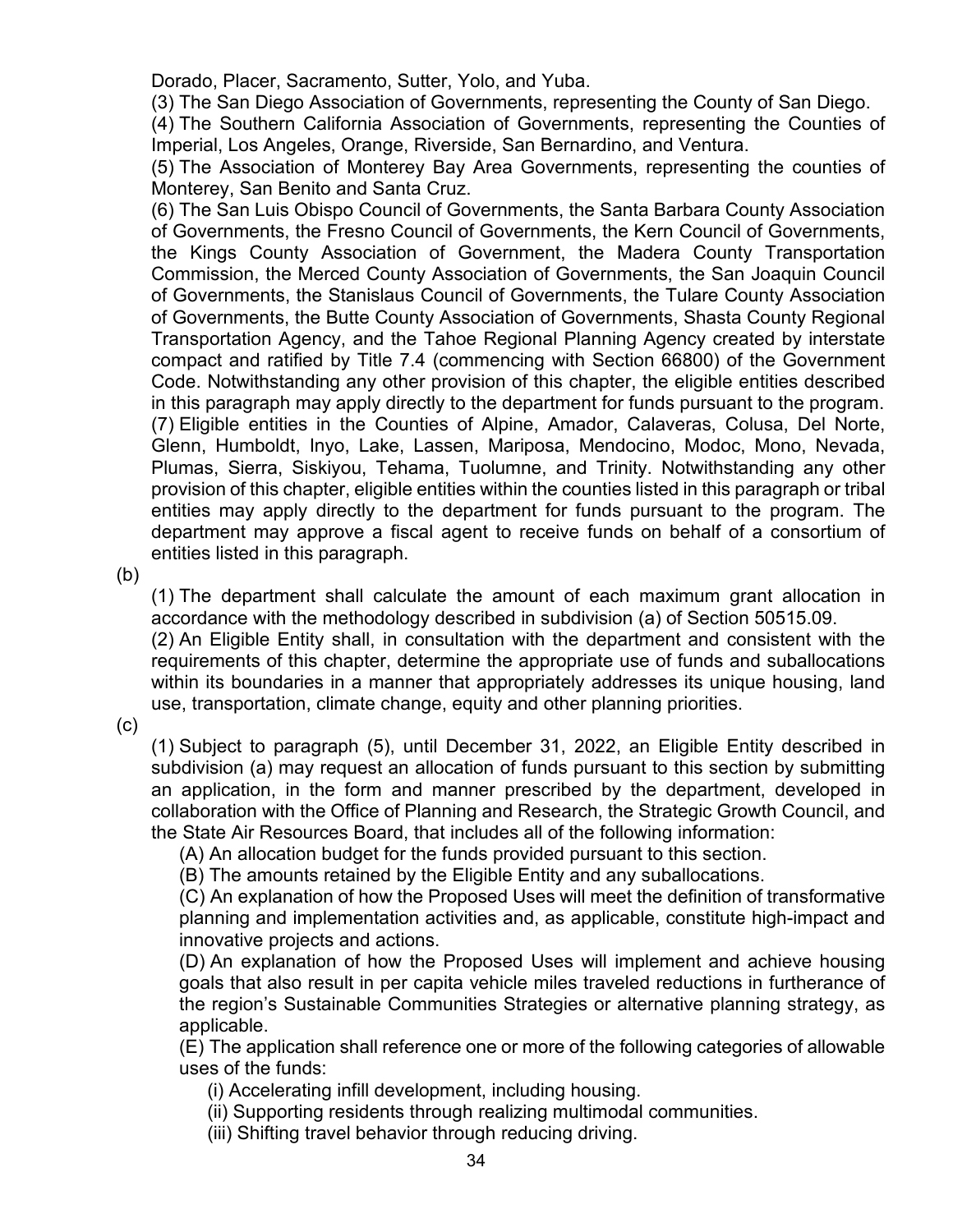(iv) Increasing transit ridership.

(F) An explanation of the targeted outreach the MPO has conducted to disadvantaged and historically underserved communities and how that outreach was incorporated into the Proposed Uses.

(G) An explanation of how Proposed Uses will advance equity by benefiting disadvantaged and historically underserved communities.

(2) The department, in collaboration with the Office of Planning and Research, the Strategic Growth Council, and the State Air Resources Board, shall review an application submitted pursuant to this subdivision in an expeditious manner. Upon approval of an application for funds pursuant to this subdivision, the department shall award the moneys for which the Eligible Entity qualifies.

(3) Commencing January 1, 2022, an Eligible Entity described in paragraphs (1) to  $\left(5\right)$  (6), inclusive, of subdivision (a), inclusive, as applicable, may request up to 10 percent of the funding available to it under this section in advance of a full request for funding made pursuant to paragraph (1) to develop and accelerate the implementation of the requirements described in paragraph (1), including, but not limited to, regional engagement in the development of the full application and of an education and outreach strategy. The department shall award funds requested pursuant to this paragraph to the relevant Eligible Entity in an expeditious manner after receiving that request.

(4) The department may develop a streamlined application procedure that accounts for the limited resources generally among the regional entities listed in paragraph  $(6)$  (7) of subdivision (a).

(5) If an amount of funds described in paragraph (2) of subdivision (a) of Section 50515.07 remains unallocated after December 31, 2022, the department, at its discretion, may make those funds available through a subsequent notice of funding availability in which funds are offered on a competitive basis pursuant to this chapter. An Eligible Entity described in subdivision (a) may request an allocation of funds made available through the subsequent notice of funding availability by submitting an application, in the form and manner prescribed by the department.

(d) In consultation with the department, any entity that receives an allocation of funds pursuant to this section shall establish priorities and use those moneys for eligible transformative planning and implementation activities that include, but are not limited to, all of the following:

(1) Providing jurisdictions and other local agencies with technical assistance, planning, temporary staffing, or consultant needs associated with updating local planning and zoning documents and other actions that accelerate infill housing production.

(2) Administering any programs described in this subdivision.

(3) Covering the costs of temporary staffing or consultant needs associated with the activities described in paragraphs (1) and (2), inclusive.

(4) Accelerating infill development, including through all of the following:

(A) Rezoning and encouraging development by updating planning documents and zoning ordinances, including general plans, community plans, specific plans, Sustainable Communities Strategies, and local coastal programs.

(B) Revamping local planning processes to accelerate infill housing production and other infill development.

(C) Completing environmental clearance to eliminate the need for project-specific review for infill development.

(D) Establishing and funding an affordable housing catalyst fund, trust fund, or revolving loan fund for location efficient projects.

(E) Performing infrastructure planning and investing in upgrading infrastructure, including for sewers, water systems, transit, roads, or other public facilities necessary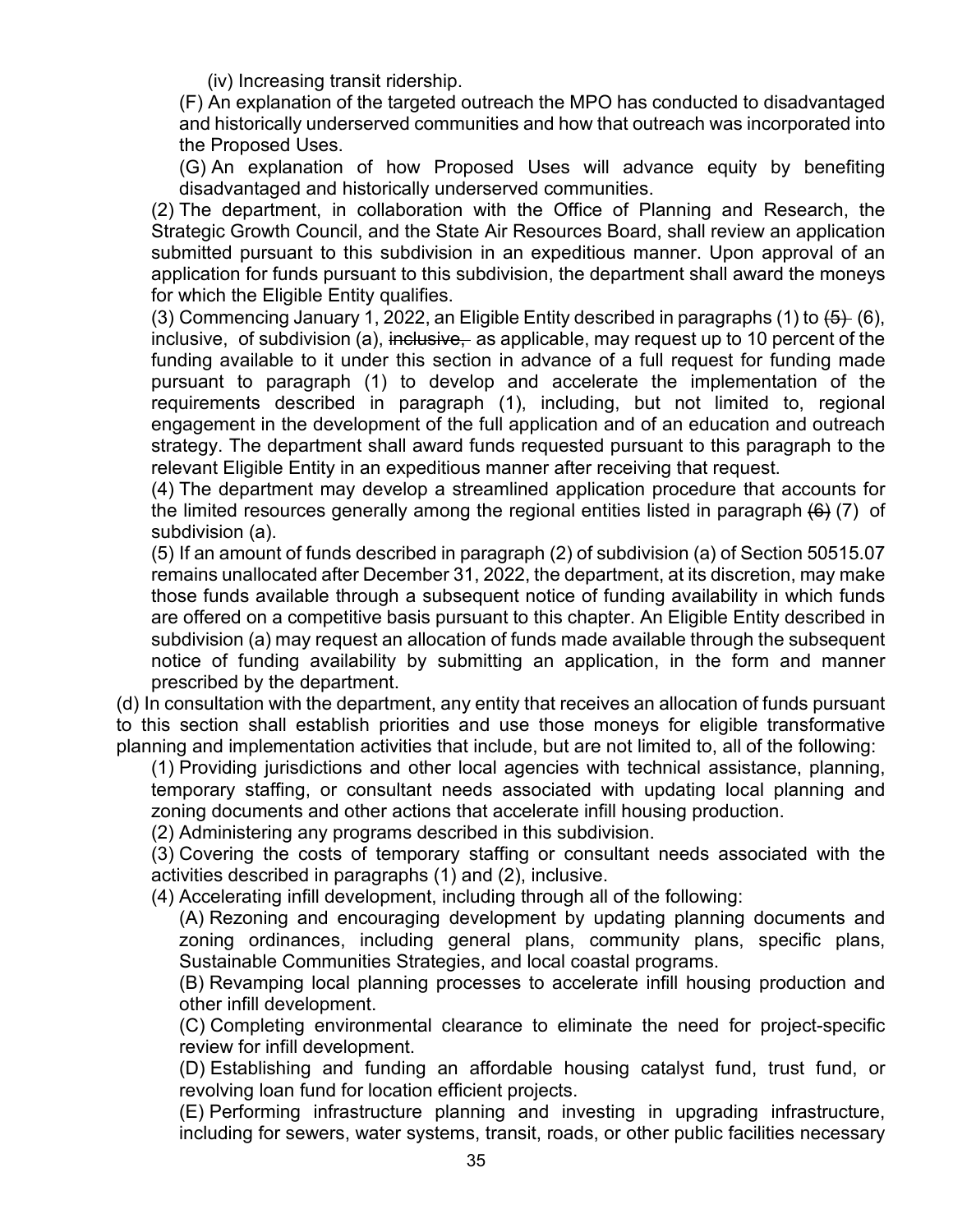to enable reduction in per capita vehicle miles traveled, including accelerating housing production.

(5) Supporting residents through realizing multimodal communities, including through all of the following:

(A) Establishing and implementing a vision-zero policy and program, a safety plan, and a slow streets program.

(B) Developing bicycle and pedestrian infrastructure plans and other multimodal plans or policies.

(C) Investing in infrastructure projects and other programs to expand active transportation and implement bicycle or pedestrian plans.

(D) Producing multimodal corridor studies associated with developing specific planning documents or implementation actions.

(6) Shifting travel behavior through reducing driving, including through all of the following: (A) Studying and implementing road pricing.

(B) Funding the establishment of a local vehicle miles traveled impact fee or regional vehicle miles traveled mitigation bank.

(C) Funding and implementing parking and transportation demand management programs or ordinances.

(D) Accelerating infill housing production near jobs, transit, and resources.

(7) Increasing transit ridership, including through all of the following:

(A) Funding and implementing actions to establish more seamless regional transit systems between and across communities, including establishing common fares, schedules, service design, and wayfinding.

(B) Developing and implementing multimodal access plans to and from transit facilities.

(C) Planning for additional housing near transit.

(f)

(1) In consultation with the department, any entity that receives an allocation of funds pursuant to this section may suballocate moneys directly to eligible entities in the form of grants. Following awards to eligible entities, eligible entities shall award suballocations within 60 days.

(2) All suballocations pursuant to this subdivision shall consider geographic equity, including the needs of rural and urban communities, transformative and collaborative approaches, including through subregions, and the degree to which the suballocation will be in furtherance of all of the requirements of transformative planning and implementation activities described in paragraph (2) of subdivision (f) of Section 50515.06.

#### **SEC. 9.**

Section 50515.09 of the Health and Safety Code is amended to read:

#### **50515.09.**

(a) Of the amount described in paragraph (2) of subdivision (a) of Section 50515.07, 85 percent shall be available to the entities described in paragraphs (1) to  $\left(5\right)$ ,  $\left(6\right)$ , inclusive, of subdivision (a) of Section 50515.08 for transformative planning and implementation activities. The maximum amount that an entity may receive pursuant to this subdivision shall be determined as follows:

The maximum amount that an Eligible Entity may receive pursuant to this subdivision shall be based on the most recent Department of Finance P-2A County Population Projections as of July 1, 2021. Amounts shall be calculated based on aggregate 2030 projected population per each eligible applicant as a percentage of projected 2030 statewide population.

(b) Of the amount described in paragraph (2) of subdivision (a) of Section 50515.07, 5 percent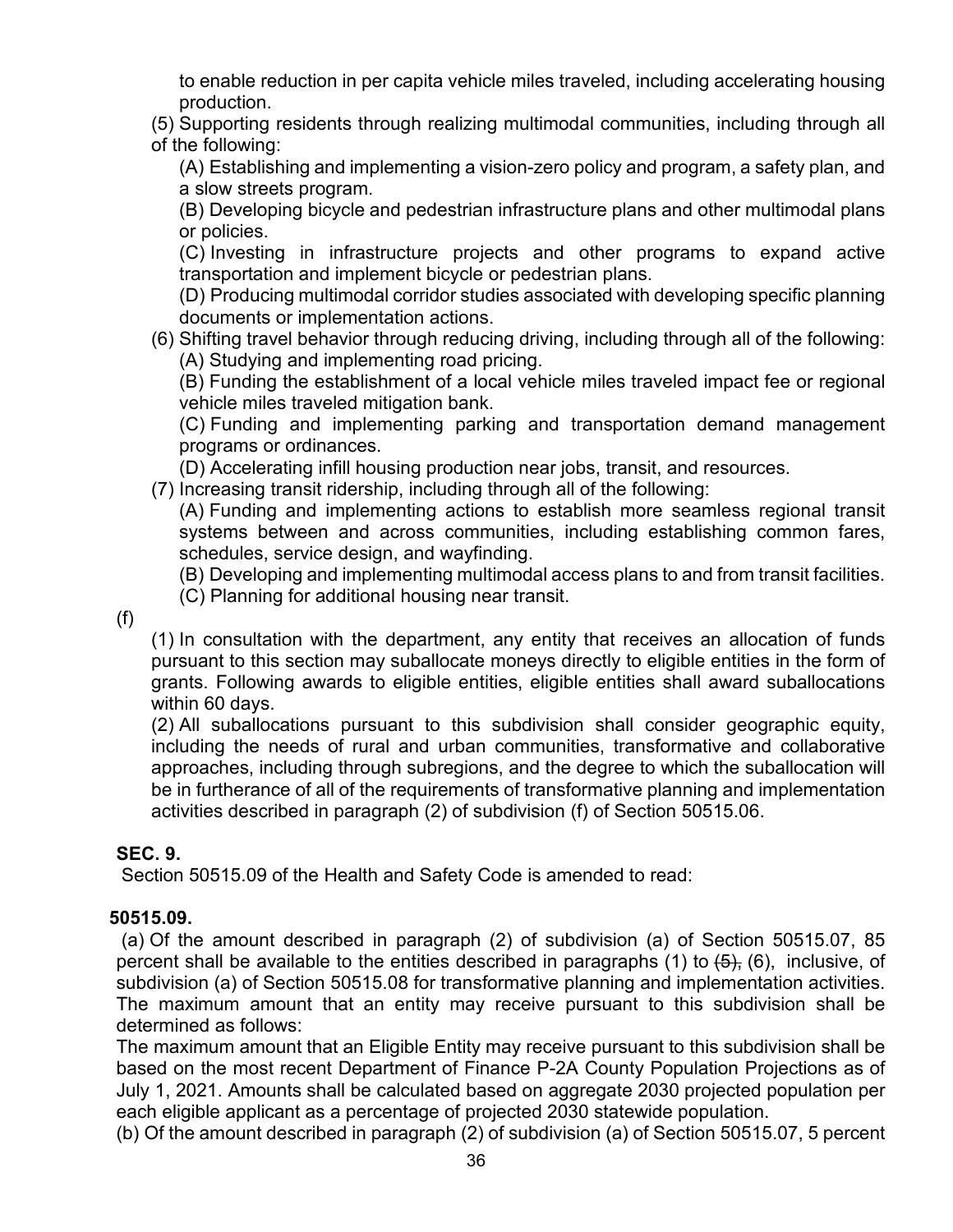shall be available to the eligible entities described in paragraph  $(6)$  (7) of subdivision (a) of Section 50515.08 for transformative planning and implementation activities.

(c) Of the amount described in paragraph (2) of subdivision (a) of Section 50515.07, 5 percent shall be available as a competitive set aside available to all eligible entities for transformative planning and implementation activities that demonstrably exceed the requirements of this chapter and further multiple policy objectives. Scoring criteria for this competitive set aside will include, but are not limited to, the extent of acceleration of infill housing production and reduction of per capita vehicle miles traveled.

**SEC. 10.** Section 50515.10 of the Health and Safety Code is amended to read:

#### **50515.10.**

(a)

(1) Subject to paragraph (2), an Eligible Entity that receives an allocation of program funds pursuant to Section 50515.08 shall submit a report, in the form and manner prescribed by the department, to be made publicly available on its internet website, by April 1 of the year following the receipt of those funds, and annually thereafter until those funds are expended, that includes, but is not limited to, the following information:

(A) The status of the Proposed Uses and expenditures listed in the Eligible Entity's application for funding and the corresponding impact, including, but not limited to, housing units accelerated and reductions in per capita vehicle miles traveled.

(B) All status and impact reports shall be categorized based on the Eligible uses specified in Section 50515.08.

(2) The department may request additional information, as needed, to meet other applicable reporting or audit requirements.

(b) The department shall maintain records of the following and provide that information publicly on its internet website:

(1) The name of each applicant for program funds and the status of that entity's application.

(2) The number of applications for program funding received by the department.

(3) The information described in subdivision (a) for each recipient of program funds.

(c) A recipient of funds under this program shall post, make available, and update, as appropriate on its internet website, land use maps and vehicle miles traveled generation maps produced in the development of its adopted Sustainable Communities Strategies.

(d) A recipient of funds under this program shall collaborate and share progress, templates, and best practices with the department and fellow recipients in implementation of funds. To the greatest extent practicable, adjacent eligible entities shall coordinate in the development of applications, consider potential for joint activities, and seek to coordinate housing and transportation planning across regions.

(e)

(1) A recipient of funds under the program shall obligate those funds no later than June 30, 2024, and expend those funds no later than June 30, 2024. 2026.

(2) No later than June 30, 2025, 2026, each Eligible Entity that receives an allocation of funds pursuant to Section 50515.08 shall submit a final report on the use of those funds to the department, in the form and manner prescribed by the department. The report required by this paragraph shall include an evaluation of actions taken in support of the entity's Proposed Uses of those funds, as specified in the entity's application, including, but not limited to, housing units accelerated and per capita reductions in vehicle miles traveled.

(f) The department may monitor expenditures and activities of an applicant, as the department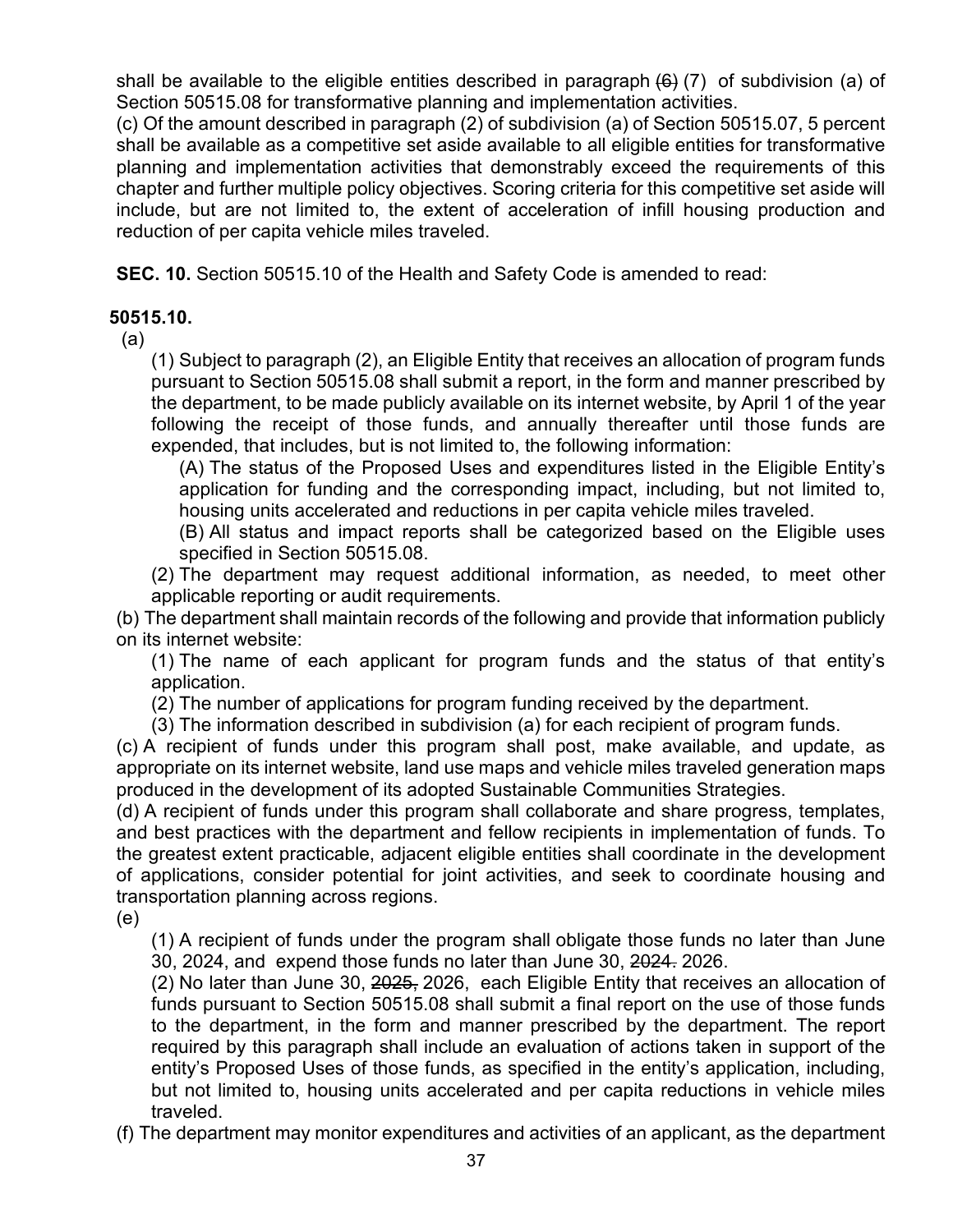deems necessary, to ensure compliance with program requirements.

(g) The department may, as it deems appropriate or necessary, request the repayment of funds from an applicant, or pursue any other remedies available to it by law for failure to comply with program requirements.

(h) The department, in collaboration with the Office of Planning and Research, the Strategic Growth Council, and the State Air Resources Board, may implement the program through the issuance of forms, guidelines, application materials, funding allocation methodologies, and one or more notices of funding availability, as the department deems necessary, to exercise the powers and perform the duties conferred on it by this chapter. Any forms, guidelines, application materials, funding allocation methodologies, or notices of funding availability prepared or adopted pursuant to this section are exempt from the rulemaking provisions of the Administrative Procedure Act (Chapter 3.5 (commencing with Section 11340) of Part 1 of Division 3 of Title 2 of the Government Code).

(i) The department's decision to approve or deny an application or request for funding pursuant to the program, and its determination of the amount of funding to be provided or request for repayment or other remedies for failure to comply with program requirements, shall be final.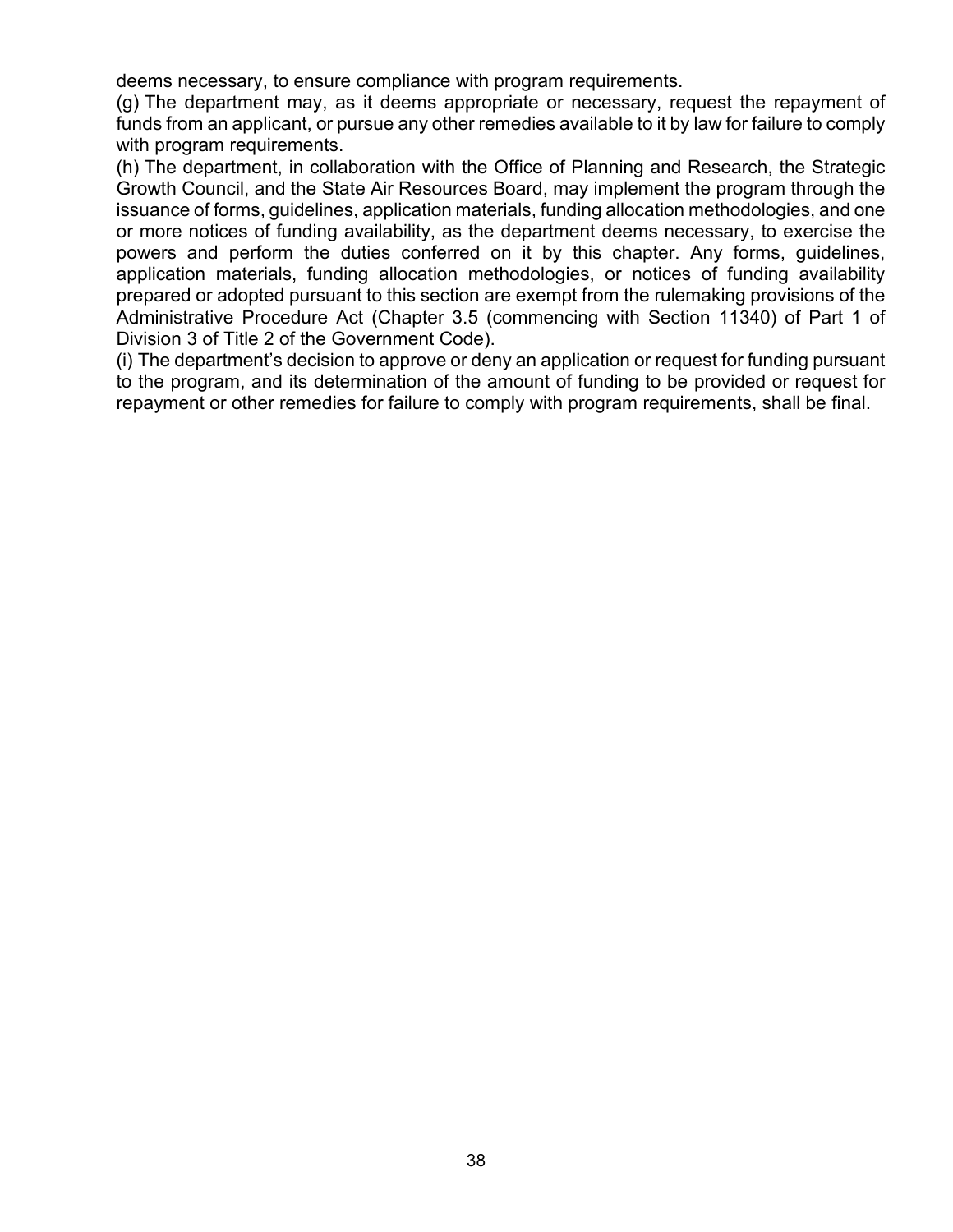# <span id="page-38-0"></span>**Attachment 2: Definitions**

All terms not defined below shall, unless their context suggests otherwise, be interpreted in accordance with the meanings of terms described in Chapter 3.15 of Health and Safety Code sections 50515.06 to 50515.10.

- 1. "Accelerating housing production" means planning, infrastructure, and other investment and actions that improve the affordability, timing, cost, feasibility, approval, and amount of housing development.
- 2. "Affirmatively Furthering Fair Housing", pursuant to Government Code section 8899.50 means taking meaningful actions, in addition to combating discrimination, that overcome patterns of segregation and foster inclusive communities free from barriers that restrict access to opportunity based on protected characteristics. Specifically, affirmatively furthering fair housing means taking meaningful actions that, taken together, address significant disparities in housing needs and in access to opportunity, replacing segregated living patterns with truly integrated and balanced living patterns, transforming racially and ethnically concentrated areas of poverty into areas of opportunity, and fostering and maintaining compliance with civil rights and fair housing laws.
- 3. "Affordable Housing" means housing that is affordable (generally 30 percent of gross income) to all income groups, including lower-, moderate- and above moderate-income.
- 4. "Alternative Planning Strategy" refers to the document, if any, prepared by a metropolitan planning organization pursuant to paragraph (1) of subdivision (b) of Section 65080 of the Government Code.
- 5. "Annual Progress Report" (APR) means the housing element annual report required to be submitted to the Department pursuant to paragraph (2) of subdivision (a) of section 65400 of the Government Code.
- 6. "Area of High Segregation and Poverty" areas that meet consistent standards for both poverty (30 percent of the population below the federal poverty line) and racial segregation (overrepresentation of people of color relative to the county).
- 7. "Capital Expenditures", according to Treasury's Uniform Guidance [2 CFR § 200.1,](https://www.law.cornell.edu/cfr/text/2/200.1) means, "expenditures to acquire capital assets or expenditures to make additions, improvements, modifications, replacements, rearrangements, reinstallations, renovations, or alterations to capital assets that materially increase their value or useful life."
- 8. "Council of Governments" or "COG" means a single or multicounty council created by a joint powers agreement pursuant to Chapter 5 (commencing with section 6500) of Division 7 of Title 1 of the Government Code that is responsible for allocating regional housing needs pursuant to sections 65584,65584.04, and 65584.05 of the Government Code.
- 9. "Department" means the California Department of Housing and Community Development.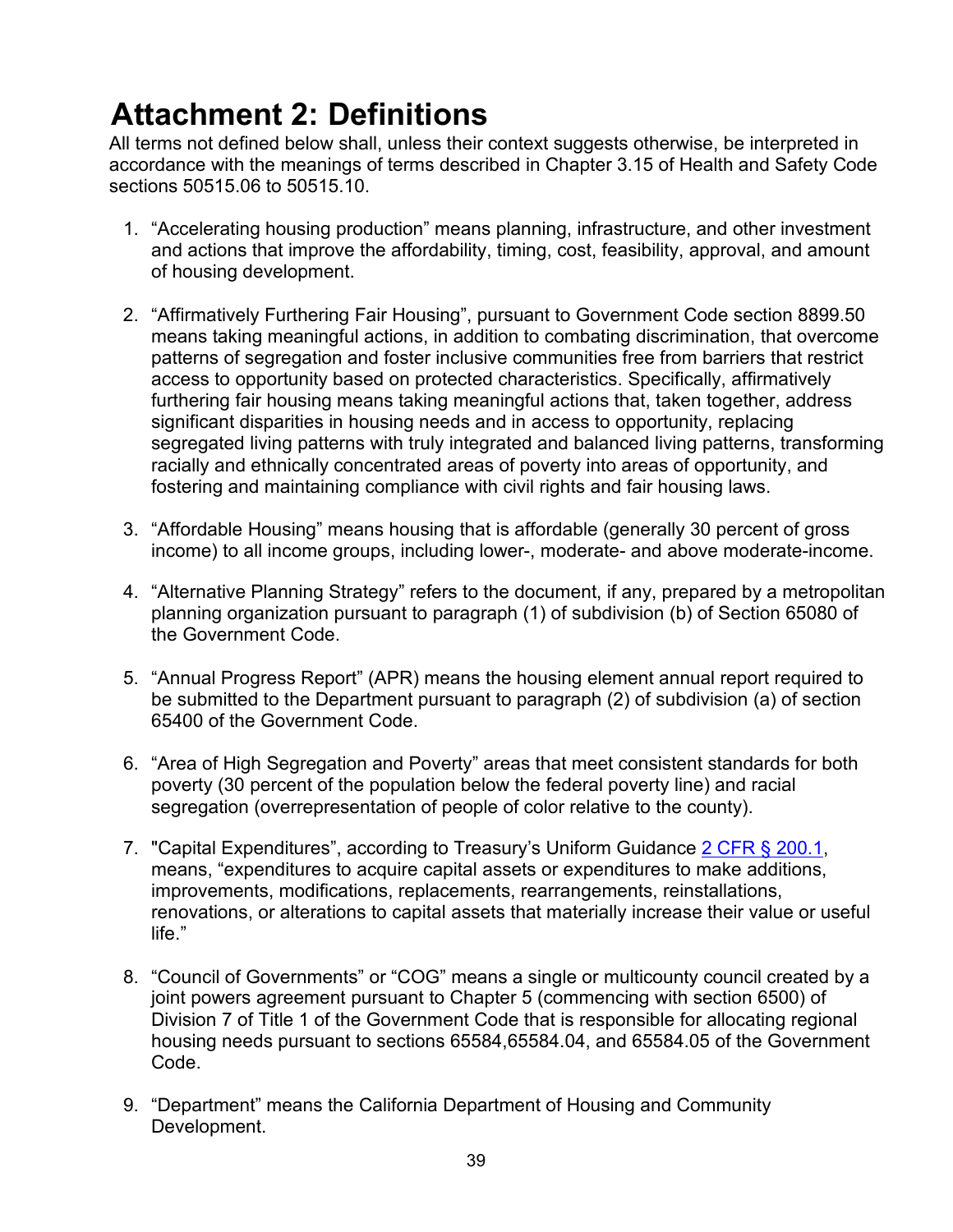- 10."Disadvantaged and Historically Underserved Communities" means concentrated areas of poverty, areas of high segregation and poverty, areas of low to moderate access to opportunity (e.g., [TCAC/HCD Opportunity Area Maps\)](https://www.treasurer.ca.gov/ctcac/opportunity.asp), Communities of Concern, Disadvantaged Communities, and Low-Income Communities (Maps) pursuant to Senate Bill 535 (De León, Chapter 830, Statutes of 2012) and Assembly Bill 1550 (Gomez, Chapter 369, Statutes of 2016), areas of high housing cost burdens, areas with high vulnerability of displacement, areas related to Tribal Entities and other areas experiencing disproportionate impacts of California's housing and climate crisis. Applicants may propose alternative definitions to disadvantaged and historically underserved communities in consultation with the Department and the State Collaborative Partners.
- 11."Disproportionately Impacted Households", as defined by the SLFRF Final Rule, means those that experienced a disproportionate, or meaningfully more severe, impact from the pandemic. Pre-existing disparities in health and economic outcomes magnified the impact of the COVID-19 public health emergency on certain households and communities. Recipients may presume that households residing in QCTs or receiving services provided by Tribal governments were disproportionately impacted by the pandemic. In addition, under the final rule recipients may presume that Low-Income Households were disproportionately impacted by the pandemic. Recipients may also presume that households residing in the U.S. territories or receiving services from territorial governments were disproportionately impacted. Treasury notes that households presumed to be disproportionately impacted would also be presumptively impacted, as these households have not only experienced pandemic impacts but have experienced disproportionate pandemic impacts; as a result, these households are presumptively eligible for responsive services for both impacted and disproportionately impacted households. In addition, households that qualify for any of the following programs:
	- a. Temporary Assistance for Needy Families (TANF)
	- b. Supplemental Nutrition Assistance Program (SNAP)
	- c. Free and Reduced-Price Lunch (NSLP) and/or School Breakfast (SBP) programs
	- d. Medicare Part D Low-income Subsidies
	- e. Supplemental Security Income (SSI)
	- f. Head Start and/or Early Head Start
	- g. Special Supplemental Nutrition Program for Women, Infants, and Children (WIC)
	- h. Section 8 Vouchers
	- i. Low-Income Home Energy Assistance Program (LIHEAP)
	- j. Pell Grants

(31 CFR Part 35, Pages [38-41\)](https://home.treasury.gov/system/files/136/SLFRF-Final-Rule.pdf#page=38). See "Low-income Households" definition for more details.

12."Eligible Entity" means any recipient of these funds either through direct allocation from the Department or through a suballocation from a recipient. For the purposes of this chapter, an Eligible Entity can include a metropolitan planning organization (MPO), a single or multicounty Council of Governments (COG), a regional transportation planning agency (RTPA), a county, a city, a city and county, a transit agency or district, a county transportation agency, or a Tribal Entity.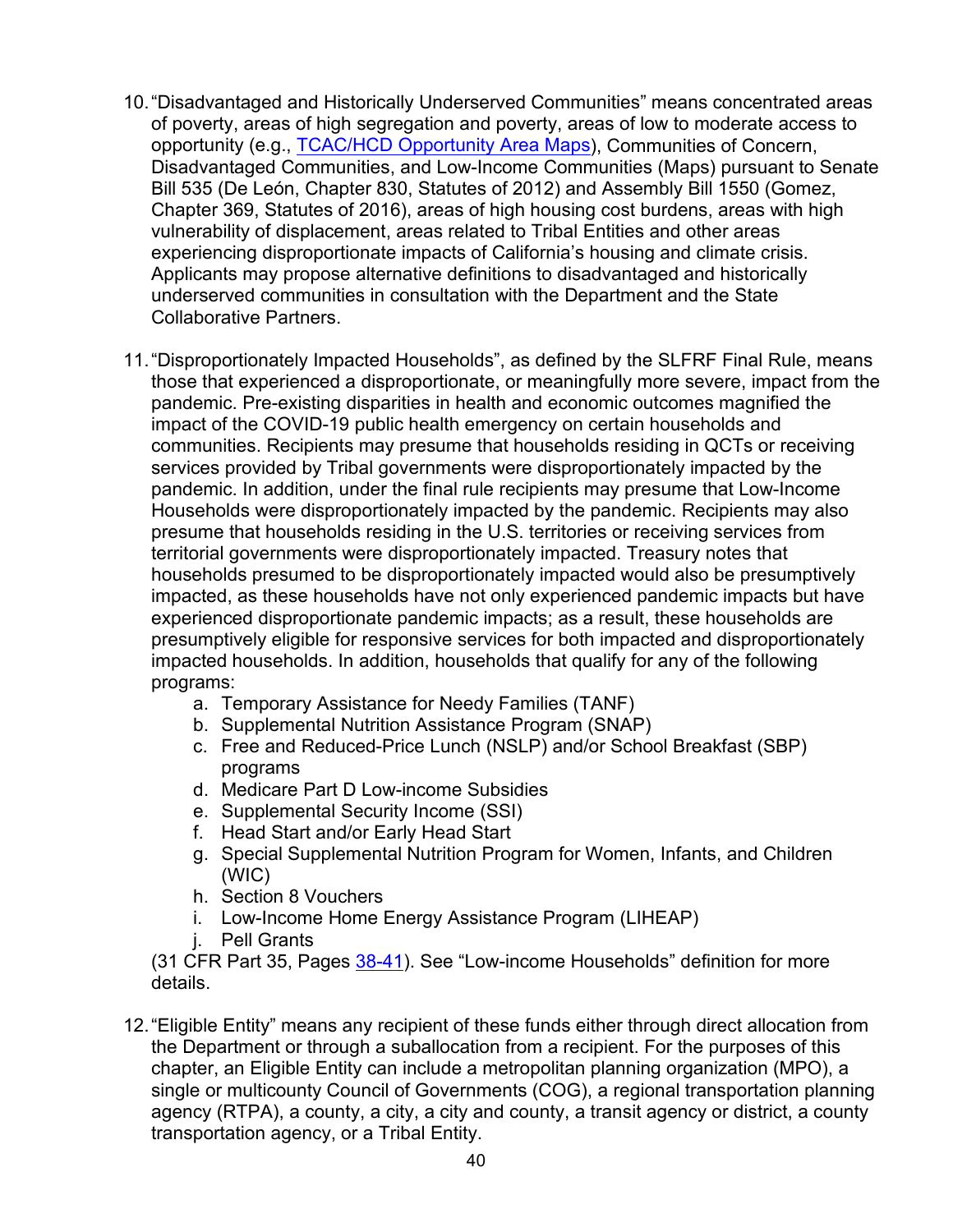- 13."High Quality Transit Station" is defined by subdivision (b) of section 21155 of the California Public Resources Code.
- 14. "Higher Resource Communities or Areas" means those areas designated as "highest resource" and "high resource" as defined by the most recent TCAC/HCD [Opportunity](https://www.treasurer.ca.gov/ctcac/opportunity.asp)  [Maps.](https://www.treasurer.ca.gov/ctcac/opportunity.asp)
- 15."Housing" means any development that includes a house, an apartment, a mobilehome, manufactured home, or trailer, a group of rooms, or a single room that is occupied as separate living quarters, or, if vacant, is intended for occupancy as separate living quarters. Separate living quarters are those in which the occupants live separately from any other individuals in the building, and which have a direct access from the outside of the building or through a common hall.

Note: accessory dwelling units (ADU) and junior accessory dwelling units (JADU) pursuant to Government Code sections 65852.2 and 65852.22 meet the definition above.

- 16. "Housing element" or "Element" means the housing element of a community's General Plan, as required pursuant to subdivision (c) of section 65302 of the Government Code and prepared in accordance with Article 10.6 (commencing with section 65580) of Chapter 3 of Division 1 of Title 7 of the Government Code.
- 17. "Housing Trust Fund" means a Local or Regional Housing Trust Fund is required to be a public, joint public and private, or charitable nonprofit organization organized under Section 501(c)(3) of the Internal Revenue Code, which was established by legislation, ordinance, resolution (including nonprofit articles of incorporation), or a public-private partnership organized to receive specific public, or public and private, revenue to address local or regional housing needs.
- 18. "Impacted Households", as defined by the SLFRF Final Rule, means those that experienced a public health or negative economic impact from the pandemic. With regard to negative economic impacts, recipients may presume that a household or population that experienced unemployment, experienced increased food or housing insecurity, or is low- or moderate-income experienced negative economic impacts resulting from the pandemic. See low- and moderate-income definitions for more information. In addition, those households that qualify for any of the following programs:
	- a. Children's Health Insurance Program (CHIP)
	- b. Childcare Subsidies through the Child Care and Development Fund (CCDF) Program
	- c. Medicaid
	- d. National Housing Trust Fund (HTF), for affordable housing programs only
	- e. Home Investment Partnerships Program (HOME), for affordable housing programs only (31 CFR Part 35, Pages [37-41\)](https://home.treasury.gov/system/files/136/SLFRF-Final-Rule.pdf#page=37).
- 19."Infill" means, for the purposes of REAP 2.0, areas where all the following apply: (1) the area consists of unused and underutilized lands (2) within existing development patterns that include a diversity of land uses (3) that is accessible to destinations and daily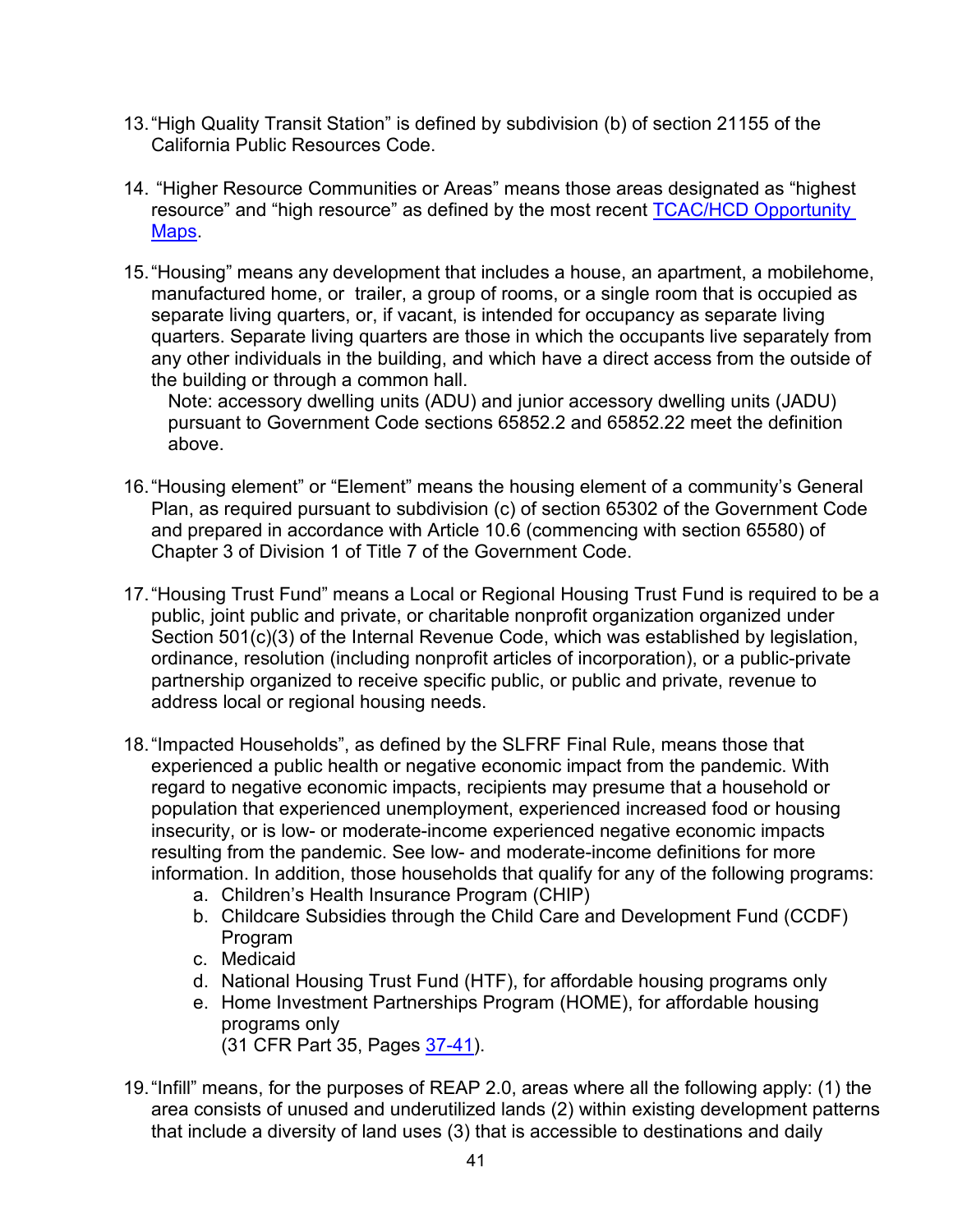services by transit, walking, or bicycling and located in either:

- a. An urban center, urban corridor, or area with transit-supportive densities, or
- b. An established community that meets all the following criteria:
	- i. The area consists or previously consisted of qualified urban uses
	- ii. The area is predominantly surrounded (approximately 75 percent of the perimeter) by parcels that are developed or previously developed with qualified urban uses. In counting this, perimeters bordering navigable bodies of water and improved parks shall not be included, and
	- iii. No parcel within or adjoining the area is classified as agricultural or natural and working lands.
- c. Where no SCS or Alternative Planning Strategy applies, the area was previously developed for urban uses and either of the following apply:
	- i. The area is surrounded (approximately 75 percent of the perimeter) by parcels that are developed with qualified urban uses. In counting this, perimeters bordering navigable bodies of water and improved parks shall not be included, or
	- ii. The area adjoins parcels that have previously been developed, and
		- 1. Consisted of previously qualified urban uses, and
		- 2. No parcel within the area is classified as agricultural or natural and working lands.
- 20."Jurisdiction" means any city, including a charter city, county, including a charter county, or city and county, including a charter city and county.
- 21."Low-income Household", according to the SLFRF Final Rule, means households with "(i) income at or below 185 percent of the Federal Poverty Guidelines (FPG) for the size of its household based on the most recently published poverty guidelines by the Department of Health and Human Services (HHS) or (ii) income at or below 40 percent of the Area Median Income (AMI) for its county and size of household based on the most recently published data by the Department of Housing and Urban Development (HUD)." (31 CFR Part 35, Page [30\)](https://home.treasury.gov/system/files/136/SLFRF-Final-Rule.pdf#page=30).
- 22."Moderate-income Households", as defined by the SLFRF Final Rule, means households with "(i) income at or below 300 percent of the FPG for the size of its household based on the most recently published poverty guidelines by HHS or (ii) income at or below 65 percent of the AMI for its county and size of household based on the most recently published data by HUD." (31 CFR Part 35, Pages [30-31\)](https://home.treasury.gov/system/files/136/SLFRF-Final-Rule.pdf#page=30).
- 23."Moderate Resource Communities or Areas" means those geographic areas designated as "Moderate Resource" as defined by the most recent TCAC/HCD [Opportunity Maps.](https://www.treasurer.ca.gov/ctcac/opportunity.asp)
- 24."Objective Zoning Standard", "Objective Subdivision Standard", and "Objective Design Review Standard" means standards that involve no personal or subjective judgment by a public official and are uniformly verifiable by reference to an external and uniform benchmark or criterion available and knowable by both the development applicant or proponent and the public official prior to submittal.
- 25."Policy Outcomes" means measures that are a direct result of and demonstrate efficacy of the REAP 2.0 Program.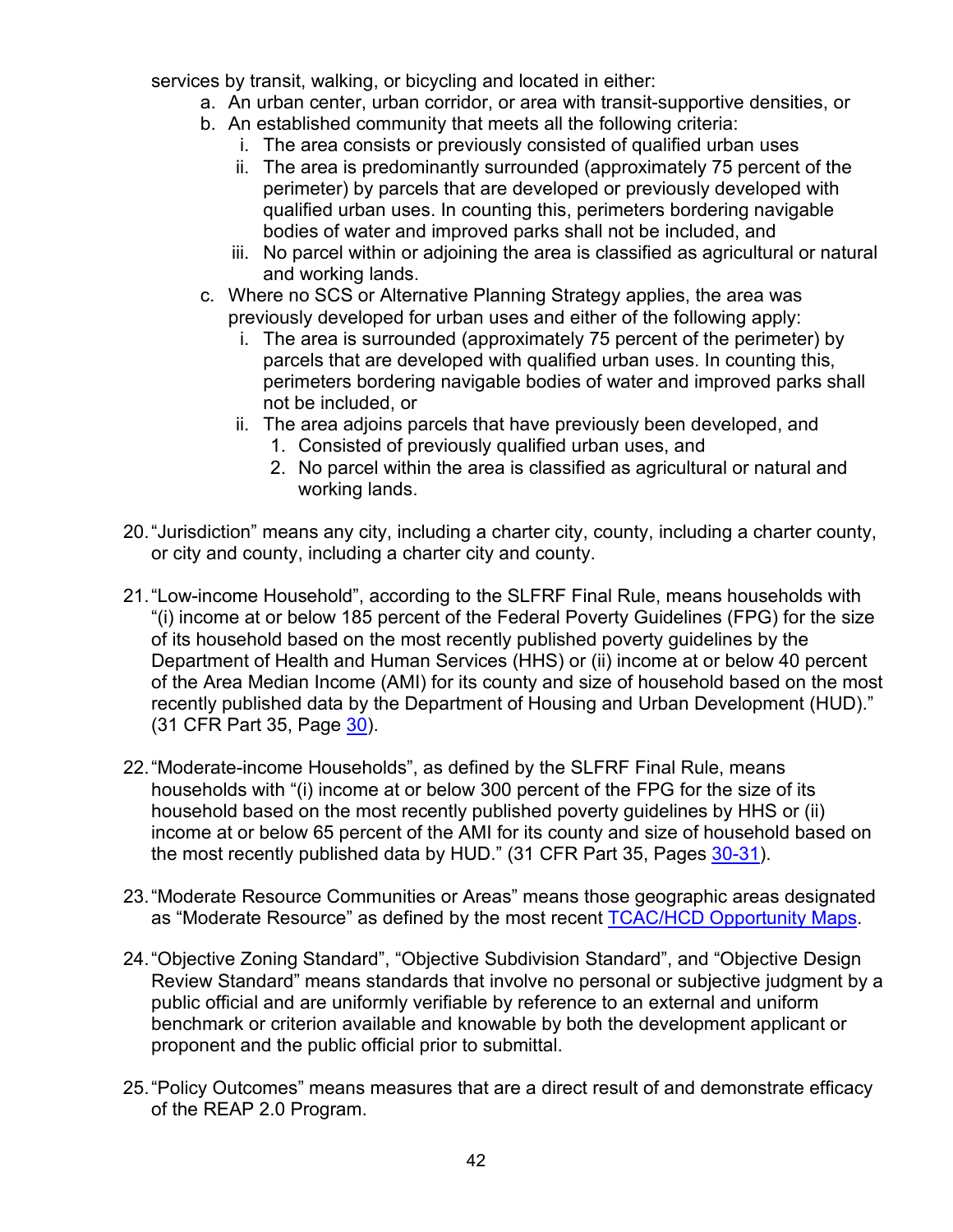- 26. "Proposed Use" means an eligible use or combination of eligible uses at a program level and does not mean subcomponent, task, or sub-task of an eligible use.
- 27. "Qualified Census Tracts (QCTs)" means any census tract (1) which is designated by the Secretary of Housing and Urban Development (HUD), and (2) for the most recent year for which census data are available on household income in the tract, either in which 50 percent or more of the households have an income which is less than 60 percent of the AMGI for the year or which has a poverty rate of at least 25 percent. See <http://www.huduser.org/datasets/qct.html> for a listing of census tracts designated by the Secretary of HUD. [Section 42\(d\)\(5\)\(C\)\(ii\)\(I\)](https://www.irs.gov/pub/irs-drop/rr-04-82.pdf) of the Internal Revenue Code of 1986
- 28. "Regional Housing Needs Assessment" means the existing and projected need for housing for each region, as determined by the Department pursuant to Section 65584.01 of the Government Code."
- 29."SLFRF Final Rule" means 31 CFR § 35 RIN 1505-AC77, [Treasury Regulations for](https://home.treasury.gov/system/files/136/SLFRF-Final-Rule.pdf)  [Coronavirus State and Local Fiscal Recovery Funds.](https://home.treasury.gov/system/files/136/SLFRF-Final-Rule.pdf)
- 30."State Collaborative Partners" means the California Air Resources Board (CARB), Governor's Office of Planning and Research, and California Strategic Growth Council.
- 31."State Planning Priorities" means priorities that are intended to promote infill development and equity, protect environmental and agricultural resources and encourage efficient development patterns outside of infill areas pursuant to Government Code section 65041.1.
- 32. "Sustainable Communities Strategies" refers to the plan prepared by each metropolitan planning organization pursuant to paragraph (2) of subdivision (b) of Section 65080 of the Government Code.
- 33."Streamlined Housing Production" means improving the entitlement process through actions such as removing, mitigating, or minimizing local regulatory requirements, reforming the local approval process to reduce processing times, reducing the number of local discretionary approvals and permits needed for projects, improving approval certainty, establishing non-discretionary processes, modifying development standards such as reducing parking requirements, and increasing height limits or other efforts such as taking the fullest advantage of existing streamlining mechanisms provided in state law.
- 34."Transformative Planning and Implementation Activities" means housing, planning, infrastructure investments supporting infill development, and other actions that enable meeting housing goals that also result in per capita vehicle miles traveled reductions, including accelerating infill development, supporting residents through realizing multimodal communities, shifting travel behavior through reducing driving, and increasing transit ridership. Transformative planning and implementation activities are meant to address these goals together and to lead to changes in land use patterns and behaviors. Transformative planning and implementation activities shall be in furtherance of all of the following:
- a. State planning priorities, as described in Section 65041.1 of the Government Code.
- b. Affirmatively furthering fair housing pursuant to Section 8899.50 of the Government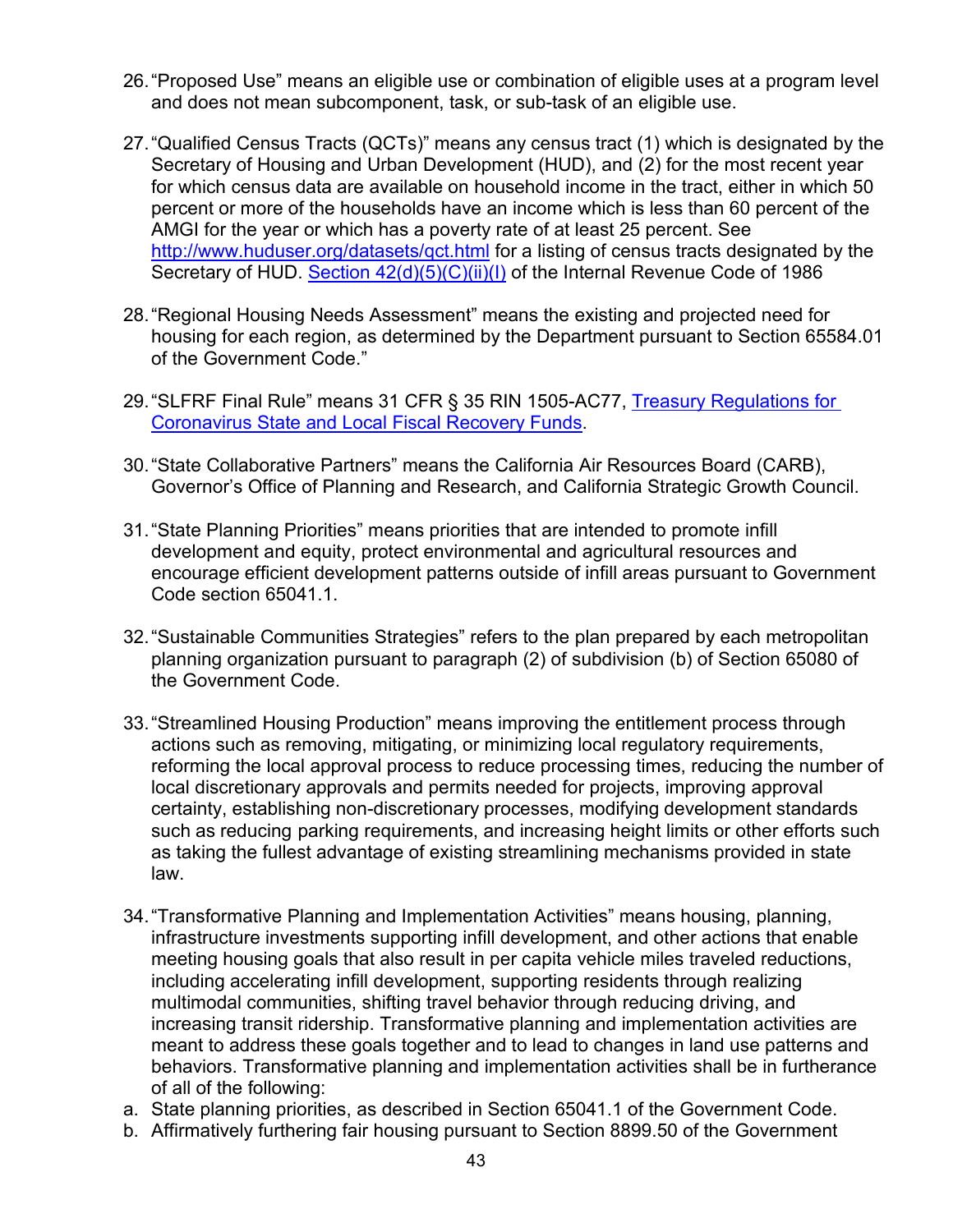Code.

- c. Facilitating housing element compliance for the sixth cycle Regional Housing Needs Assessment pursuant to Section 65302 of the Government Code prepared in accordance with Article 10.6 (commencing with Section 65580) of Chapter 3 of Division 1 of Title 7 of the Government Code.
- d. A region's Sustainable Community Strategy, as described in paragraph (2) of subdivision (b) of Section 65080 of the Government Code, or alternative planning strategy, as described in paragraph (2) of subdivision (b) of Section 65080 of the Government Code, as applicable.
- 35."Tribal Entity" means an entity formed by the duly constituted governing body of a California Native American Tribe in Chapter 905 of the Statutes of 2004, as described in Section 21073 of the Public Resources Code. Tribal Entity may include Tribally Designated Entity as defined in Section 4103 of Title 25 of the United States Code and Section 50104.6.5.
- 36. "Vehicle Miles Traveled" means one vehicle traveling on a roadway for one mile.
- 37."Vehicle Miles Traveled Per Capita" means the number of vehicle miles traveled, per person.
- 38."Written Justification" as applicable by the SLFRF Final Rule, means a deliberate and clear reporting in quarterly and annual reports that should "(1) describe the harm or need to be addressed; (2) explain why a capital expenditure is appropriate to address the harm or need; and (3) compare the proposed capital expenditure against alternative capital expenditures that could be made. The information required for the Written Justification reflects the framework applicable to all uses under the public health and negative economic impacts eligible use category, providing justification for the reasonable design, relatedness, and reasonable proportionality of the capital expenditure in response to the harm or impact identified." Justifications are required as detailed in the following chart:

| If a project<br>has total<br>expected<br>capital<br>expenditures<br>of       | and the use is enumerated by<br>Treasury as eligible, then <sup>254</sup>                                                  | and the use is beyond those<br>enumerated by Treasury as<br>eligible, then <sup>255</sup> |
|------------------------------------------------------------------------------|----------------------------------------------------------------------------------------------------------------------------|-------------------------------------------------------------------------------------------|
| Less than \$1<br>million                                                     | No Written Justification required                                                                                          | No Written Justification required                                                         |
| Greater than<br>or equal to \$1<br>million, but<br>less than \$10<br>million | Written Justification required but<br>recipients are not required to submit<br>as part of regular reporting to<br>Treasury | Written Justification required and<br>recipients must submit as part of                   |
| \$10 million or<br>more                                                      | Written Justification required and<br>recipients must submit as part of<br>regular reporting to Treasury                   | regular reporting to Treasury                                                             |

(31 CFR Part 35, Pages [196,](https://home.treasury.gov/system/files/136/SLFRF-Final-Rule.pdf#page=196) [201\)](https://home.treasury.gov/system/files/136/SLFRF-Final-Rule.pdf#page=201) More details for Written justifications can be found in Final Rule II.A.4.b.Capital Expenditures: Overview of General Standards.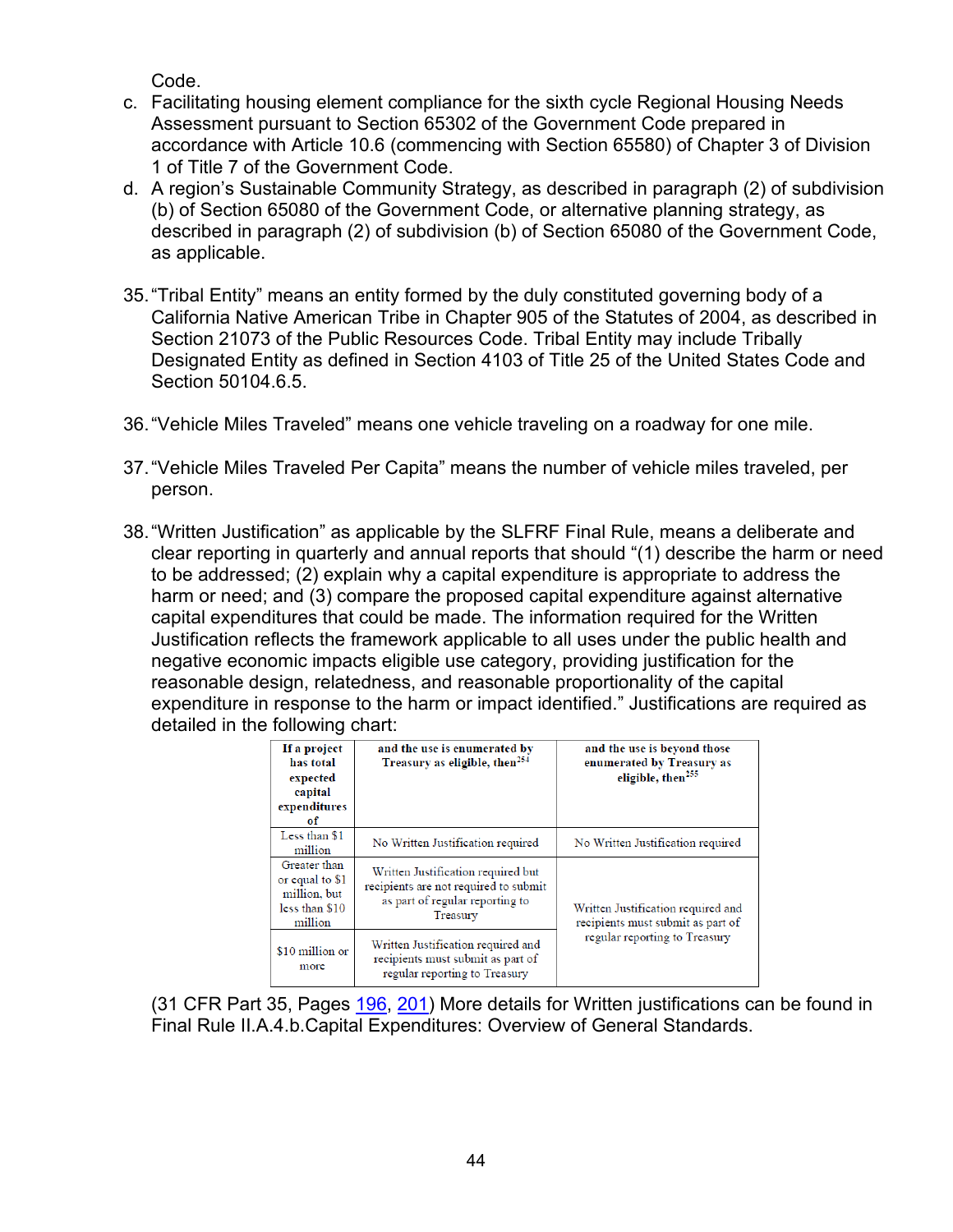# <span id="page-44-0"></span>**Attachment 3: Award Amounts by Eligible Applicant**

### **REAP 2.0 MPO/COG Formula-Based Maximum Allocation Amounts**

The REAP 2.0 program makes available 85 percent of funds (\$510,000,000) to MPOs and COGs through the "Formula Allocations to MPOs and COGs" funding stream. Maximum award amounts are based on California Department of Finance 2030 Population Projections.

| Applicant                                                        | Max. award amount      |
|------------------------------------------------------------------|------------------------|
| <b>Association of Monterey Bay Area Governments</b>              | \$<br>10, 133, 742. 41 |
| <b>Butte County Association of Governments</b>                   | \$<br>2,944,762.37     |
| <b>Fresno Council of Governments</b>                             | \$<br>13,633,148.06    |
| <b>Kern Council of Governments</b>                               | \$<br>12,670,717.96    |
| <b>Kings County Association of Governments</b>                   | \$<br>2,060,590.24     |
| <b>Madera County Transportation Commission</b>                   | \$<br>2,213,724.74     |
| <b>Merced County Association of Governments</b>                  | \$<br>3,912,152.75     |
| <b>Metropolitan Transportation Commission</b>                    | \$<br>102,842,103.03   |
| <b>Sacramento Area Council of Governments</b>                    | \$<br>33,727,893.48    |
| <b>San Diego Association of Governments</b>                      | \$<br>43,037,322.72    |
| <b>San Joaquin Council of Governments</b>                        | \$<br>10,612,514.62    |
| <b>San Luis Obispo Council of Governments</b>                    | \$<br>3,539,684.58     |
| <b>Santa Barbara County Association of</b><br><b>Governments</b> | \$<br>5,839,412.28     |
| <b>Shasta County Regional Transportation Agency</b>              | \$<br>2,243,909.07     |
| <b>Stanislaus Council of Governments</b>                         | \$<br>7,535,242.05     |
| <b>Southern California Association of Governments</b>            | \$<br>246,024,084.00   |
| <b>Tahoe Regional Planning Agency</b>                            | \$<br>604,134.15       |
| <b>Tulare County Association of Governments</b>                  | \$<br>6,424,861.49     |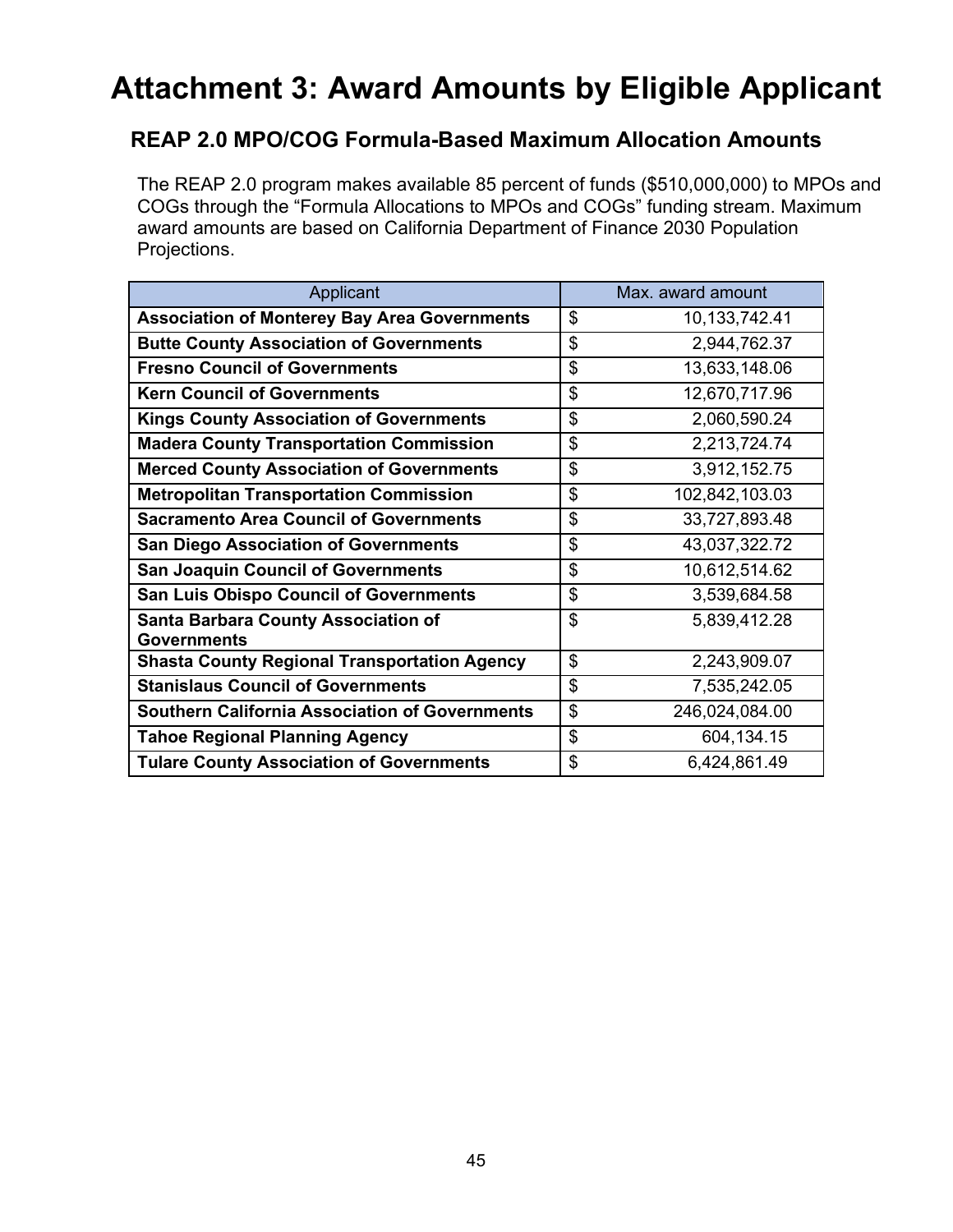# <span id="page-45-0"></span>**Attachment 4: Applying Units of Measurement**

Applicants must provide sufficient evidence that demonstrates a nexus between a Proposed Use and meeting all REAP 2.0 goals and objectives. This table is meant to illustrate one example of how applicants might demonstrate this nexus and measure outcomes but should also consider Attachments 5 and 6.

| <b>Step 1: Meeting</b><br>all Program<br><b>Thresholds</b>                                                   | The Proposed Use must have a geographic or region-wide impact for Impacted<br>Households and focus implementation in areas that satisfy an applicable<br>definition of infill development.                       |                                                                                                                                                                                                                                                                            |                                                                                                                                                                                                                                                                                                                                                                                                                                            |
|--------------------------------------------------------------------------------------------------------------|------------------------------------------------------------------------------------------------------------------------------------------------------------------------------------------------------------------|----------------------------------------------------------------------------------------------------------------------------------------------------------------------------------------------------------------------------------------------------------------------------|--------------------------------------------------------------------------------------------------------------------------------------------------------------------------------------------------------------------------------------------------------------------------------------------------------------------------------------------------------------------------------------------------------------------------------------------|
| Step 2:<br><b>Achieving All</b><br>Program<br><b>Objectives</b>                                              | <b>Locational</b><br><b>Considerations</b><br>The Proposed Use is<br>located or<br>implemented within all<br>the following:                                                                                      | <b>Eligible uses</b><br>The Proposed Use can<br>include, but is not<br>limited to:                                                                                                                                                                                         | <b>Measurable Outcomes</b><br>The Proposed Use can be<br>measured by, but is not limited to:                                                                                                                                                                                                                                                                                                                                               |
| Accelerating<br>infill<br>development<br>that facilitates<br>housing supply,<br>choice, and<br>affordability | - An existing urbanized<br>area, established<br>community, or area with<br>transit-supportive<br>densities, and<br>- An area with existing<br>infrastructure or<br>- An area enhanced with<br>new infrastructure | - Jobs and housing fit,<br>- Access to housing<br>options, and/or<br>- Access to affordable<br>housing                                                                                                                                                                     | - Capital investments,<br>- Count of sites developable for future<br>housing, and<br>- Number of housing units (total, type,<br>affordable, and per acre),<br>- Mix of land uses within/ around the<br>site (residential and other),<br>- Increasing land use intensities,<br>and/or<br>- Number of new housing units                                                                                                                      |
| Affirmatively<br><b>Furthering Fair</b><br>Housing (AFFH)                                                    | -higher or moderate<br>resource communities or<br>areas, and/or<br>- lower resource areas<br>coupled with measures<br>to promote equitable<br>quality of life and access<br>to opportunities                     | - Mobility strategies,<br>and/or<br>- Affordable housing unit<br>production,<br>- Reductions to barriers to<br>higher density housing,<br>buildings with 4 or more<br>units, and accessibility,<br>- Outreach strategies to<br>address local opposition to<br>Proposed Use | - Number of new affordable housing<br>units, and/or<br>- Number of existing housing units<br>continued to be made available and<br>affordable,<br>- Zoning, permit streamlining, fees,<br>incentives, and other approaches to<br>increase housing choices and<br>affordability,<br>- Increase accessible number of units<br>above state law<br>- Increase in rate of Housing Choice<br>Voucher usage in high opportunity<br>census tracts, |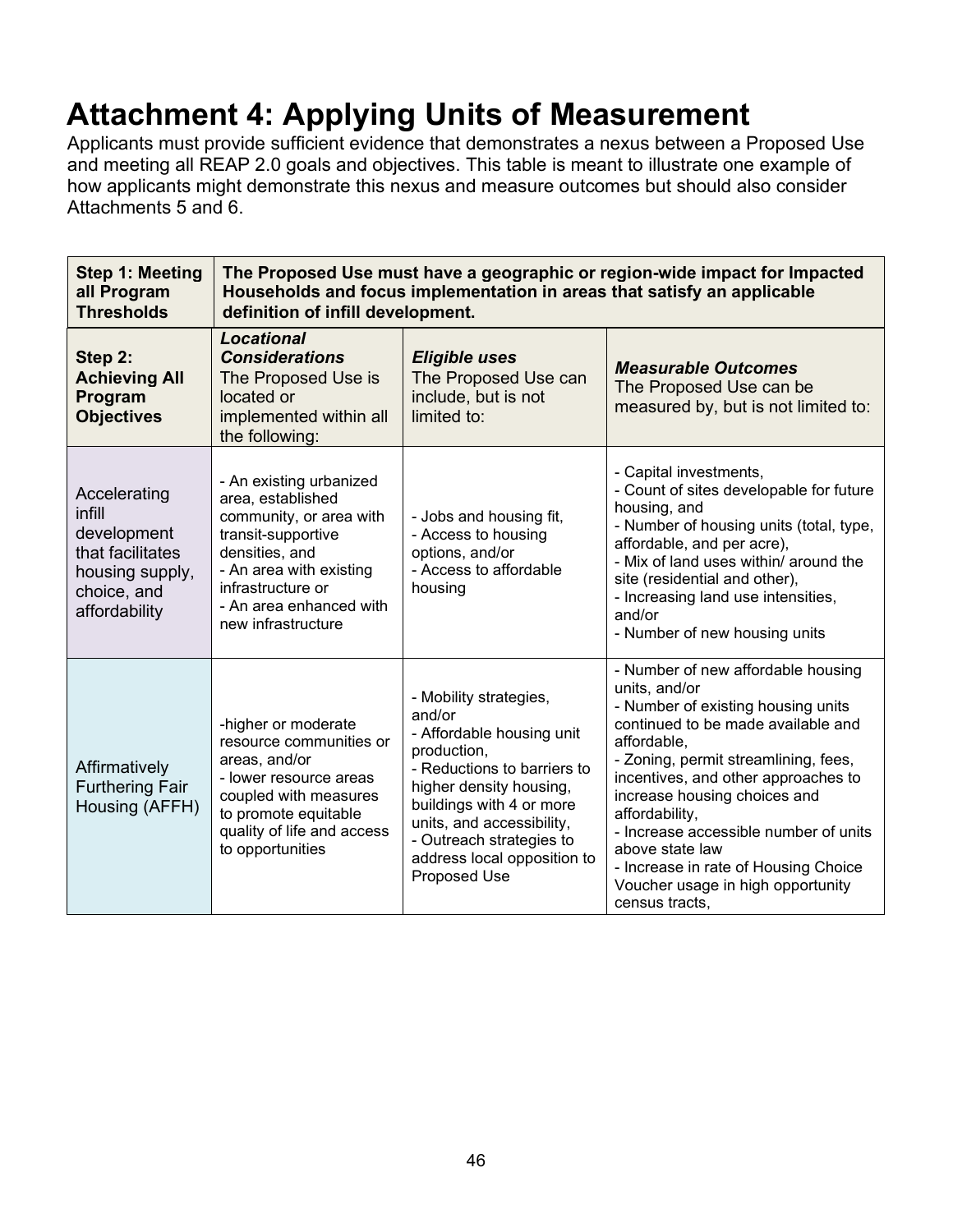|                                                     | - Concentrated areas of<br>poverty,<br>- Historically<br>disadvantaged<br>communities,<br>- Lost or reduced service<br>areas, and/or<br>- Negatively impacted<br>areas from pandemic                                                                  | - Affordable housing<br>preservation,<br>- Anti-displacement<br>protections, and/or<br>- Expanded housing<br>options<br>- Housing-supportive<br>infrastructure that<br>facilitates multimodal<br>communities                                                                                                              | - Number of new affordable housing<br>units, and/or<br>- Number of existing housing units<br>continued to be made available and<br>affordable,<br>- Zoning, permit streamlining, fees,<br>incentives, and other approaches to<br>increase housing choices and<br>affordability,<br>- Increase accessible number of units<br>above state law<br>- New or enhanced public services<br>and community assets such as parks,<br>schools, social service programs,<br>active transportation, infrastructure,<br>and other community amenities,<br>and/or<br>- Increased access to public services,<br>- Housing-supportive infrastructure<br>services in areas of concentrated<br>poverty or similar areas |
|-----------------------------------------------------|-------------------------------------------------------------------------------------------------------------------------------------------------------------------------------------------------------------------------------------------------------|---------------------------------------------------------------------------------------------------------------------------------------------------------------------------------------------------------------------------------------------------------------------------------------------------------------------------|------------------------------------------------------------------------------------------------------------------------------------------------------------------------------------------------------------------------------------------------------------------------------------------------------------------------------------------------------------------------------------------------------------------------------------------------------------------------------------------------------------------------------------------------------------------------------------------------------------------------------------------------------------------------------------------------------|
| <b>Coronavirus</b><br>Economic<br>Recovery          | - Low-income<br>households in higher or<br>moderate resource<br>communities or areas                                                                                                                                                                  | - Affordable housing unit<br>production<br>- Preservation of existing<br>affordable housing units<br>- Housing vouchers                                                                                                                                                                                                   | - Number of housing units (total, type,<br>affordable, and per acre) preserved<br>or developed                                                                                                                                                                                                                                                                                                                                                                                                                                                                                                                                                                                                       |
|                                                     | - Impacted Households                                                                                                                                                                                                                                 | - Affordable housing unit<br>production<br>- Preservation of existing<br>affordable housing units                                                                                                                                                                                                                         | - Number of housing units (total, type,<br>affordable, and per acre) preserved<br>or developed<br>- Number of impacted households<br>served                                                                                                                                                                                                                                                                                                                                                                                                                                                                                                                                                          |
|                                                     | - Disproportionately<br>Impacted Households                                                                                                                                                                                                           | - Housing-supportive<br>infrastructure that<br>facilitates multimodal<br>communities<br>- Pedestrian and<br>neighborhood walkability<br>features                                                                                                                                                                          | - Description of how use responds to<br>specific negative economic impact<br>from the pandemic.<br>- Description of disproportionately<br>impacted population served                                                                                                                                                                                                                                                                                                                                                                                                                                                                                                                                 |
| Reducing<br><b>Vehicle Miles</b><br><b>Traveled</b> | - High growth area<br>identified in the SCS not<br>including greenfield<br>development,<br>- Low-income or<br>Moderate-income<br>geographies,<br>- Surrounded by qualified<br>urban uses, and<br>- Within a half-mile of<br>transit stops or services | - Expanded transit<br>services,<br>- Increased transit access,<br>- Walkable community<br>scale,<br>-Transit route optimization,<br>- Protected pedestrian and<br>bicycling amenities,<br>- Multimodal network<br>connections,<br>- Multimodal infrastructure,<br>and/or<br>- Pedestrian and bicycling<br>safety measures | - Number of distinct land uses within<br>the site,<br>- Number of distinct land uses around<br>the site,<br>- Number of surrounding connections,<br>- Mix of housing unit sizes,<br>- New or enhanced transit services,<br>- Increased transit frequencies and/or<br>ridership,<br>- New pedestrian pathways, and/or<br>- Limited off-street parking<br>- Estimate for VMT reduced per<br>capita                                                                                                                                                                                                                                                                                                     |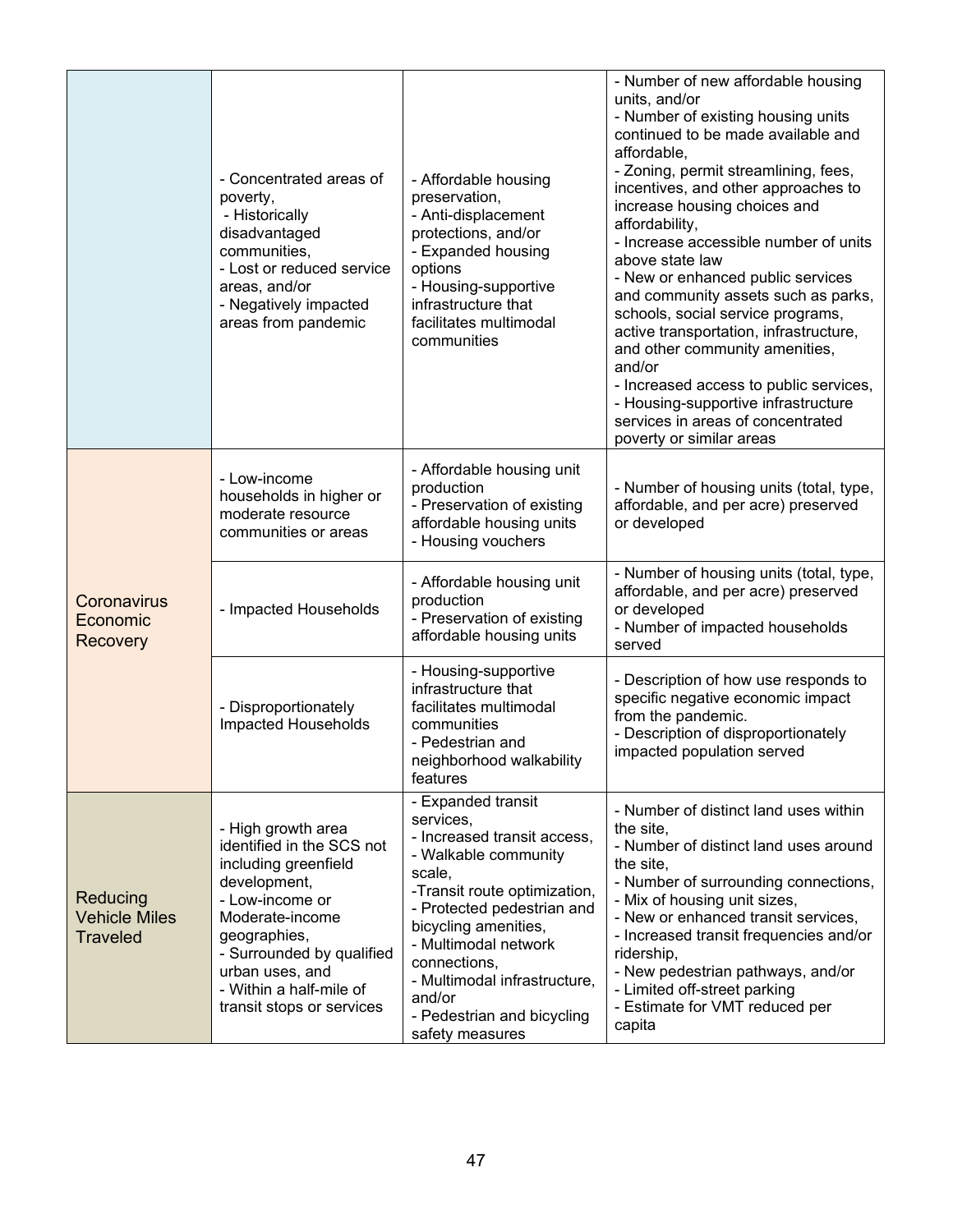# <span id="page-47-0"></span>**Attachment 5: REAP 2.0 Outputs and Outcomes Reporting Requirements for SLFRF**

Required: Number of Affordable Housing Units Preserved or Developed

| <b>Output</b><br><b>Outcome</b> |                                                                                                                                                        |                                                                                                                                                       |
|---------------------------------|--------------------------------------------------------------------------------------------------------------------------------------------------------|-------------------------------------------------------------------------------------------------------------------------------------------------------|
|                                 | Number of housing projects<br>and/or programs supported<br>(total, type, affordable)                                                                   | Number of housing units<br>(total, type, affordable, and<br>per acre) preserved or<br>developed                                                       |
|                                 | Number of housing<br>supportive infrastructure<br>upgrades (unit capacity<br>based on volume of water<br>and sewer added)                              | Acres of shovel-ready land<br>for housing                                                                                                             |
| Housing                         | Number of program-level<br>EIRs (general plan, specific<br>plan, neighborhood/TOD<br>plan, etc.) to support<br>additional housing at subarea<br>level. | Number of units subject to<br><b>CEQA</b> streamlining                                                                                                |
|                                 | Number of eviction<br>prevention service providers<br>funded (including legal<br>representation)                                                       | Number of people or<br>households receiving eviction<br>prevention services (including<br>legal representation)                                       |
| Planning                        | Acres of additional land<br>planned for rezoning for<br>affordable housing                                                                             | Number of additional units<br>allowed under increased<br>zoning capacity                                                                              |
|                                 | Number of housing-<br>supportive pedestrian safety<br>features planned                                                                                 | Number of new or preserved<br>units with added connections<br>to active transportation<br>networks                                                    |
| Safety                          | Number of housing-<br>supportive bicycle safety<br>features planned                                                                                    | Number of housing-<br>supportive bicycle safety<br>features (miles of bike lanes,<br>bicycle storage, number of<br>connections to existing<br>routes) |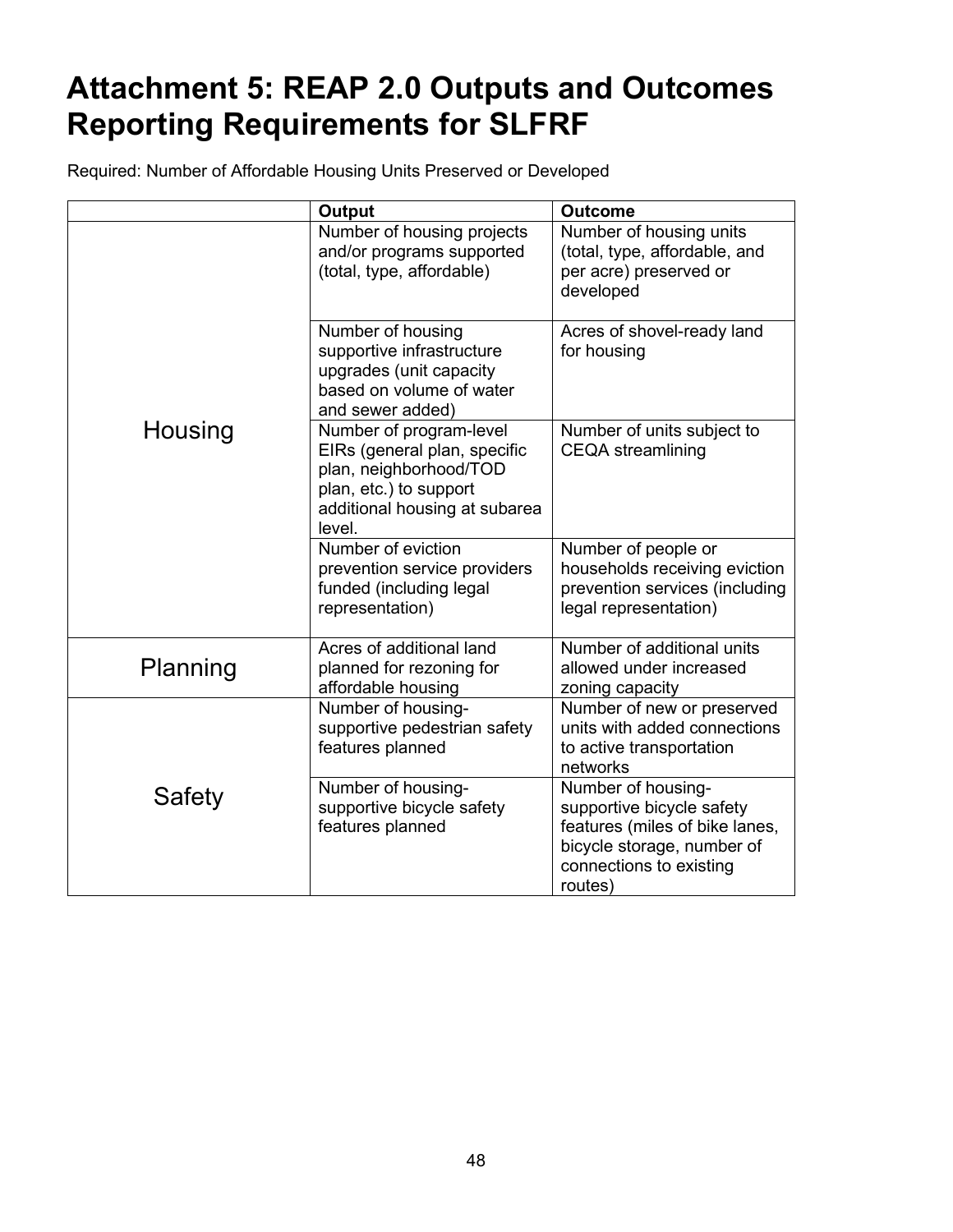# **Attachment 6: REAP 2.0 Eligible Uses by SLFRF Eligibility**

<span id="page-48-0"></span>

| Preferred Eligible (SLFRF Eligible<br>+ strong alignment with REAP 2.0<br>objectives)<br>Affordable housing development                                                                                                                                                                                                                                                                                                                                                                                                                                                                                                                                                                                                                                                                                                                                                                                                                                                                                                                                                                        | Eligible (SLFRF)<br>Establishing and funding an                                                                                                                                                                                                                                                                                                                                                                                                                                                                                                                                                                                                                                                                                                                                                                                                                                                                                                                                                                                                                                                                  | Possible but Likely Ineligible<br>for SLFRF (Needs to meet a<br>steep nexus to housing units<br>produced in specific areas<br>serving disadvantaged<br>communities)<br>- Planning activities that lack a direct                                                                                                                                                                                                | Ineligible for SLFRF but in<br>Statute (AB 140)<br>Producing multimodal corridor                                                                                                                                                                                                                                                                                                                                                                                                                                                                                                                                                                                                                                                                                                                                                                                                                                                 |
|------------------------------------------------------------------------------------------------------------------------------------------------------------------------------------------------------------------------------------------------------------------------------------------------------------------------------------------------------------------------------------------------------------------------------------------------------------------------------------------------------------------------------------------------------------------------------------------------------------------------------------------------------------------------------------------------------------------------------------------------------------------------------------------------------------------------------------------------------------------------------------------------------------------------------------------------------------------------------------------------------------------------------------------------------------------------------------------------|------------------------------------------------------------------------------------------------------------------------------------------------------------------------------------------------------------------------------------------------------------------------------------------------------------------------------------------------------------------------------------------------------------------------------------------------------------------------------------------------------------------------------------------------------------------------------------------------------------------------------------------------------------------------------------------------------------------------------------------------------------------------------------------------------------------------------------------------------------------------------------------------------------------------------------------------------------------------------------------------------------------------------------------------------------------------------------------------------------------|----------------------------------------------------------------------------------------------------------------------------------------------------------------------------------------------------------------------------------------------------------------------------------------------------------------------------------------------------------------------------------------------------------------|----------------------------------------------------------------------------------------------------------------------------------------------------------------------------------------------------------------------------------------------------------------------------------------------------------------------------------------------------------------------------------------------------------------------------------------------------------------------------------------------------------------------------------------------------------------------------------------------------------------------------------------------------------------------------------------------------------------------------------------------------------------------------------------------------------------------------------------------------------------------------------------------------------------------------------|
| programs if for low and moderate-<br>income households in infill areas.<br>Planning activities such as specific<br>plans, area plans, Transit-Oriented<br>Development plans, and other<br>rezoning or zoning updates that lead<br>to increased residential and/or<br>mixed-use zoned capacity in specific<br>areas identified as infill.<br>Program-level environmental<br>clearance to eliminate the need for<br>project-specific review for infill<br>development<br>Housing predevelopment costs for<br>projects in infill areas for low and<br>moderate-income households which<br>must include a schedule of actions<br>and a commitment to complete the<br>project.<br>Implementing housing supply, choice,<br>and affordability programs, services,<br>or capital expenditures in infill areas<br>- Administration costs within 5% cap,<br>- Technical Assistance, Staffing or<br>consultant needs in support of other<br>eligible uses<br>Supportive of new/ preserved<br>affordable housing in infill areas:<br>Upgrading infrastructure for sewer,<br>water, and dry utility systems | affordable housing catalyst fund, trust<br>fund, or revolving loan fund for<br>location efficient projects as long as<br>the fund is spent by the expenditure<br>deadline.<br>Rental assistance approaches<br>supporting Impacted Households in<br>securing stable, long-term housing,<br>including housing vouchers,<br>residential counseling, or housing<br>navigation assistance to facilitate<br>household moves to neighborhoods<br>with high levels of economic<br>opportunity only for<br>"disproportionately impacted<br>households," defined in Attachment<br>2. (SLFRF Final Rule 128)<br>Land acquisition for the development<br>of housing affordable to low and<br>moderate-income households in infill<br>areas which must include a schedule<br>of actions of development activities<br>and commitment to complete the<br>project<br>Supportive of new/ preserved-<br>affordable housing in infill areas:<br>Developing parks, green spaces,<br>recreational facilities, projects that<br>increase access to healthy foods,<br>neighborhood cleanup, parklets,<br>neighborhood plazas, and other | connection to increasing residential<br>zoned capacity in a specific area<br>identified as infill.<br>- Bicycle and pedestrian planning<br>activities supportive of<br>new/preserved affordable housing in<br>infill areas without implementation<br>components<br>- Regional planning activities and<br>regional programs targeted to<br>housing needs of communities of<br>impacted households in the region | studies associated with<br>developing specific planning<br>documents or implementation<br>actions<br>Developing and implementing<br>multimodal access plans to and<br>from transit facilities<br>Increasing transit ridership<br>through funding, implementation<br>actions, and planning<br>Transit improvements to/from<br>housing (first/last mile programs)<br>Infrastructure upgrades for transit,<br>or other public facilities<br>Transit investments in anticipated<br>high-density corridors with<br>displacement mitigation<br>strategies.<br>Funding and implementing<br>actions to establish more<br>seamless regional transit systems<br>between and across<br>communities, including<br>establishing common fares,<br>schedules, service design, and<br>wayfinding.<br>Revamping local planning<br>processes to accelerate infill<br>development that facilitates<br>housing supply, choice, and<br>affordability. |